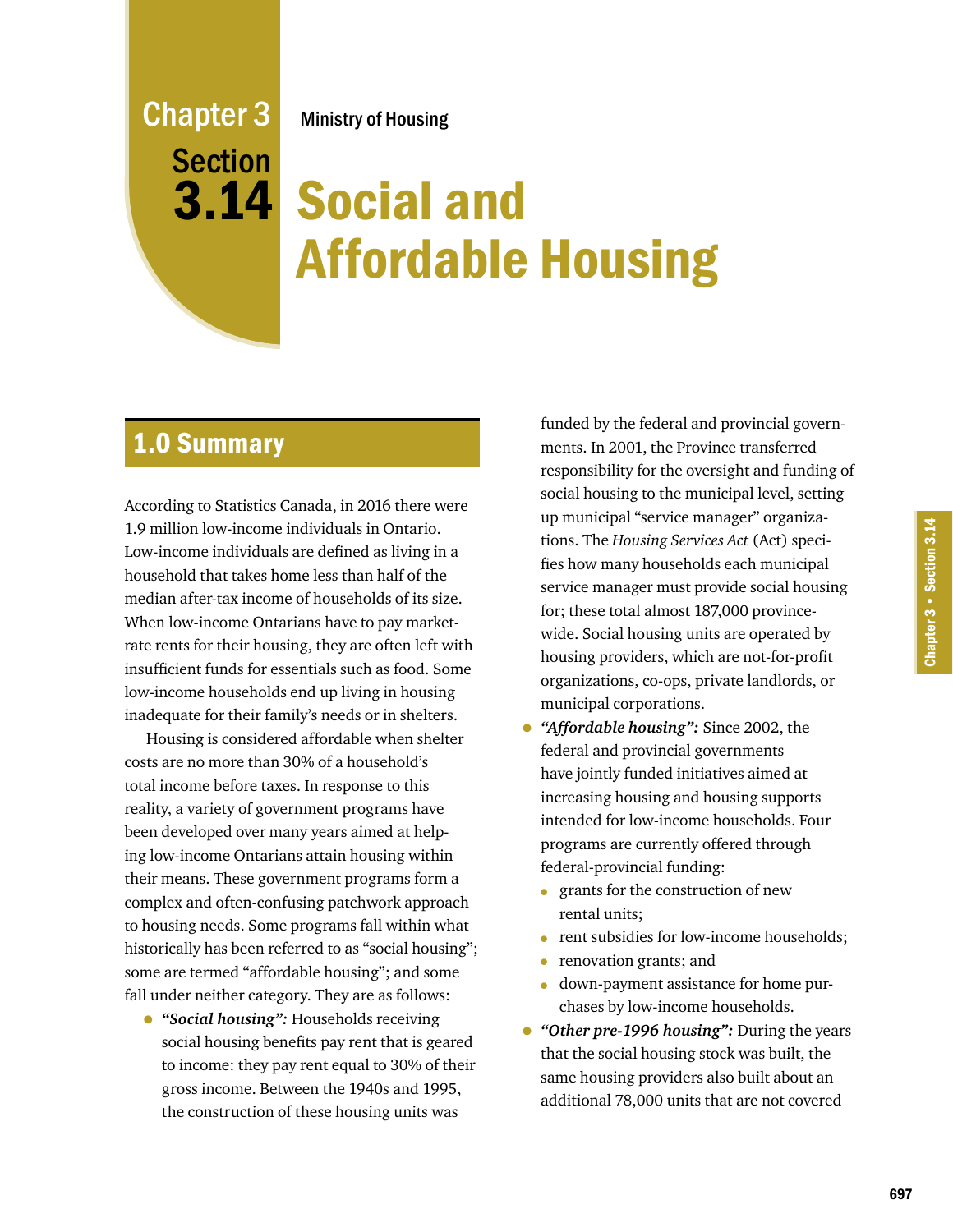by the almost 187,000 social housing subsidies in the *Housing Services Act*. Some of these units offer rents geared to income; others offer rents lower than market rates, but not geared to income.

Although there continues to be debate in this area, legal experts generally agree that, constitutionally, neither the federal government nor the provinces are legally required to provide affordable housing, nor are they prevented from doing so. This has enabled the Province to take action as it chooses, such as passing legislation regarding eligibility for social housing, while not assuming overall responsibility for developing and implementing a comprehensive approach to what many deem to be a growing housing crisis in Ontario. Although it is a common perception that municipalities are now responsible for housing, they are in fact only responsible for providing social housing to 186,717 households as defined in the Act. Applicants on their social housing wait lists, and other households needing below-market rentals are not legally the municipalities' responsibility to address.

The Province has assigned some of this responsibility to municipal service managers by requiring them to develop 10-year Housing and Homelessness Plans. However, the plans, for the most part, lack clear objectives and quantifiable targets and outcomes needed to successfully address housing needs. This is likely due to the fact that municipal service managers have no legal obligation to invest in housing programs (apart from the almost 187,000 social housing subsidies they are required to provide). In fact, about half of the municipal service managers that responded to our survey did not invest municipal dollars in housing, beyond social housing.

Consequently, our audit found that there is no provincial strategy to address the growing social housing wait lists (185,000 households waiting as of 2016), the needs of the growing number of low-income Ontarians (1.9 million in 2016), and the risk of losing almost one-third of the existing affordable rental units in the province (about 83,000 of 285,000 units). Given the broader social and economic implications of so many Ontarians living in inadequate housing, it would be reasonable for the government to have a comprehensive strategy.

Some specific observations in this audit include:

- **Ontario has one of the largest social housing wait lists in the country—wait times are lengthy and growing even longer.** There are more people on wait lists for social housing than are currently receiving social housing benefits. As of December 2016, Ontario's wait list of 185,000 households, representing about 481,000 people, is 3.4% of its total population, the highest in the country. The number of households on Ontario's wait lists has increased by 36% in the last 13 years for which this information was available. Yet the Ministry of Housing (Ministry) has not investigated why so many people are waiting for social housing, or why the numbers are increasing (although at a declining rate), and it has not developed a strategy to address the growing wait lists. Applicants on the wait lists can only receive a social housing subsidy when vacancies are created. However, few vacancies are created—only about 5% of people on the wait lists are housed in a given year. Wait times at the nine municipal service managers we visited ranged from 1.8 years to over nine years for a social housing subsidy. In addition, the number of vacancies filled across the nine municipal service managers we visited fell by 18% from 2012 to 2016.
- **Ontario does not do enough to integrate its housing and employment supports to encourage and help social housing tenants move to a market-rate unit.** Other provinces, such as British Columbia and Saskatchewan, have better integration of housing and employment supports; tenants transition off social housing in about five to seven years, on average. In Ontario, however, housing and employment supports are not integrated.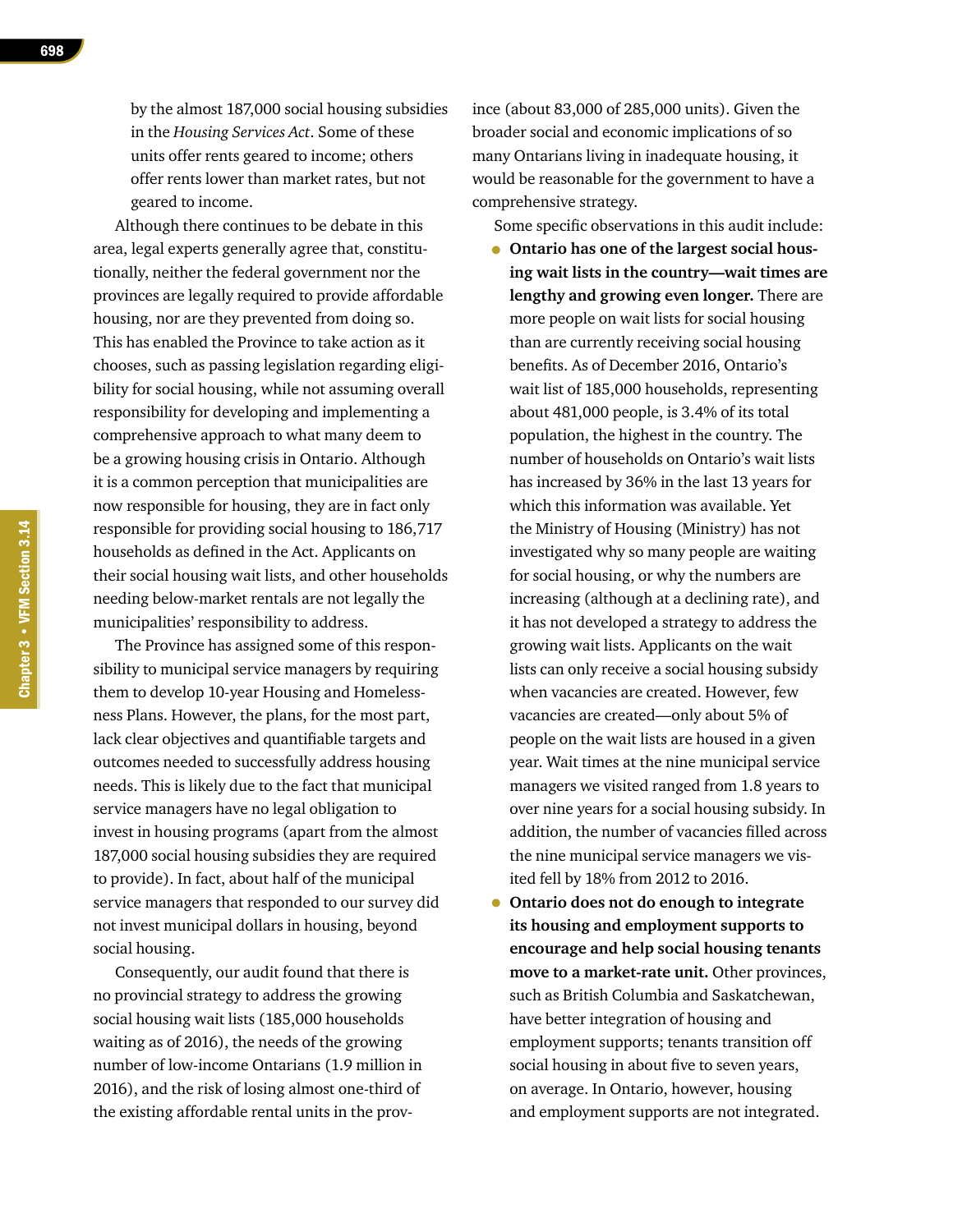As well, there is little incentive for social housing recipients to improve their incomes. We calculated that an individual working fulltime at a minimum-wage job (earning about \$21,750) and paying market rent would have roughly the same disposable income after rent as someone living in social housing but not working full-time.

- **Applicants on social housing wait lists face affordability challenges.** Although the Ministry does not collect information on the difficulties faced by those on wait lists, a few municipal service managers have conducted surveys of applicants on their wait lists to try to gain a deeper understanding of their situations. For instance, about one-fourth of households surveyed waiting on one municipal service manager wait list paid about 40% of their income on rent (in excess of the 30% generally accepted as the standard for affordability). About 52% of households surveyed were rooming with family, friends or in other temporary housing arrangements with no security of tenure. About 22% of households surveyed on wait lists could not make rent and utility payments and owed arrears to their landlords or utility companies, and about 5% of the applicants surveyed were currently under eviction proceedings.
- **Housing is provided on a first-come firstserved basis, not on assessed need.** In light of the fact that there so many people are on wait list, one might expect the Ministry to take particular interest in ensuring that those households with the greatest need receive housing when it becomes available. However, the Act does not require prioritization of people on wait lists according to their needs (apart from victims of abuse who receive priority). We noted that British Columbia, for example, assesses factors such as income level, current rent paid, and adequacy of current housing conditions when making housing decisions, whereas in Ontario, most applicants

receive a subsidy based on when they joined the wait list. Of particular note:

- Applicants on the wait lists have been found to own significant assets. At three municipal service managers' locations, we noted a total of about 900 eligible applicants on the wait lists owned at least one home.
- Applicants already receiving rent subsidies under an affordable housing program can have a higher spot on the wait list than other applicants whose needs can be greater because they do not receive any financial assistance for rent.
- Applicants who are not residing in Ontario also maintain a spot on the wait list, ahead of other Ontarians living in the province.
- Some applicants, having waited years for a unit, have in fact refused adequate units offered in their preferred buildings. Such applicants continue to be ahead of others who have not received any unit yet. Refusal reasons cited at two municipal service managers that track this information include not wanting to move at that time, and not liking the building aesthetically.
- **Affordability challenges likely to increase when housing contracts expire over the next 15 years.** Contracts that obligate housing providers to offer affordable rents began to expire in 2007; about 50% will have expired by the end of 2020, and the last by 2033.
	- If housing providers do not renew their contracts with municipal service managers, up to 83,000 current below-market rentals could convert to market-rate rents. We gathered information from 16 responding municipal service managers through our survey and noted that 5,800 units have been converted to market-rate rentals (the Ministry does not have complete information on the number of units that have converted to market rents).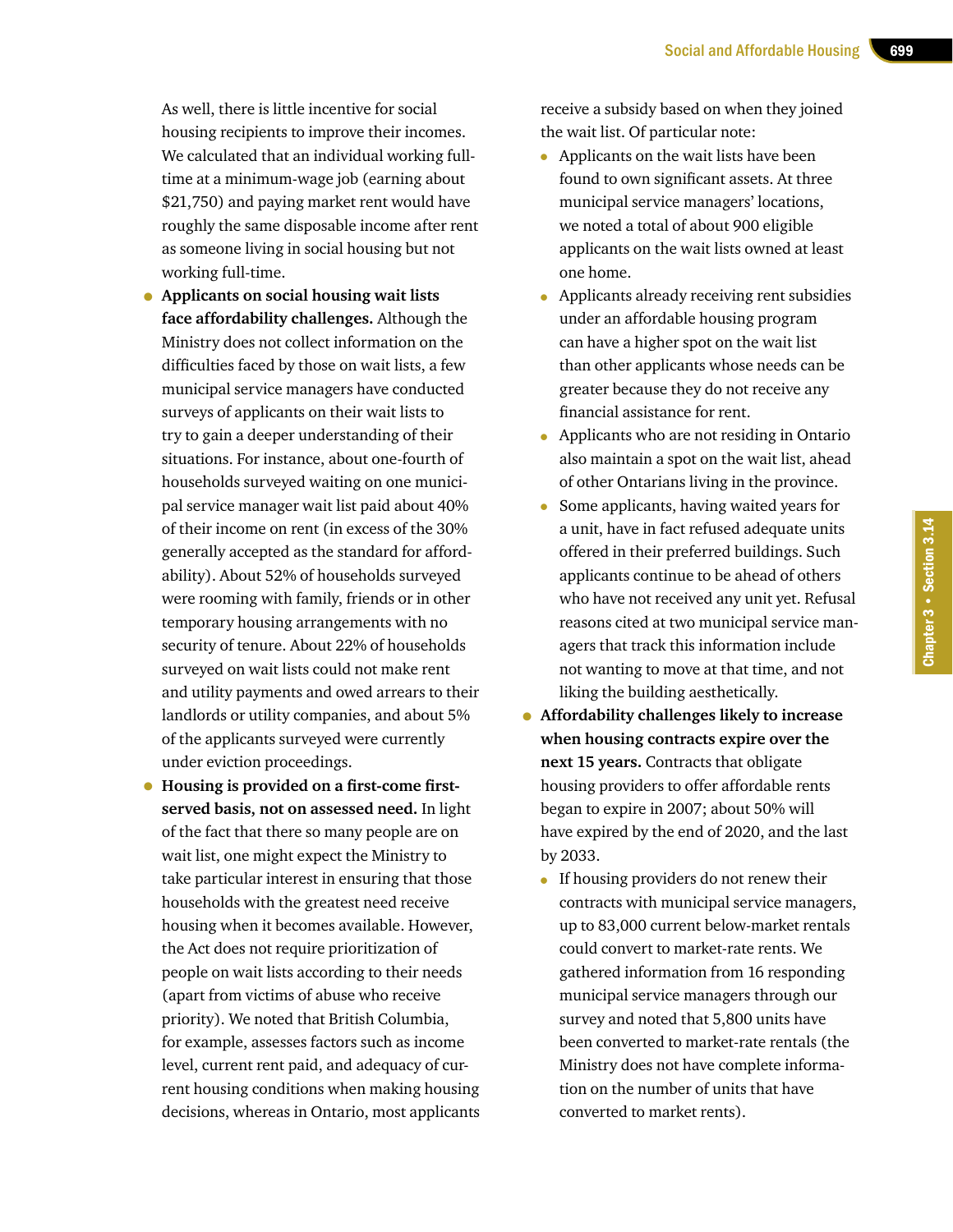- At the discretion of the housing provider, rent geared-to-income benefits for some tenants (benefits not covered by the Act and separate from the almost 187,000 legislated social housing subsidies) can also be removed when contracts expire, leading to tenants paying full rent for their units. These subsidies can be quite large if households, such as senior households, have low incomes. We obtained information from 12 municipal service managers that responded to our survey that track this information, and found that a total of 124 out of 256 subsidies had been eliminated by housing providers in their areas. The Ministry does not track how many tenants pay rent geared to income not covered under the Act, nor does it gather details on whose subsidies have been removed.
- **Few affordable units built since 1996.**  Despite an increase in demand for units with below-market rents, only 20,000 such units have been built in the last two decades. Governments have not made the building of affordable rental units a priority. Since 1996, 1.3 million new condominium units and houses have been built in the province, but only 61,000 market-rate rental units and the 20,000 affordable rentals have been added.
- **Not-for-profit development of rentals and houses is not being encouraged.** Partnerships with not-for-profit organizations are important. Between the 1960s and 1996, they built about 93% of Ontario's existing supply of below-market rentals. However, current housing programs do not promote development by not-for-profits. Funding stipulations and strict requirements make it challenging for municipal service managers to build partnerships with not-for-profit organizations:
	- We found that at eight of the nine municipal service managers we visited, only one-third of developers of affordable rentals were not-for-profits versus two-thirds

private. Funding stipulations make it difficult for not-for-profits to qualify for grants to build affordable rentals. Not-for-profit development is beneficial because, in some areas of the province, private developers have not shown an interest in building affordable units; thus, development by not-for-profit organizations is perhaps the only way to build new units in these areas. Further, because it is not the objective of not-for-profits to earn a profit, they can provide affordability benefits in perpetuity (private developers are only required to provide affordability benefits for 20 years). For instance, a 2016 study completed by the Ministry found that, once their contract periods had expired, nine out of 10 private developers converted their affordable buildings to condominiums or increased rents to market rates.

• In addition, we noted that almost all municipal service managers we visited that could partner with not-for-profits to build affordable houses were not doing so. These municipal service managers either decided to stop delivering the program or have started phasing it out because of strict funding stipulations (prescribed jointly by the Ministry and the federal government) that make it difficult to partner with not-for-profits without risking losing the funding and cancelling projects mid-way. Funding stipulations state that funding is provided only after a buyer signs a purchase agreement. However, the signing of this agreement does not correlate with when construction costs are actually incurred; therefore, not-for-profits can incur significant construction costs prior to this. This can sometimes lead to financial difficulties. For instance, in one area, half of the housing units a not-for-profit planned to build could not be built, and had to be cancelled, because the not-for-profit did not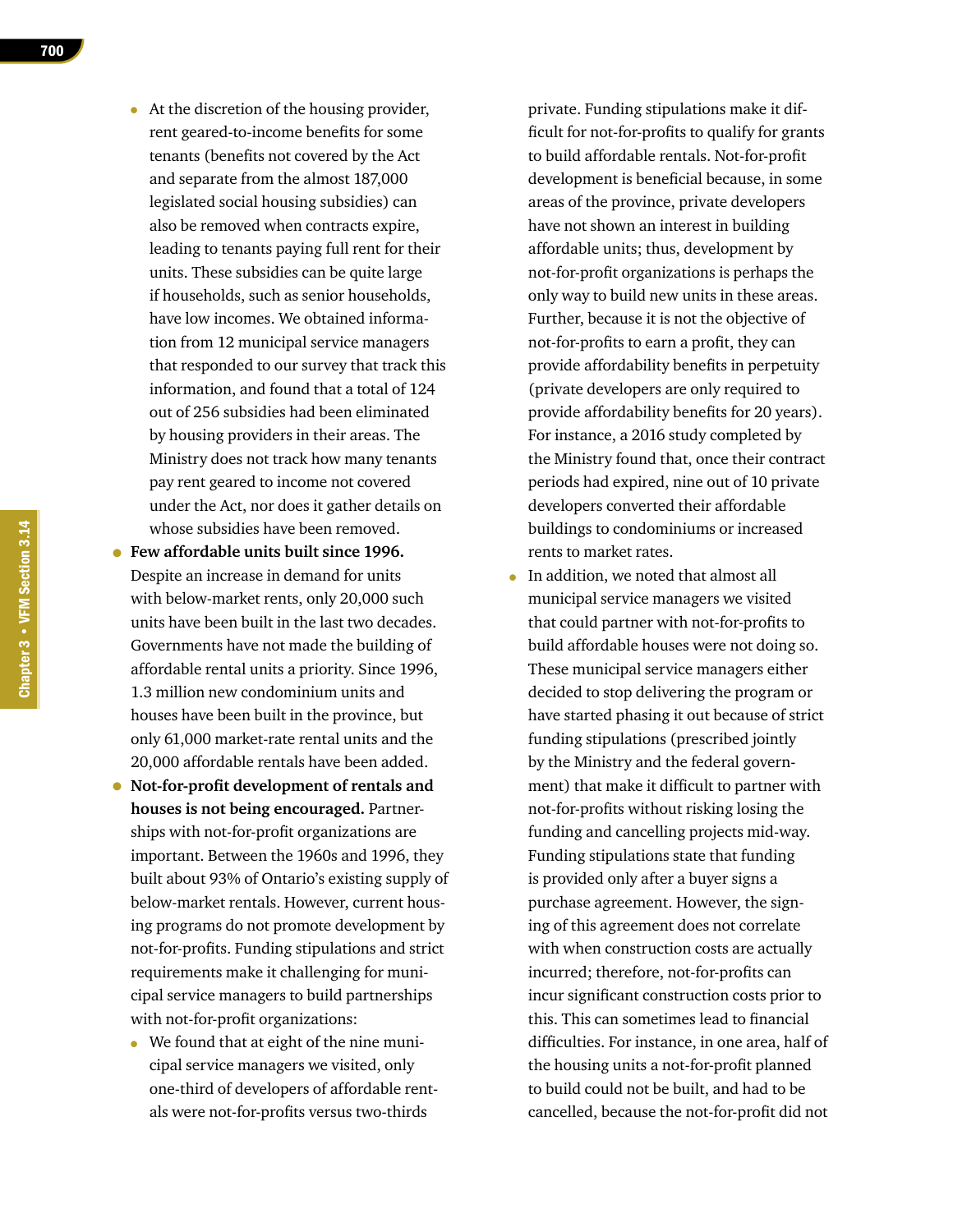receive the needed funding when it experienced financial difficulties well in advance of having a signed purchase agreement with the buyer.

- **Municipal Service managers are currently not providing social housing to all households they are required to by law.**  Since 2004 (the first year this information is available), municipal service managers have been providing social housing, on average to 168,600 households instead of the 186,717 mandated by the *Housing Services Act*. The Ministry has taken limited action to assess why municipal service managers have been providing available social housing to, on average, around 18,120 fewer households annually than required, or to enforce compliance with the legislated standard. Our audit found that this is occurring for several reasons:
	- **Tenants who become ineligible for social housing can continue to reside in their units.** Ontario's *Residential Tenancies Act* prevents former social housing recipients, who are no longer eligible for social housing, from being requested to vacate. Therefore, fewer vacancies are available for current applicants. Thirty of the 38 municipal service managers that responded to our survey indicated that this prevents the municipal service manager from providing the legislated number of social housing subsidies.
	- **Thousands of units unused because of poor condition of repair.** Vacant units can only be offered to prospective tenants if they meet minimum health and safety standards. As of December 2016, there were about 6,300 vacant social housing units that are not being provided to tenants. This situation is only likely to worsen as the social housing stock, built several decades ago, ages.
	- **Housing providers have been found to fill vacancies with non-social-housing**

**tenants.** Municipal service managers that account for about two-thirds of the 187,000 social housing subsidies that must be provided according to the Act indicated to us that they could not provide the minimum number of social housing subsidies because housing providers were filling vacancies with non-social-housing tenants, despite their contractual obligations. The number of vacancies filled with non-social-housing tenants is unknown because the Ministry does not require municipal service managers to gather this information.

With regard to the two affordable housing programs, rent subsidies and renovation grants, our audit found that municipal service managers were generally using the funds as intended, and were providing the necessary supports to low-income individuals.

In addition, on a positive note, our audit found that, in September 2017, the Ministry implemented a new tool—the portable housing subsidy—that would help municipal service managers meet the legislated standard of providing social housing to the 186,717 households. Currently, about 10 in 11 households that municipal service managers are required to assist under the Act are receiving social housing. Prior to this change, social housing subsidies could only be provided at units dedicated for social housing; the portable nature of the new tool allows municipal service managers to meet the standard even if dedicated social housing units are unavailable for various reasons discussed earlier. (Dedicated units are owned by housing providers that are legislated to provide units to a social housing tenant or are secured through contracts with other housing providers.) We encourage the Ministry to work with municipal service managers in adopting the new tool, which is currently not mandatory, so the full standard of assisting 186,717 households can be met.

This report contains 15 recommendations, with 24 action items, to address our audit findings.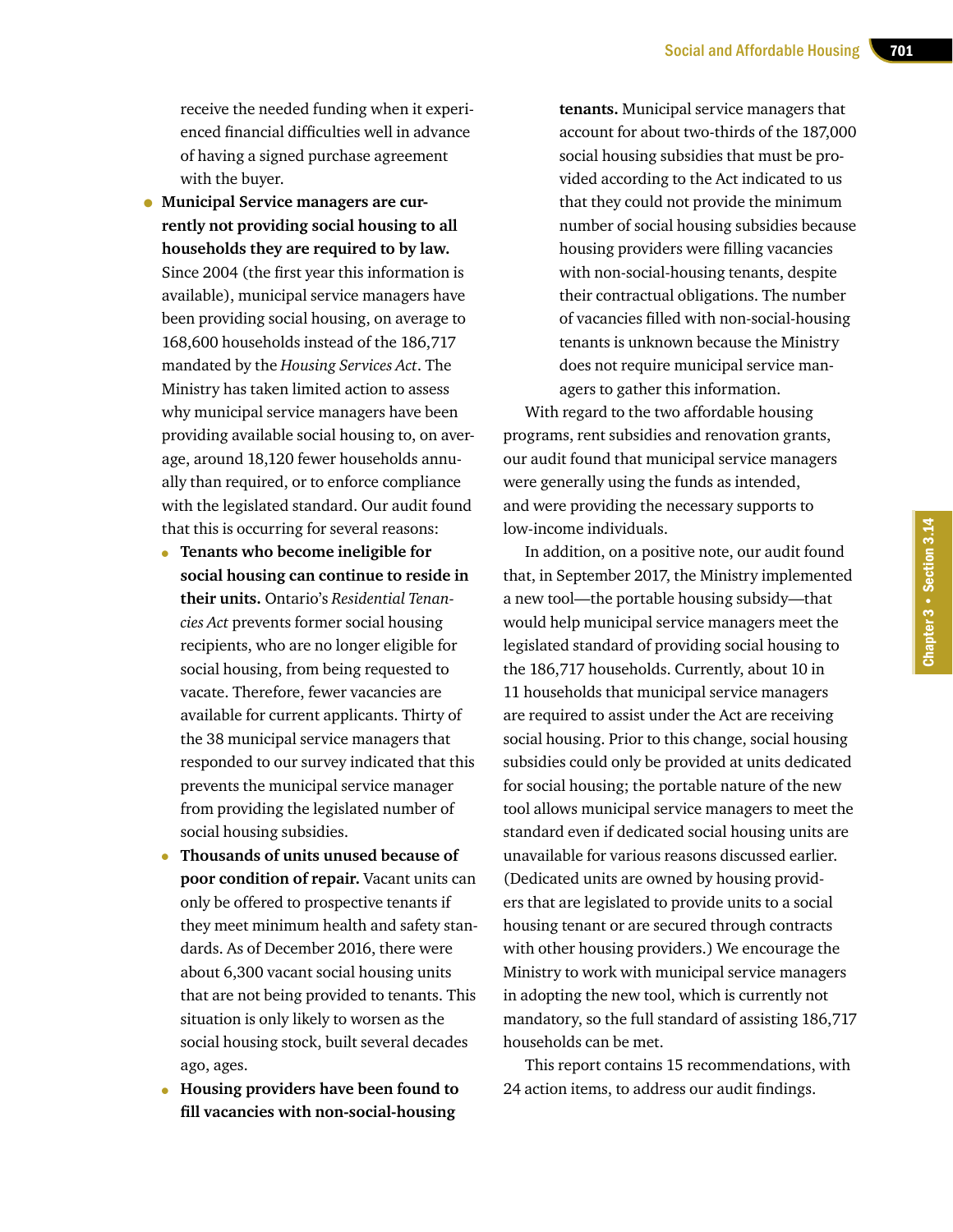# Overall Conclusion

Our audit concluded that the Ministry of Housing did not have effective systems and procedures to oversee and co-ordinate the delivery of social and affordable housing programs and services. It did not ensure that social housing was delivered in compliance with legislated requirements with respect to the minimum number of about 187,000 households that are required to be provided social housing benefits. It did not have a strategy that seeks alignment and encourages efforts of all government levels toward meeting its goal of ensuring that everyone in Ontario has an affordable and suitable home. The Ministry also did not measure and publicly report on the effectiveness of housing programs in Ontario.

# OVERALL MINISTRY RESPONSE

The Ministry of Housing (Ministry) acknowledges the complexity of the affordable and social housing system in Ontario. The Ministry recognizes the need for improvements to move toward the government's vision that every person has an affordable, suitable, and adequate home to provide the foundation to secure employment, raise a family and build strong communities.

The Long-Term Affordable Housing Strategy Update, released in March 2016, outlined a number of commitments to continue progress toward this vision, and as outlined in this report, some progress has been made in recent months. However, more work remains to be done.

In particular, the government has committed to transforming and modernizing social housing in Ontario to be more efficient, people-centred and sustainable. Over the past eighteen months, the Ministry has worked with a group of sector stakeholders to begin the design of a modern framework. In early November, the Minister of Housing launched broader sector consultations on a draft framework for social housing.

In addition, the Ministry is currently involved in negotiations, along with other provinces and territories, with the federal government on a National Housing Strategy. The federal government has committed to further investment in social and affordable housing, including reinvestment of the federal government's declining funding for social housing. The Ministry looks forward to concluding these negotiations and leveraging federal investments to support a more effective, sustainable housing system. Through these initiatives, and other activities, the Ministry looks forward to working with the federal government, municipalities, and other sector partners to address the findings of this report.

# 2.0 Background

# 2.1 Overview of Housing Programs

According to Statistics Canada, in 2016 there were 1.9 million low-income individuals in Ontario. A low-income household is defined as one that takes home less than half of the median income, after taxes, of households of its size.

When low-income Ontarians have to pay market-rate rents for their housing, they are often left with insufficient funds for essentials such as food. Some low-income households end up living in housing inadequate for their family's needs or in shelters.

Experts, including academics, have concluded that having adequate and affordable housing reduces the stress associated with unaffordable and short-term housing arrangements. It also frees up income to purchase other goods and services essential for finding and maintaining employment, taking care of dependents, and generally maintaining a decent standard of living. Having adequate and affordable housing can also reduce demand for public services including homelessness shelters, emergency and non-emergency medical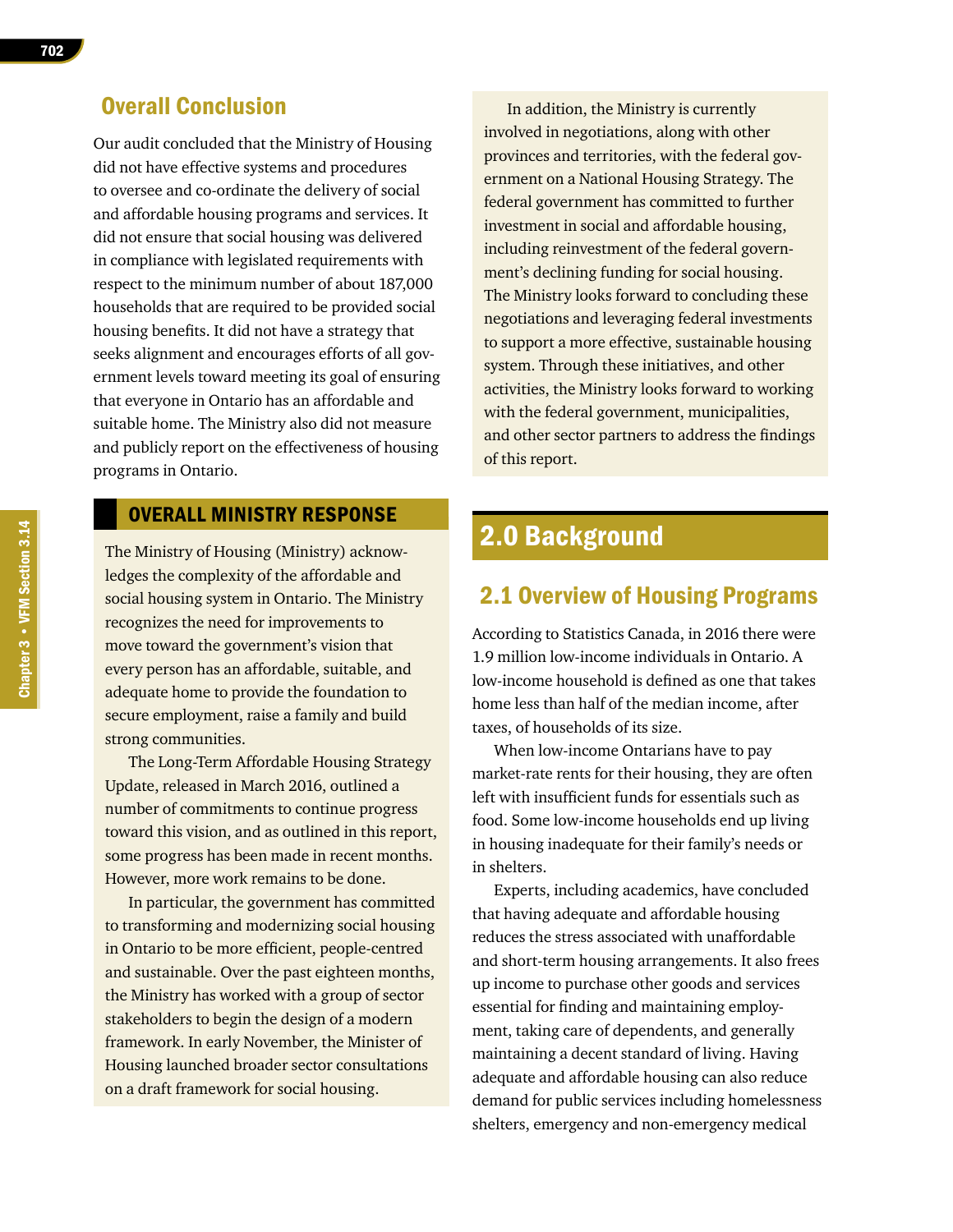services and justice sector services. For instance, the Ministry reported that the average cost of providing social housing to one household is about \$613 per month. In comparison, one shelter bed costs \$2,100 per month (more than three times more expensive), one long-term care bed costs an average of \$3,960 per month (more than six times more expensive), one correctional facility bed costs an average of \$4,300 per month (seven times more expensive), and one hospital bed costs an average of \$13,500 per month (22 times more expensive).

Widely accepted standards set by the Canada Mortgage and Housing Corporation (CMHC) define affordability, suitability and adequacy in housing as being met when housing costs are less than 30% of before-tax income; there are enough bedrooms in a unit to appropriately accommodate each family member; and the housing does not require major repairs. Thus, in order for low-income households to meet the affordability standard, they need access to rentals that are subsidized or have below-market rents. In response to this reality, a variety of government programs have been developed over many years aimed at helping low-income Ontarians attain housing within their means. Some programs fall within what historically has been referred to as "social housing"; some are termed "affordable housing"; and some fall under neither category.

In Ontario, there are currently about 285,000 rentals with below-market rents. The need for affordable housing in Ontario is greater than these 285,000 units, as evidenced by the large number of low-income households. The Province has joined with the federal government in funding programs to address housing needs. We discuss these programs in the following sections. An overview of all housing programs is presented in **Figure 1**.

### 2.1.1 "Social Housing" and Other Similar Units Have Been Offered since the 1940s

Of the 285,000 units with below-market rents, about 265,000 units were built before 1996 and are comprised of social housing and other pre-1996 housing. Total value of these units is approximately \$30 billion. The remaining 20,000 units, termed "post-2002" housing, were built through the "affordable housing" initiatives (discussed in **Section 2.1.2**).

#### There Are Approximately 187,000 Units for Social Housing in Ontario

Households receiving social housing benefits pay rent that is geared to income: they pay rent equal to 30% of their gross income. For example, if a person living in a social housing unit earns \$2,000 per month, his or her rent would be \$600 a month. The *Housing Services Act, 2011* (Act), legislates that a total of 186,717 households are required to receive social housing benefits. This was the number of households to which the Province was providing social housing when it downloaded responsibility for social housing to the municipalities by the end of 2001.

Historically, social housing benefits could only be provided within a dedicated social housing unit. However, as of September 2017, the Act was amended to allow municipal service managers to provide social housing benefits as portable subsidies that can be applied toward market-rate rents in non-social-housing units. Our audit did not include a review of these portable subsidies as municipal service managers are currently in the initial stages of implementing the subsidy.

Up until the portable subsidies were introduced in September 2017, social housing was mostly considered to be housing that was built between the 1940s and 1995. These units were built through various federal, federal/provincial and provincial funding initiatives. Housing providers entered into contracts that required them to provide a total of nearly 187,000 units to social housing tenants in Ontario.

Prior to 2001, social housing was the responsibility of the federal and provincial governments; however, by the end of 2001, the oversight and funding responsibilities for social housing units had been transferred to municipal governments. When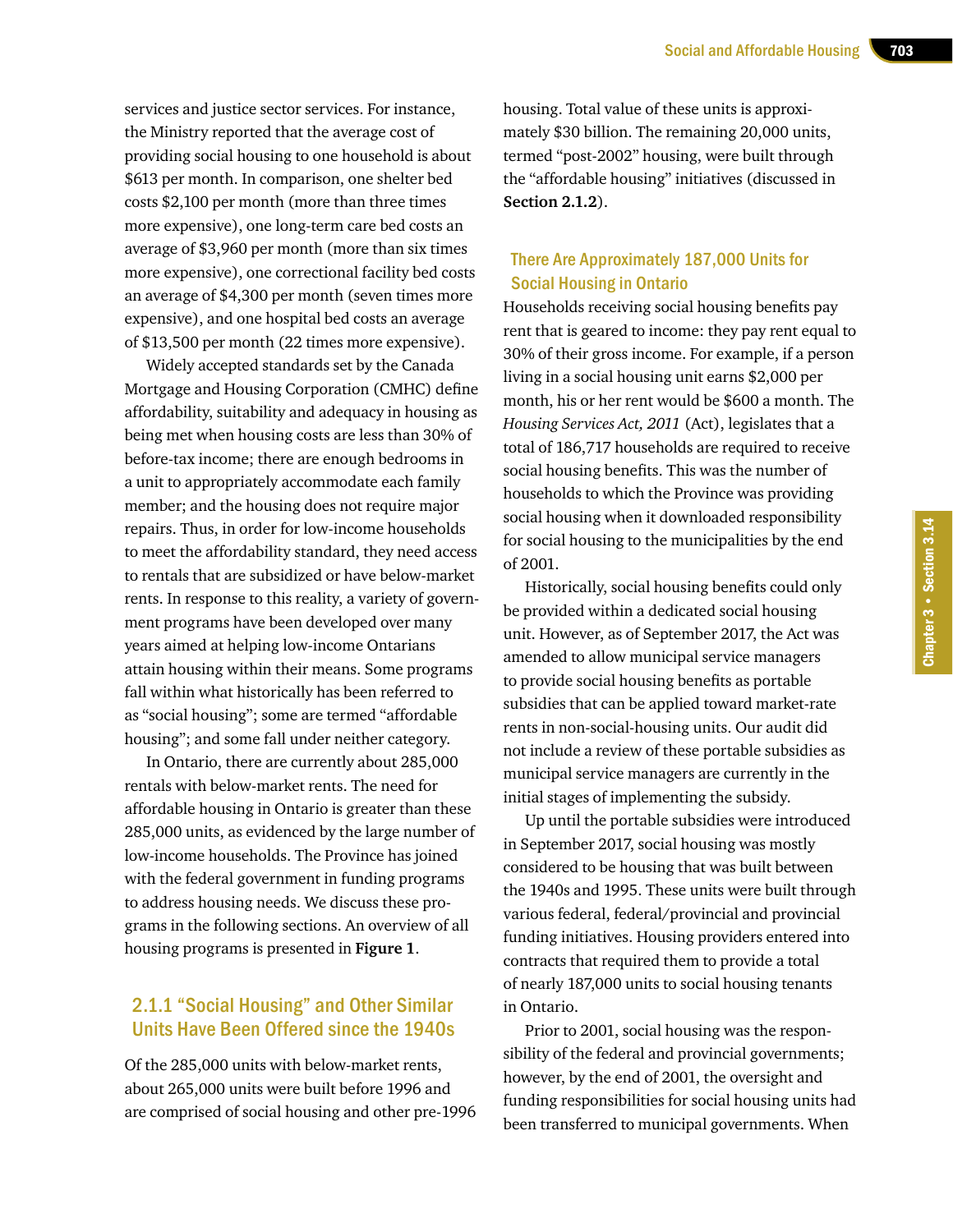Chapter 3 • VFM Section 3.14 Chapter 3 • VFM Section 3.14

# Figure 1: Overview of Housing Programs in Ontario Figure 1: Overview of Housing Programs in Ontario

Prepared by the Office of the Auditor General of Ontario Prepared by the Office of the Auditor General of Ontario

|                                                                               | <b>Main Benefits Received</b>                                                                                                                                                    | Number of Households that Can                                                                                                                                                   | <b>Program Administration</b>                                                                                                                                                                                                                                             |                                                                                                                                                                                                                                                                              |
|-------------------------------------------------------------------------------|----------------------------------------------------------------------------------------------------------------------------------------------------------------------------------|---------------------------------------------------------------------------------------------------------------------------------------------------------------------------------|---------------------------------------------------------------------------------------------------------------------------------------------------------------------------------------------------------------------------------------------------------------------------|------------------------------------------------------------------------------------------------------------------------------------------------------------------------------------------------------------------------------------------------------------------------------|
| <b>Housing Program</b>                                                        | by Household                                                                                                                                                                     | <b>Receive These Benefits</b>                                                                                                                                                   | and Oversight                                                                                                                                                                                                                                                             | Source of Program Funding                                                                                                                                                                                                                                                    |
| Housing programs offered since the 1940s                                      |                                                                                                                                                                                  | These were the only housing programs offered in Ontario prior to 2002. "Social housing" and "other pre-1996" housing comprise a total of 265,000 units. These programs are also |                                                                                                                                                                                                                                                                           |                                                                                                                                                                                                                                                                              |
| further discussed in Section 2.1.1.                                           |                                                                                                                                                                                  |                                                                                                                                                                                 |                                                                                                                                                                                                                                                                           |                                                                                                                                                                                                                                                                              |
| Social housing                                                                | towards rent, or a minimum of \$85<br>rent that is geared to income. They<br>Households in social housing pay<br>pay 30% of their gross income<br>per month. <sup>1</sup>        | required to provide social housing<br>Under the Housing Services Act,<br>municipal service managers are<br>subsidies to a minimum total of<br>186,717 households.               | calculated correctly, and that housing<br>providers are following best practices<br>Municipal service managers oversee<br>housing providers that operate the<br>ensure geared-to-income rents are<br>dedicated social-housing units to<br>when managing their properties. | A total of \$1.35 billion was spent in<br>2016 by the municipal (70%) and<br>federal (29%) governments.                                                                                                                                                                      |
| Other pre-1996 housing                                                        | or pay rents that are below market<br>Households living in these rentals<br>either pay rent geared to income,<br>rates, but not geared to income.                                | 78,000 units that offer these housing<br>There are a total of about<br>benefits to tenants.                                                                                     | providers are charging correct rents.<br>Service managers oversee housing<br>providers that operate the 59,000<br>units to ensure units are provided<br>to eligible households and that                                                                                   | units (22%) are self-funded by the<br>Operating costs for about 42,000<br>federal funding (funding amounts<br>Operating costs for about 17,000<br>housing providers themselves. <sup>2</sup><br>combination of municipal and<br>units (54%) are funded by a<br>are unknown). |
|                                                                               |                                                                                                                                                                                  |                                                                                                                                                                                 | housing providers that manage the<br>The federal government oversees<br>approximately 19,000 remaining<br>units.                                                                                                                                                          | Operating costs for the approximately<br>19,000 remaining units (24%) are<br>funded by the federal government<br>(funding amounts are unknown).                                                                                                                              |
| then through the various funds described in Figure 4.                         | Housing programs introduced in 2002 known as "Affordable Housing" <sup>3</sup><br>Funded jointly through the provincial and federal governmer                                    | its, these programs (also discussed in Section 2.1.2) began to be offered in 2002, and have been continuously funded since                                                      |                                                                                                                                                                                                                                                                           |                                                                                                                                                                                                                                                                              |
| Post-2002 rental units<br>the Construction<br>Grants program<br>built through | Units include one-to four-bedroom<br>pay rent that is at least 20% lower<br>Households living in these rentals<br>than market rates in their areas.<br>apartments or townhouses. | units built since 2002 that offer these<br>There are a total of about 20,000<br>housing benefits to tenants.                                                                    | Service managers oversee landlords<br>ensure units are provided to low-<br>who operate these rentals to<br>income households.                                                                                                                                             | constructed through joint federal/<br>unit, were provided to developers<br>when these units were first being<br>currently of up to \$150,000 per<br>Up-front construction grants,<br>provincial funding.                                                                     |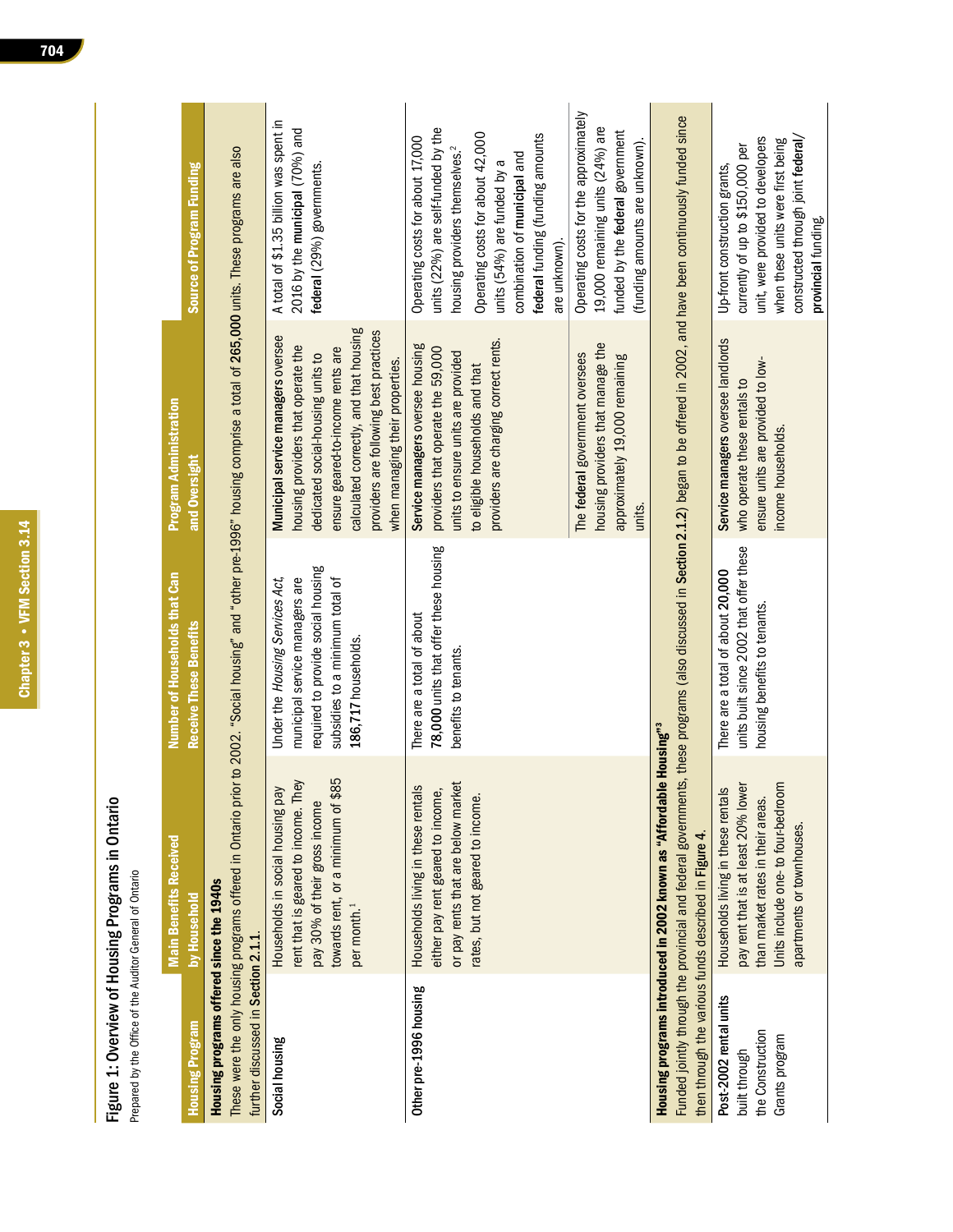|                                              | <b>Main Benefits Received</b>                                                                                                                                                                                                                                                                                                                            | Number of Households that Can                                                        | <b>Program Administration</b>                                                                                                                                                                                                          |                                                                                                                                                                                                 |
|----------------------------------------------|----------------------------------------------------------------------------------------------------------------------------------------------------------------------------------------------------------------------------------------------------------------------------------------------------------------------------------------------------------|--------------------------------------------------------------------------------------|----------------------------------------------------------------------------------------------------------------------------------------------------------------------------------------------------------------------------------------|-------------------------------------------------------------------------------------------------------------------------------------------------------------------------------------------------|
| <b>Housing Program</b>                       | by Household                                                                                                                                                                                                                                                                                                                                             | <b>Receive These Benefits</b>                                                        | and Oversight                                                                                                                                                                                                                          | <b>Source of Program Funding</b>                                                                                                                                                                |
| Rent subsidies                               | to households (based on information<br>r how<br>about \$260 per month was provided<br>Rent subsidies are provided to low-<br>đ<br>income households. An average<br>respondents). Service managers<br>can choose how much money to<br>provide each household, and for<br>we received from 36 survey<br>many years.                                        | Total households helped under this<br>program is unknown.                            | and are responsible for disbursing the<br>Service managers determine eligibility<br>monthly rent subsidies to households.                                                                                                              | Subsidies are provided through joint<br>federal/provincial funding.                                                                                                                             |
| Renovation grants                            | as installing chair and bath lifts for<br>seniors or persons with disabilities<br>ŏ<br>accessibility in their homes, such<br>receive grants to improve safety<br>Low-income homeowners can                                                                                                                                                               | Total households helped under this<br>program is unknown.                            | and are responsible for disbursing the<br>Service managers determine eligibility<br>renovation grants to households.                                                                                                                   | Subsidies are provided through joint<br>federal/provincial funding.                                                                                                                             |
| Down-payment<br>assistance                   | loans<br>held for more than 20 years, the loan<br>7,000.<br>to be repaid if the purchased unit is<br>si <i>N</i><br>Forgivable down-payment loans are<br>purchase a home. These loans are<br>$\overline{a}$<br>is forgiven. The average value of<br>subsequently sold. If the proper<br>provided to low-income renters<br>provided in 2016 was about \$1 | received down-payment assistance<br>A total of about 6,700 households<br>since 2002. | and are responsible for disbursing the<br>Service managers determine eligibility<br>loan to eligible households.                                                                                                                       | choose to provide additional grants to<br>Down-payment assistance is provided<br>top up the federal/provincial funding.<br>funding. Some municipalities may<br>through joint federal/provincial |
| 20-year rent supplements provided since 2003 |                                                                                                                                                                                                                                                                                                                                                          |                                                                                      |                                                                                                                                                                                                                                        |                                                                                                                                                                                                 |
| Supplements Program                          | receive a rent supplement of an<br>Strong Communities Rent Households under this program<br>average of \$640 per month.                                                                                                                                                                                                                                  | These rent supplements are provided<br>to 6,500 households in Ontario.               | and are responsible for disbursing the<br>Service managers determine eligibility<br>monthly supplements to households.                                                                                                                 | about \$50 million annually for these<br>The provincial government provides<br>rent supplements.                                                                                                |
|                                              |                                                                                                                                                                                                                                                                                                                                                          |                                                                                      | 1. Historically, social-housing benefits could only be provided at the nearly 187,000 dedicated social-housing units. However, as of September 2017, the <i>Housing Services Act was</i> amended to allow service managers to<br>choos |                                                                                                                                                                                                 |

choose to provide social-housing benefits as portable subsidies that can be applied to the rent of any rental unit, even those with market-rate rents.

cnoose to provide social-housing benefits as portable subsidies that can be applied to the fent of any rental unit, even those with market-rate rents.<br>2. Housing providers self-fund the operating costs for these units beca 2. Housing providers self-fund the operating costs for these units because, at the time of construction, they received up-front construction grants, which they are not required to repay. In return, they are required to pro below market-rate rentals to tenants for an agreed-upon number of years. below market-rate rentals to tenants for an agreed-upon number of years.

3. Across the province, service managers can choose whether they would like to deliver this program, and, if delivered, to how many households. 3. Across the province, service managers can choose whether they would like to deliver this program, and, if delivered, to how many households.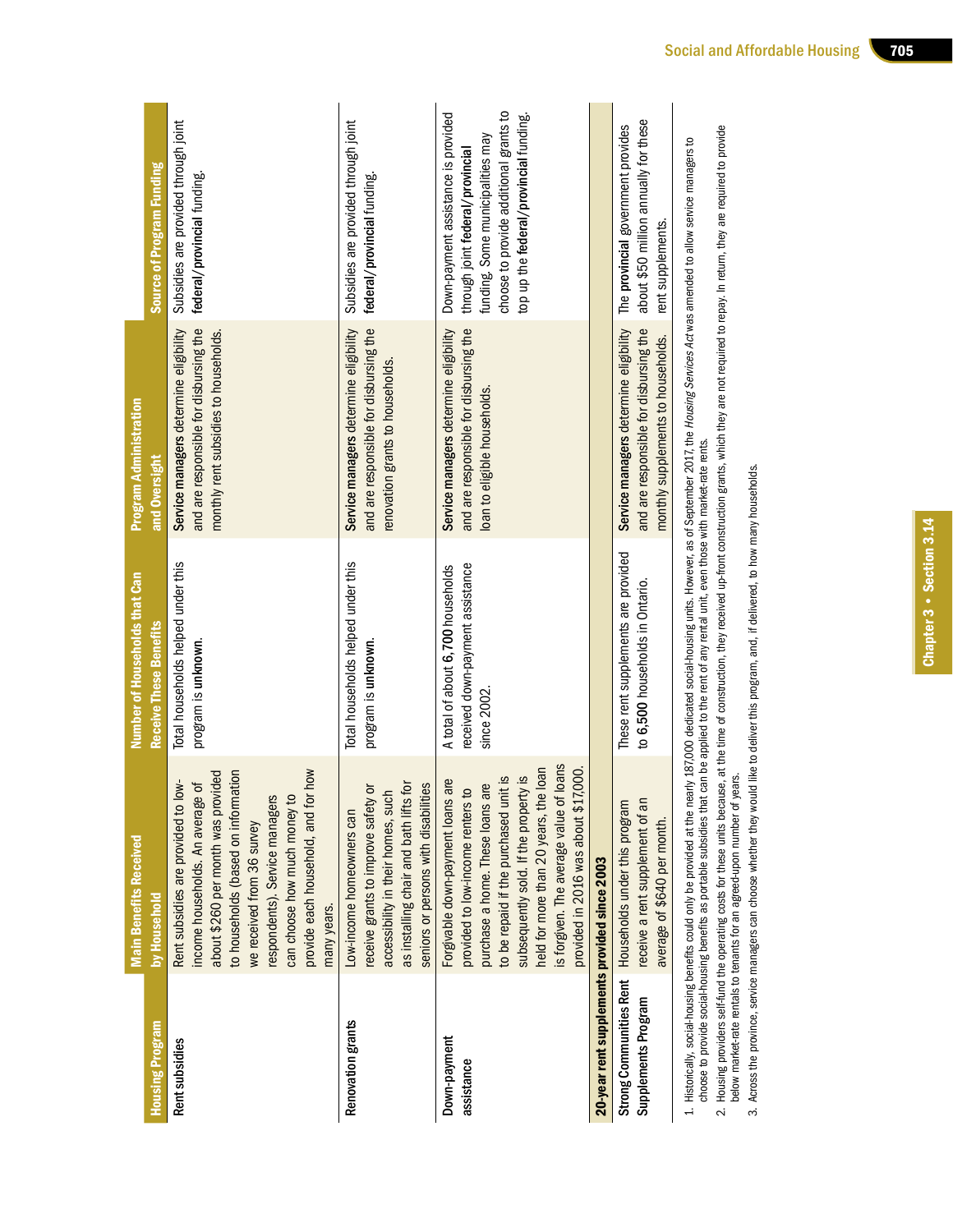this took place, the Province designated "municipal service managers" to administer social housing at the municipal level; areas administered by municipal service managers are known as "service areas." In southern Ontario, a municipal service manager can be an upper- or single-tier municipality, or a group of upper- and single-tier municipalities. In Northern Ontario, however, because municipalities have smaller populations and are spread over large geographic areas, the government grouped municipalities into 10 District Social Services Administration Boards that act as municipal service managers. **Figure 2** provides a brief history of the transfer of social housing to the municipal level.

The Act is the overarching legislation that prescribes certain program requirements for social housing. Municipal service managers are expected to follow these requirements while delivering and administering the social housing program. These requirements include:

- 1. **How many households should receive social housing benefits:** The Act prescribes the minimum number of households that should receive social housing benefits in each service area (with a total of 186,717 provincially.) See **Appendix 1** for each municipal service manager's quota.
- 2. **How to determine eligibility:** An applicant who is a Canadian permanent resident 16 years of age or older is eligible if his or her income is less than the prescribed maximum annual household income. **Figure 3** presents income limits set out in the Act for determining eligibility for different social housing units based on bedroom-size. Municipal service managers are allowed to change these, and often do so, to respond to high or increasing rents. The Act includes no other eligibility criteria than income level. However, the Act does not preclude municipal service managers from adding asset limits as further eligibility criteria, which some have done. When a unit becomes available, an eligible household is matched to a unit type, such as a bachelor or one-bedroom unit, based on the number of people in the household. For example, a household with two parents and one child can be eligible for a two-bedroom unit if their household income is below \$42,300. Once eligible, applicants are placed on the social housing wait list for the service area they have applied in. The Act specifies, for the most part, that applicants on the wait list be housed on a first-come, first-served basis.

#### Figure 2: Timeline of the Devolution of Almost 187,000 Social Housing Subsidies

Prepared by the Office of the Auditor General of Ontario based on information obtained from the Ministry of Housing

| Year       | <b>Description of Events</b>                                                                                                                                                                                                                                                                                                                                                                                                                                                                                                                                                                               |
|------------|------------------------------------------------------------------------------------------------------------------------------------------------------------------------------------------------------------------------------------------------------------------------------------------------------------------------------------------------------------------------------------------------------------------------------------------------------------------------------------------------------------------------------------------------------------------------------------------------------------|
| 1940s-1995 | Construction of social housing units:<br>The federal and provincial governments funded the construction of about 187,000 units that are required<br>to be used for social housing. Some were built through joint federal-provincial funding, and others through<br>only provincial funding.                                                                                                                                                                                                                                                                                                                |
| 1996-2000  | Province negotiates with municipalities to transfer social housing:<br>Prior to 2001, the Province and the federal government were responsible for providing social housing in<br>Ontario. In 1996, the Province made a decision to download to the municipalities (service managers) its<br>responsibility for providing social housing for the approximately 187,000 households now covered by the<br>Housing Services Act. Between 1996 and 2000, the Province negotiated with the municipalities to devolve<br>this responsibility, and in exchange, take over some of the costs related to education. |
| 2001       | Transfer of social housing to municipalities complete:<br>Municipal service managers would now be responsible for providing approximately 187,000 social housing<br>subsidies. The federal government would continue to provide, until 2033, some social housing funding<br>to the municipalities; however, municipalities would be responsible for covering a majority of the costs<br>relating to the approximate 187,000 subsidies. The Province would no longer fund social housing.                                                                                                                   |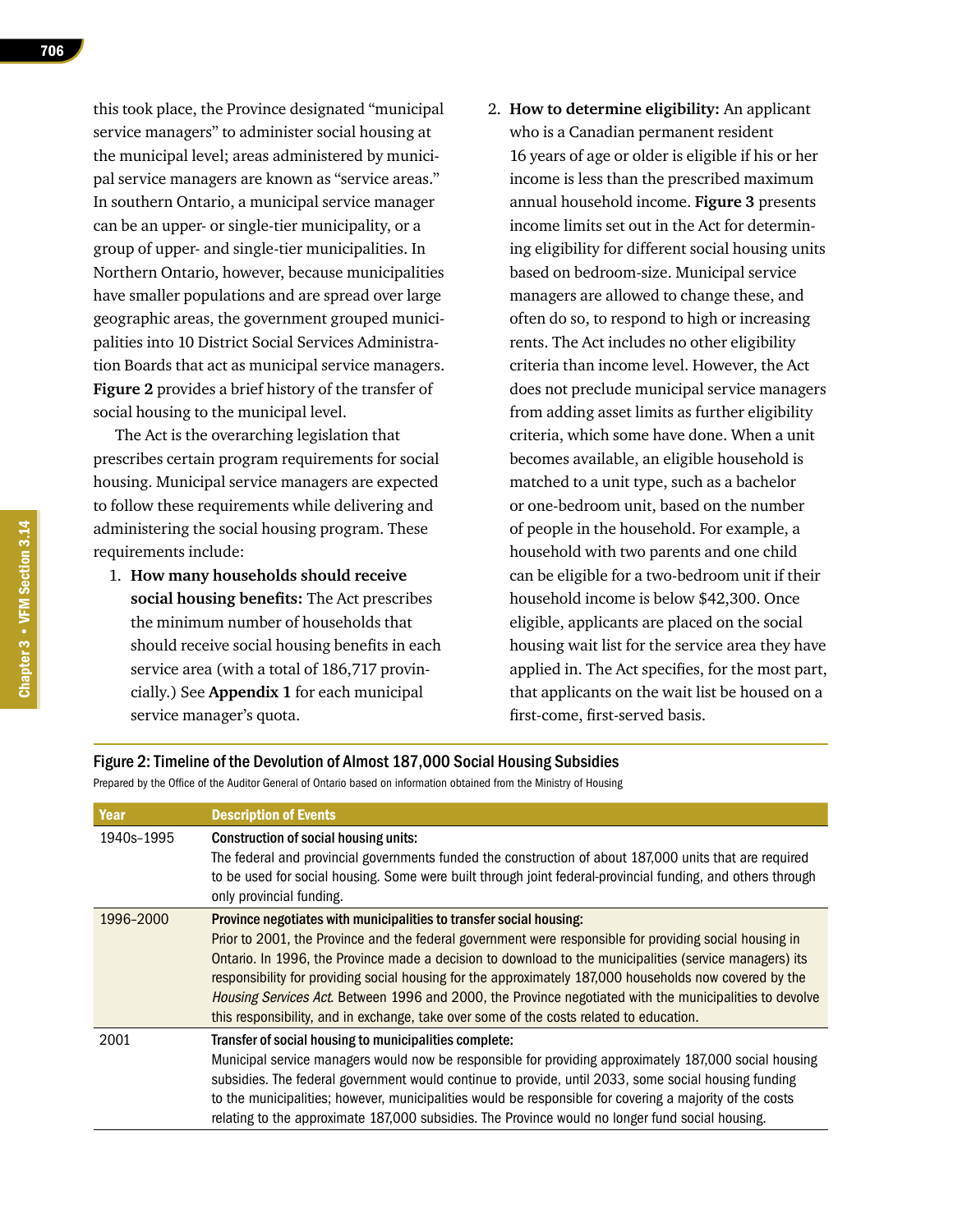#### Figure 3: Income Limits for Determining Eligibility for Social Housing

Prepared by the Office of the Auditor General of Ontario based on information obtained from the Housing Services Act, 2011

|                  | <b>Maximum Household</b> |
|------------------|--------------------------|
| <b>Unit Type</b> | Income Limit*(\$)        |
| <b>Bachelor</b>  | 29,200                   |
| 1 bedroom        | 35,400                   |
| 2 bedroom        | 42,300                   |
| 3 bedroom        | 49,100                   |
| 4 bedroom $+$    | 58,900                   |

Income limits vary across different service areas of the province. Amounts presented in this figure are averaged across the province.

3. **How to calculate tenant income in order to determine rent payable:** The Act prescribes that tenants' rents be geared to their beforetax incomes. It also prescribes which types of income should be included and excluded when determining rent payable. For example, the Act requires that employment income be included but certain types of pension income excluded when calculating a tenant's income. The tenant then pays rent that is equal to 30% of his or her before-tax income.

As of December 2016, 185,000 applicants in Ontario were on a wait list to receive a social housing unit, according to the Ministry. At the nine municipal service managers we visited, we found wait times that ranged from an average of 1.8 to over nine years.

#### There Are Approximately 78,000 Additional Units for Low-Income Households

In addition to the nearly 187,000 social housing units, there are about another 78,000 units that were also built by the same housing providers that built the social housing units—these are referred to as "other pre-1996 housing," and not social housing.

These units were also built through various federal, federal/provincial and provincial funding initiatives. At the time these units were built, housing providers entered into contracts with the provincial or federal government that gave them the initial funding to provide various forms of subsidized housing—some are contractually required to offer rents geared to income (similar to social housing); others are contractually required to offer rents lower than market rates, but not geared to income.

#### Contracts Are Expiring for All Housing Providers

As mentioned, when social housing and other pre-1996 housing were built, housing providers entered into contracts to provide the subsidized housing. Contracts with some of the housing providers were subsequently cancelled, and the responsibilities of those housing providers' incorporated into legislation (currently under the *Housing Services Act, 2011*).

After the contracts expire, for those that continue to have existing contracts, housing providers are no longer required to provide the different forms of subsidized housing they currently provide. These contracts began to expire in 2007; the last contract will expire by 2033.

# 2.1.2 Housing Supports Offered since 2002 Known as "Affordable Housing"

In 2002, the federal and provincial governments began providing funds to municipal service managers to expand the housing stock and provide financial supports to low-income households. These initiatives are often referred to as "affordable housing" programs (distinct from "social housing").

As **Figure 4** shows, the funding has been delivered through five funds over varying periods of time. Currently, funding is provided under two funds as shown in **Figure 4**: \$801 million provided over six years under the Investment in Affordable Housing-Extension, and \$404 million over three years provided under the Social Infrastructure Fund.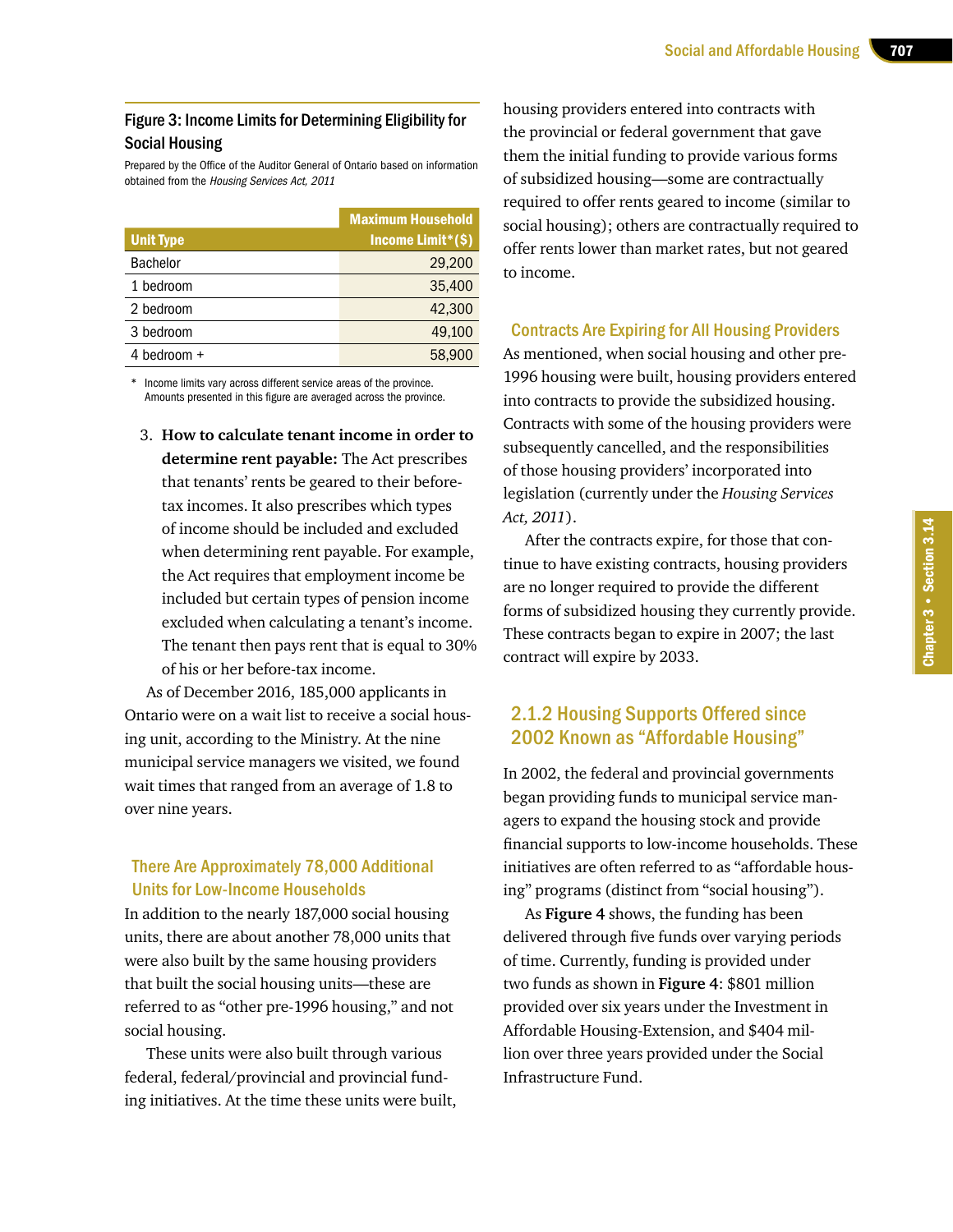| ľ               |
|-----------------|
|                 |
| I               |
|                 |
|                 |
|                 |
| I               |
| ١               |
|                 |
|                 |
| ŀ               |
|                 |
|                 |
|                 |
| ٠               |
|                 |
| ľ               |
|                 |
| I               |
|                 |
| I               |
|                 |
|                 |
| I<br>I          |
|                 |
|                 |
|                 |
| i               |
|                 |
| ֚֚֚֬            |
|                 |
|                 |
|                 |
|                 |
| i<br>L          |
|                 |
|                 |
|                 |
|                 |
| l<br>ı          |
|                 |
|                 |
|                 |
| I<br>ׇ֒         |
| I               |
|                 |
| l               |
|                 |
|                 |
|                 |
| r               |
|                 |
|                 |
| ֖֚֚֚֚֚֚֚֬֝<br>֦ |
|                 |
|                 |
|                 |
|                 |
| ֠               |
|                 |
| I<br>I          |

Figure 4: History of Funding Provided Jointly by the Federal and Provincial Governments for Affordable Housing Programs Figure 4: History of Funding Provided Jointly by the Federal and Provincial Governments for Affordable Housing Programs Source of data: Ministry of Housing Source of data: Ministry of Housing

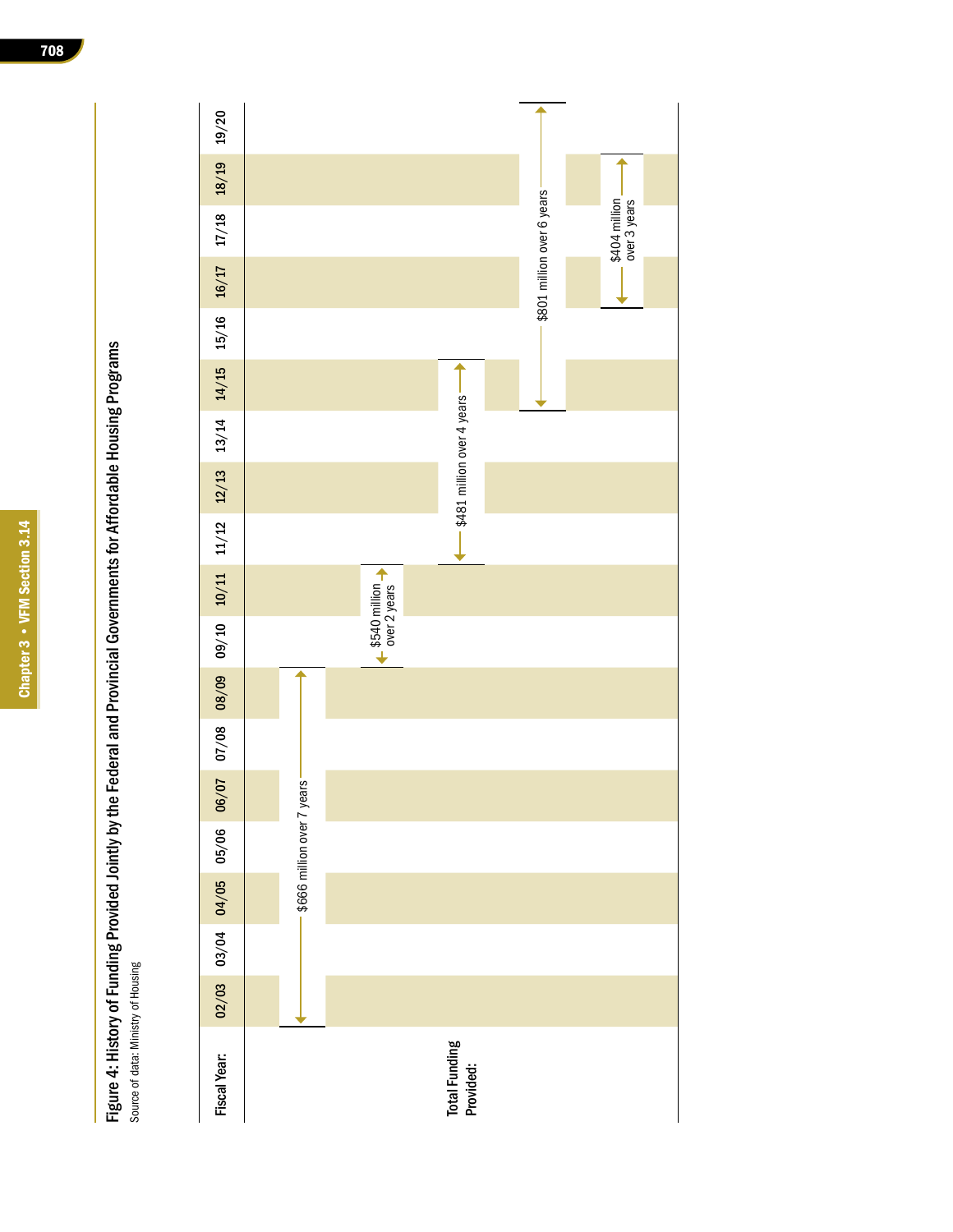Four programs are currently offered through these federal/provincial funds:

- construction grants for affordable rental units (which we refer to as "post-2002 housing");
- rent subsidies:
- renovation grants; and
- down-payment assistance.

Details on each program, including an overview of housing benefits provided under each program, are presented in **Figure 1**.

# Municipal Service Managers Choose Which Programs to Offer

It is up to each service manager to choose which of the four programs it wants to offer in its area, and can choose to continue, or discontinue, providing funding for any of the four programs. **Figure 5**  shows how many municipal service managers offer each program.

#### Municipal Service Managers Can Set Income Thresholds below Prescribed Limits

Households that can apply to these programs are required to have incomes below a certain threshold. These income thresholds are established locally by each municipal service manager; consequently, they vary across the province. They can also vary from program to program within the same service

area. However, they are required to be below maximum thresholds prescribed jointly by the Ministry and the federal government (prescribed thresholds are set at 60% of the average household income in a given area). For example, **Figure 6** shows details on income limits established in two different areas of the province.

# 2.1.3 Other Housing Programs

In addition to social housing, other pre-1996 housing, and affordable housing programs, about 6,500 Ontarians are currently receiving monthly rent supplements under the Strong Communities Rent Supplement Program. These supplements began being offered in 2003, and will continue to be offered until 2023. (Additional details on this program are also found in **Figure 1**.)

In addition to these programs discussed here, municipal service managers can also deliver housing programs using their own municipal funds. About half of the municipal service managers we surveyed indicated that they provided housing programs in their areas using municipal dollars, while the other half indicated they have not. Municipally funded housing programs offered by municipal service managers are similar to the provincially and federally funded affordable housing programs such as rent subsidies and down-payment assistance.





\* There is a total of 47 service managers in the province.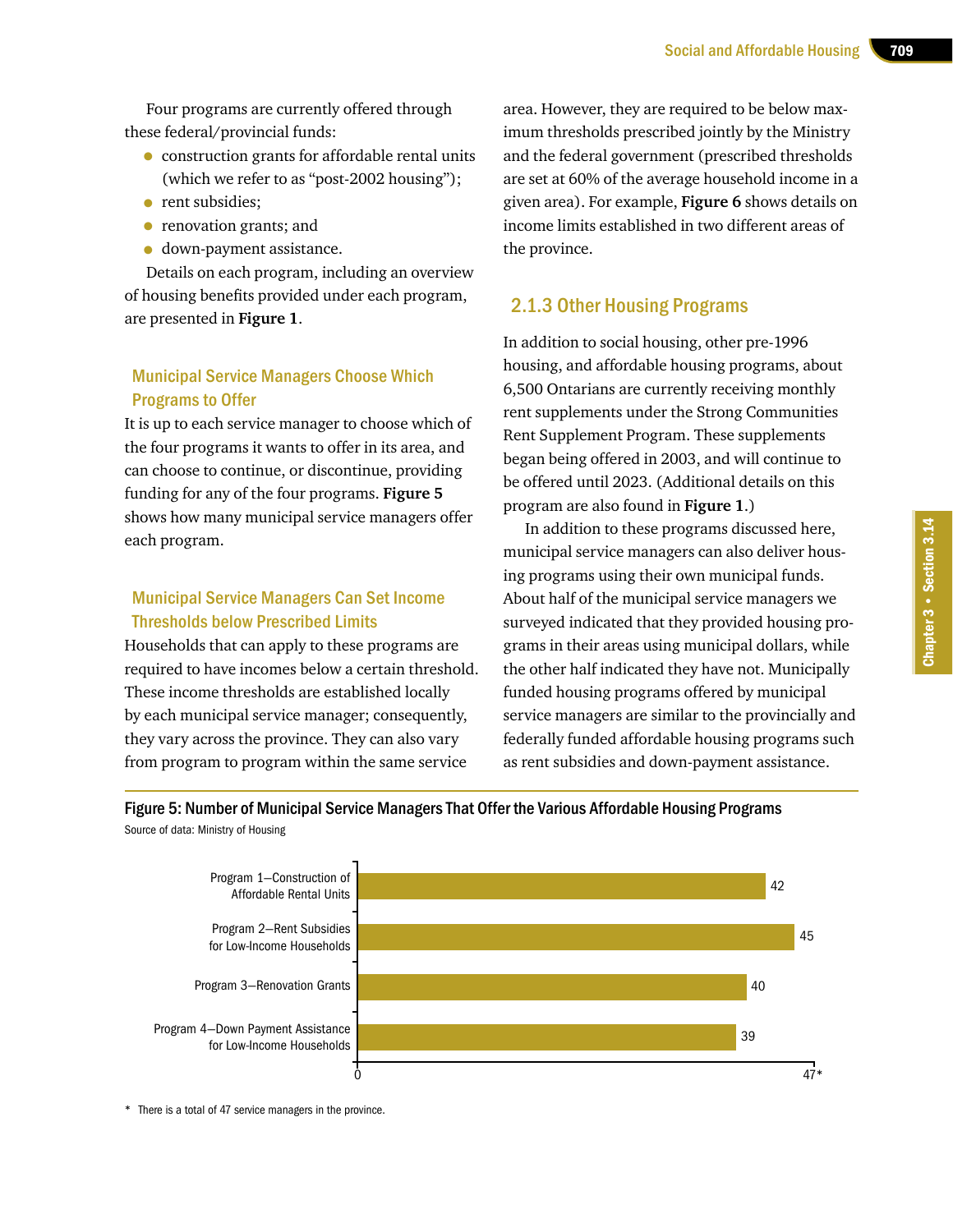#### Figure 6: Income Limits\* for Eligibility in Two Service Areas (\$)

Source of data: Information obtained from two service managers

|                                                                         | <b>Income Limits in</b> | <b>Income Limits in</b> |  |
|-------------------------------------------------------------------------|-------------------------|-------------------------|--|
| <b>Program Type</b>                                                     | <b>Municipality A</b>   | <b>Municipality B</b>   |  |
| Program 1-Construction of Affordable Rental Units                       |                         |                         |  |
| Income limits for tenants to qualify to move into affordable rentals    | 59,800                  | 36,200                  |  |
| <b>Program 2–Rent Subsidies for Low-Income Households</b>               |                         |                         |  |
| Income limits for renters to qualify for rent subsidies                 | 53,700                  | 42,700                  |  |
| <b>Program 3-Renovation Grants</b>                                      | 63,700                  | 60,000                  |  |
| Income limits for households to qualify for receiving renovation grants |                         |                         |  |
| Program 4-Down Payment Assistance for Low-Income Households:            |                         |                         |  |
| Income limits for households to qualify for down-payment assistance     | 90,500                  | 55,000                  |  |

For Programs 1, 2 and 3, income limits vary depending on the size of the unit, or the size of the household; therefore, average income limits are presented in this figure.

# 2.2 Funding for Housing Programs

Over the past five years, about \$1.5 billion, on average, has been spent each year on housing programs across all three levels of government. **Figure 7** provides an overview of funding over the past five years. Social housing is primarily funded by federal and municipal (service manager) dollars, whereas the four "affordable housing" programs are primarily funded equally by the Province and the federal government.

# Social Housing Is Mainly Funded by the Federal and Municipal Governments

About \$1.35 billion has been spent annually over the past five years to support social housing in Ontario. This money is provided by the federal (29%) and municipal (service manager) governments (70%); the Province only contributes about 1% toward social housing costs, most of which relates to Indigenous social housing in Northern Ontario.

#### Funding for the Four Affordable Housing Programs Is Mainly Provided by the Federal and Provincial Governments

About \$125 million has been spent annually over the past five years by the federal and provincial governments to deliver the four "affordable housing" programs discussed earlier. The two governments generally contribute equally to these programs. (**Figure 8** shows the calculation used to determine each municipal service manager's allocation.)

In addition, municipal service managers can also opt to add their own money to these initiatives. However, they are not required to do so—about half of the municipal service managers have opted to add their own money, whereas the other half have not. On average, municipal service managers have invested about an estimated \$38 million annually over the past four years for which this data was available. (This is based on amounts municipal service managers have reported to the Ministry; however, not all municipal service managers have reported this information as it is not a requirement.) **Figure 9** shows the approximate amounts disbursed under each of the four programs by municipal service managers.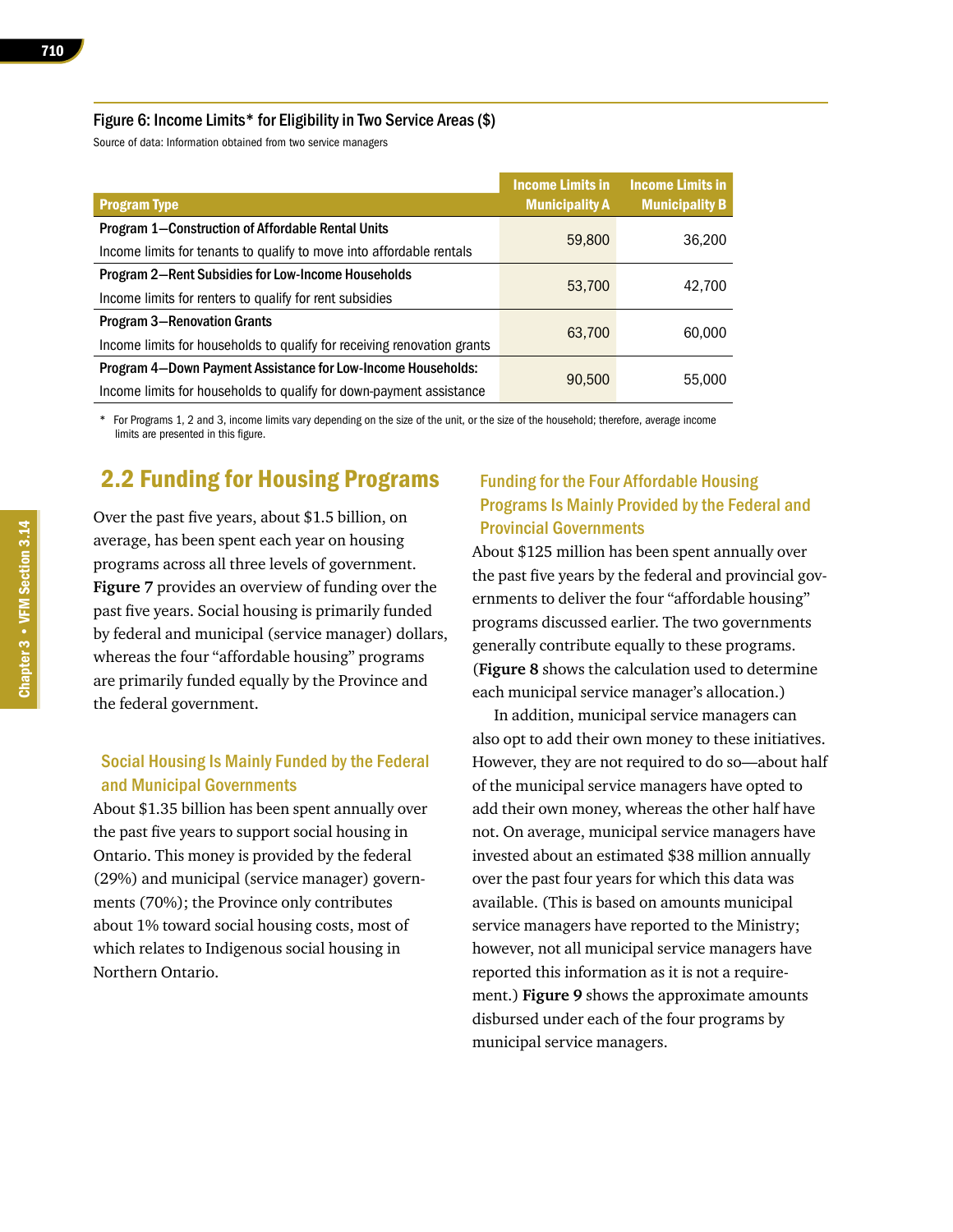#### Figure 7: Total Funding for Social and Affordable Housing, 2011/12–2015/16 (\$ million)

Source of data: Ministry of Housing



# 2.3 Roles and Responsibilities

All three levels of government are involved in some capacity in the delivery and oversight of housing programs. We discuss in the following sections the roles and responsibilities of each government, as well as the role of housing providers. **Figure 10**  provides additional details on the roles and responsibilities of the parties involved in the delivery of housing programs in Ontario.

#### Housing Providers

Housing providers are landlords that manage and oversee three types of rental units—social housing, other pre-1996 housing, and post-2002 housing. These providers have legal ownership of their units and can be one of:

- a municipally owned housing provider, such as Peel Housing Corporation, or Toronto Community Housing Corporation;
- a not-for-profit or co-operative housing corporation, such as the Federation of Chinese Canadian Professionals Non-Profit Housing Corporation or Edenwood Seniors Village; or
- a private landlord.

There are about 1,200 not-for-profit and co-operative housing providers, and about 400 private landlords. The housing providers report to one of the 47 municipal service managers, whose responsibility is to deliver and administer housing programs in their areas.

#### Municipal Service Managers (Municipal Level)

As discussed earlier, 47 municipal service managers were created by the Province in 1998 when responsibility for social housing began to be transferred from the Province to the municipalities (the transfer was complete by 2001/02). Since 2001/02, municipal service managers' roles have evolved; today they are responsible for delivering and administering all housing programs, with the exception of Indigenous housing programs.

#### Ministry of Housing (Provincial Level)

The Ministry of Housing's (Ministry) goal, as stated in its Long-Term Affordable Housing Strategy, is to ensure that everyone in Ontario has an affordable and suitable home.

Prior to 2002, the provincial government was heavily involved in housing. It had funded (partially with the federal government, or completely through its own funding initiatives) the creation of many of the 265,000 units that comprise social housing and "other pre-1996" housing.

Since the transfer of social housing to municipal service managers in 2002, the Ministry no longer provides housing programs directly to Ontarians. Instead, it provides funding to municipal service managers through the affordable housing funds.

In 2010, the Ontario Government issued the Long-Term Affordable Housing Strategy (Strategy) which the Ministry is responsible for implementing. **Section 2.4** provides details on this Strategy and the Ministry's actions since 2010.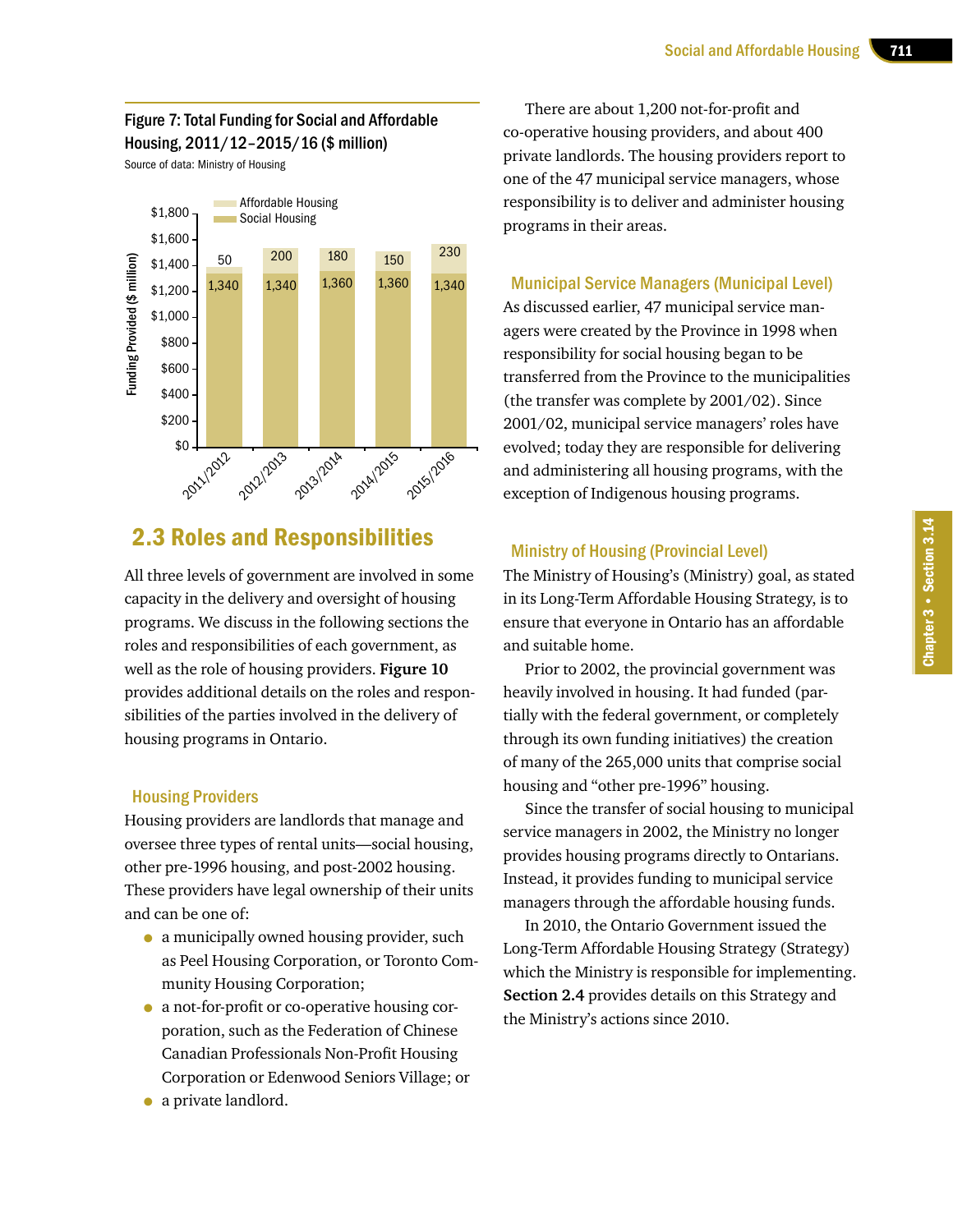#### Figure 8: How a Service Manager's Allocation for Affordable Housing Programs Is Calculated

Source of data: Ministry of Housing

|                           | % of Ontario households living | % of Ontario's core-housing need* |  |
|---------------------------|--------------------------------|-----------------------------------|--|
| Total Available Funding × | in service area                | households living in service area |  |
|                           |                                |                                   |  |

\* Ontarians are considered to be in core-housing need when they pay more than 30% of their gross income in rent.

#### Canada Mortgage and Housing Corporation (Federal Level)

The Canada Mortgage and Housing Corporation (CMHC) is a federal Crown corporation that reports to Parliament through the Minister of Families, Children and Social Development.

Prior to 1986, the federal government unilaterally funded the construction of many of the 265,000 units. Since then, it has not been directly involved in the construction of new units, or the delivery of housing programs in Ontario in general. Today, the CMHC provides funding for social housing, but has no other responsibilities related to social housing. It also provides funding for some of the "other pre-1996" housing units.

The CMHC takes the lead role in funding the four affordable housing programs (discussed in **Section 2.1.2**). The provincial government matches this funding dollar-for-dollar.

# 2.4 Recent Developments

In 2010, the government issued the Long-Term Affordable Housing Strategy (Strategy). Although termed "strategy," the 2010 Strategy does not constitute an action plan—it essentially identifies several areas of improvement across four broad categories. The Ministry is tasked with developing and implementing an action plan to address the following four categories:

- ensuring that existing housing programs are aligned with people's needs;
- strengthening partnerships with stakeholders;
- providing additional tools to municipal service managers in developing new housing

options and in retaining existing affordable housing; and

• clarifying roles and responsibilities of the provincial and municipal governments (service managers).

Six years later, in 2016, the Ministry published an update to this Strategy. The update detailed actions the Ministry will take to address areas of improvements in the four categories. For instance, the Ministry committed to make legislative changes to allow municipalities to direct private developers to build mixed-income housing and to eliminate extra charges that new home buyers have to pay when building secondary suites (such as basement apartments). The Ministry accomplished the legislative changes in 2016 and is currently working on developing regulations to implement the changes.

Below we also discuss other major actions that have been fully implemented since the 2016 update to the Strategy.

#### 2012—The Housing Services Act Is Enacted

In 2012, the *Social Housing Reform Act, 2000* was repealed and the *Housing Services Act, 2011* (Act) enacted. This new legislation supported better decision-making at the municipal service manager level and helped clarify and redefine roles and responsibilities. For example, the older Act required ministerial consent for many items, such as mortgage renewals of housing providers; under the new Act, these decisions can be made at the municipal service manager level.

The Act also required municipal service managers to develop a 10-year Local Housing and Homelessness Plan to address local housing and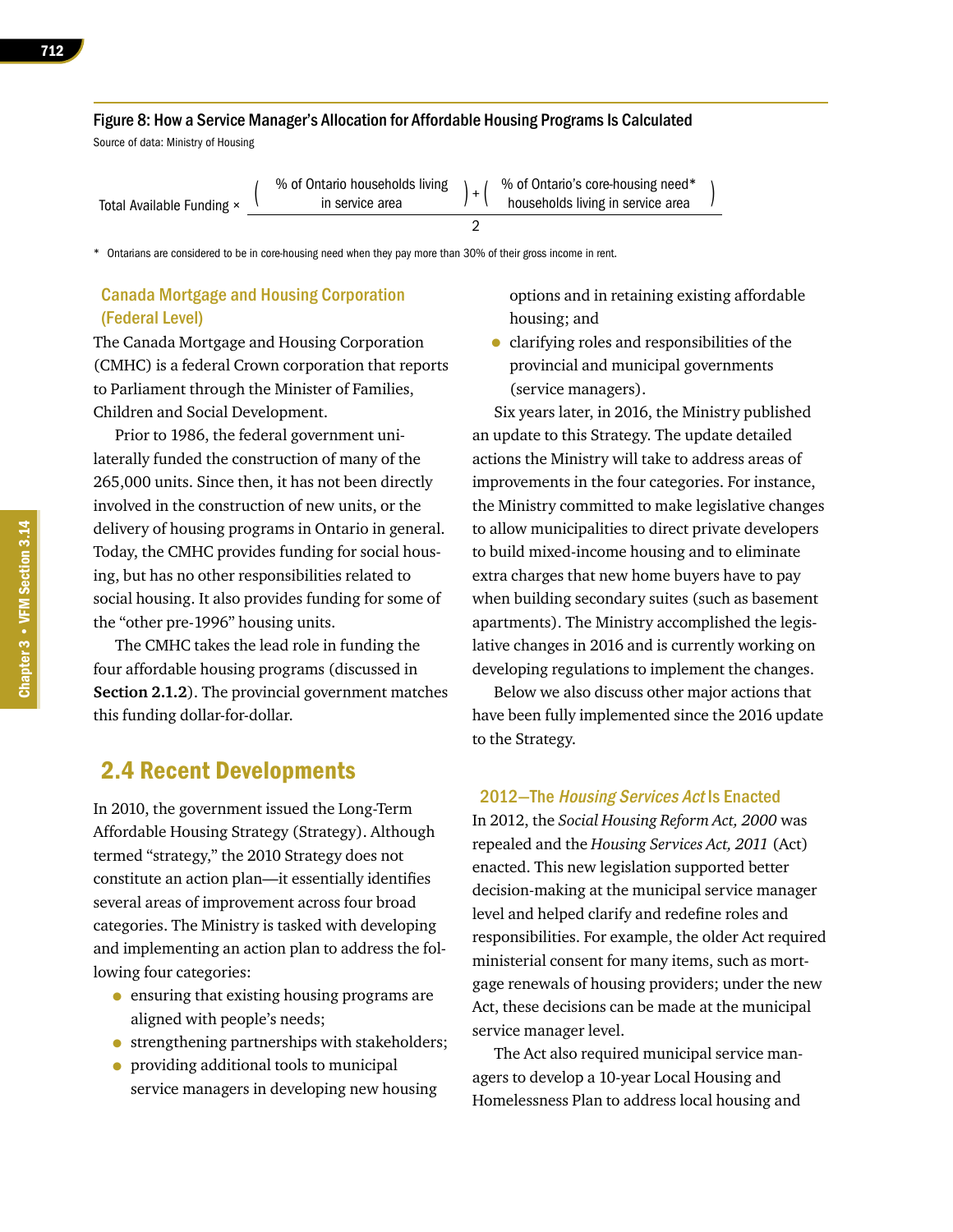# Figure 9: Average Amount Spent Annually for Four Affordable Housing Programs, 2011/12–2015/16

Source of data: Ministry of Housing



Note: Totals presented in this figure do not include about an average of \$38 million in contributions made by municipalities. Breakdowns of municipal contributions amongst the four programs are not available.

homelessness needs. Municipal service managers are required to include in each of their plans an assessment of current and future housing needs in their areas; objectives and targets related to housing needs; and a description of how progress toward meeting the objectives and targets will be measured. The Act directs that municipal service managers review their plans at least every five years and adjust them as they consider necessary.

# 2016—Municipal Service Managers Are Now Required to Keep a Record of the Total Number of Homeless Persons in Their Area

Information on the number of homeless persons in Ontario can assist governments in developing better strategies to address local housing problems. Beginning in 2018, municipal service managers are required to record the number of homeless people in their area, with subsequent counts occurring every two years after that.

# 2016—Tenants Are Not to Be Requested to Vacate When They Stop Being Eligible for Social Housing

Since 2016, housing providers are not allowed to request former social housing tenants who are still residing in their buildings to vacate (unless they have committed social housing fraud). Prior to this, legislation was silent on whether a housing provider could request former social housing tenants residing in their buildings to vacate if the tenant ceased to be eligible for social housing.

# 2017—Implementation of Portable Subsidies for Social Housing

Previously, to meet the mandated requirement of providing social housing to 186,717 households, municipal service managers could only provide social housing benefits to the 186,717 households if the household was living in a dedicated social housing unit. Dedicated units are owned by housing providers who are legislated to provide units to a social housing tenant or are secured through contracts with other housing providers. In September 2017, the *Housing Services Act, 2011* was amended to allow municipal service managers to provide these subsidies to qualified households as a monthly, portable benefit, regardless of where they live. In other words, the subsidy can now be used toward paying rent in a market-rate rental unit.

# 3.0 Audit Objective and Scope

Our audit objective was to assess whether the Ministry of Housing (Ministry) has effective systems and procedures in place to oversee and co-ordinate, together with the federal government and municipalities:

• the delivery of social housing programs with due regard for economy and efficiency, and in compliance with prescribed requirements;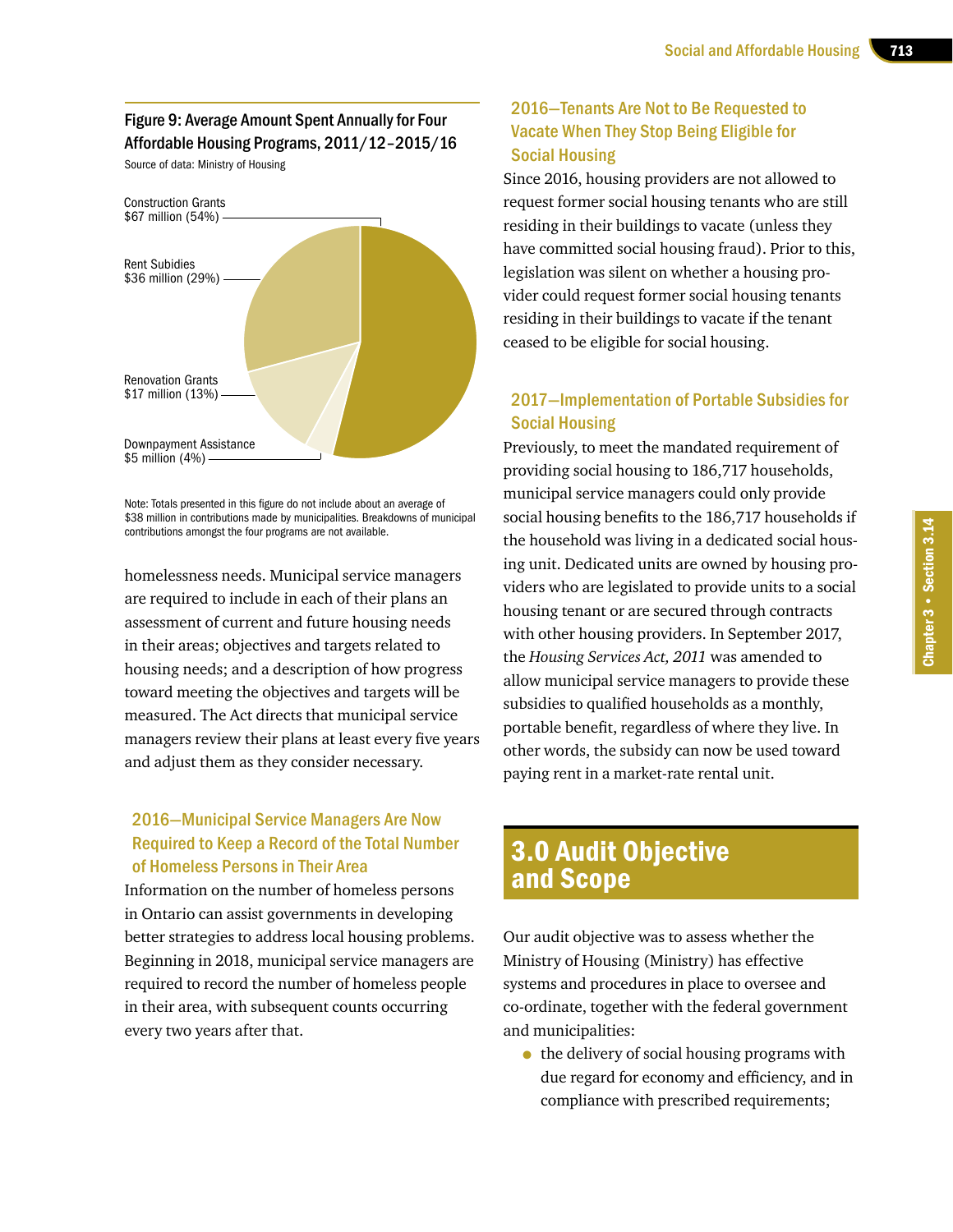#### Figure 10: Roles and Responsibilities of the Parties Involved in the Delivery of Housing Programs in Ontario

Prepared by the Office of the Auditor General of Ontario

| <b>Role</b>                                                                 | <b>Main Responsibilities</b>                                                                                                                                                                                                                                                                            |
|-----------------------------------------------------------------------------|---------------------------------------------------------------------------------------------------------------------------------------------------------------------------------------------------------------------------------------------------------------------------------------------------------|
| <b>Housing Providers</b>                                                    | • Collect rent from tenants; specifically for social-housing tenants: calculate a tenant's<br>geared-to-income rent payable                                                                                                                                                                             |
|                                                                             | • Ensure that rental units are in adequate and suitable living condition, meeting all required<br>health-and-safety standards                                                                                                                                                                           |
|                                                                             | Manage the building and related facilities to ensure they are in good working order<br>٠                                                                                                                                                                                                                |
| <b>Service Managers</b><br>(Municipal Level)                                | • Oversee housing providers of social-housing units to ensure that they correctly calculate<br>tenants' geared-to-income rent as per legislation, and ensure that they have adequate<br>property-management practices                                                                                   |
|                                                                             | • Oversee housing providers of "other pre-1996 housing" and "post-2002 housing" to ensure they<br>provide rental units at below-market rents to eligible low-income households                                                                                                                          |
|                                                                             | Ensure that the minimum number of households in its service area that are required to received<br>$\bullet$<br>subsidized social housing, according to the Housing Services Act, 2011, do so (provincial total is<br>186,717 households receiving social-housing benefits)                              |
|                                                                             | • Deliver the four affordable housing programs in accordance with joint federal/provincial<br>program guidelines                                                                                                                                                                                        |
|                                                                             | • Determine eligibility for social housing, and, for the most part, all four affordable housing<br>programs; process applications for each program, and maintain social housing wait lists                                                                                                              |
|                                                                             | • Develop 10-year Housing and Homelessness Plans, which include an assessment of housing and<br>homelessness needs in their areas and an action plan to address those needs                                                                                                                             |
| <b>Ministry of Housing</b><br>(Provincial Level)                            | • Develop regulations for the Housing Services Act, 2011 (such as how geared-to-income rent<br>is calculated)                                                                                                                                                                                           |
|                                                                             | • Match federal contributions provided under the affordable housing funds, and establish high-level<br>eligibility requirements and develop program guidelines for these programs                                                                                                                       |
|                                                                             | • Co-ordinate the transfer of social housing funding from the federal government to municipal<br>service managers                                                                                                                                                                                       |
|                                                                             | • Provide assistance to certain municipally-owned housing corporations in addressing<br>environmental remediation issues                                                                                                                                                                                |
| <b>Canada Mortgage and</b><br><b>Housing Corporation</b><br>(Federal Level) | • Maintain key policy and decision-making responsibilities for the four affordable housing programs,<br>such as establishing funding stipulations, and guidelines on how the money can be used<br>• Gather information on the number of Ontarians who live in core housing need (that is, their shelter |
|                                                                             | costs account for more than 30% of their income). This information is used by the Ministry to<br>calculate service managers' funding allocation for the four "affordable housing" programs.                                                                                                             |
|                                                                             | Conduct vacancy and rent surveys twice a year and publish vacancy rates and average rents. This<br>$\bullet$<br>information is used by service managers to calculate the portable subsidies.                                                                                                            |

- a strategy that seeks alignment and encourages efforts of all government levels toward meeting the goal of ensuring that everyone in Ontario has an affordable and suitable home; and
- that program objectives are measured and reported to determine the effectiveness of the programs.

Our scope included social and affordable housing in Ontario. We did not examine supportive housing programs, such as housing and supports for adults with developmental disabilities, which are provided by the Ministry of Health and Longterm Care (last audited by our Office in 2016), the Ministry of Community and Social Services (last audited by our Office in 2014), and the Ministry of Children and Youth Services.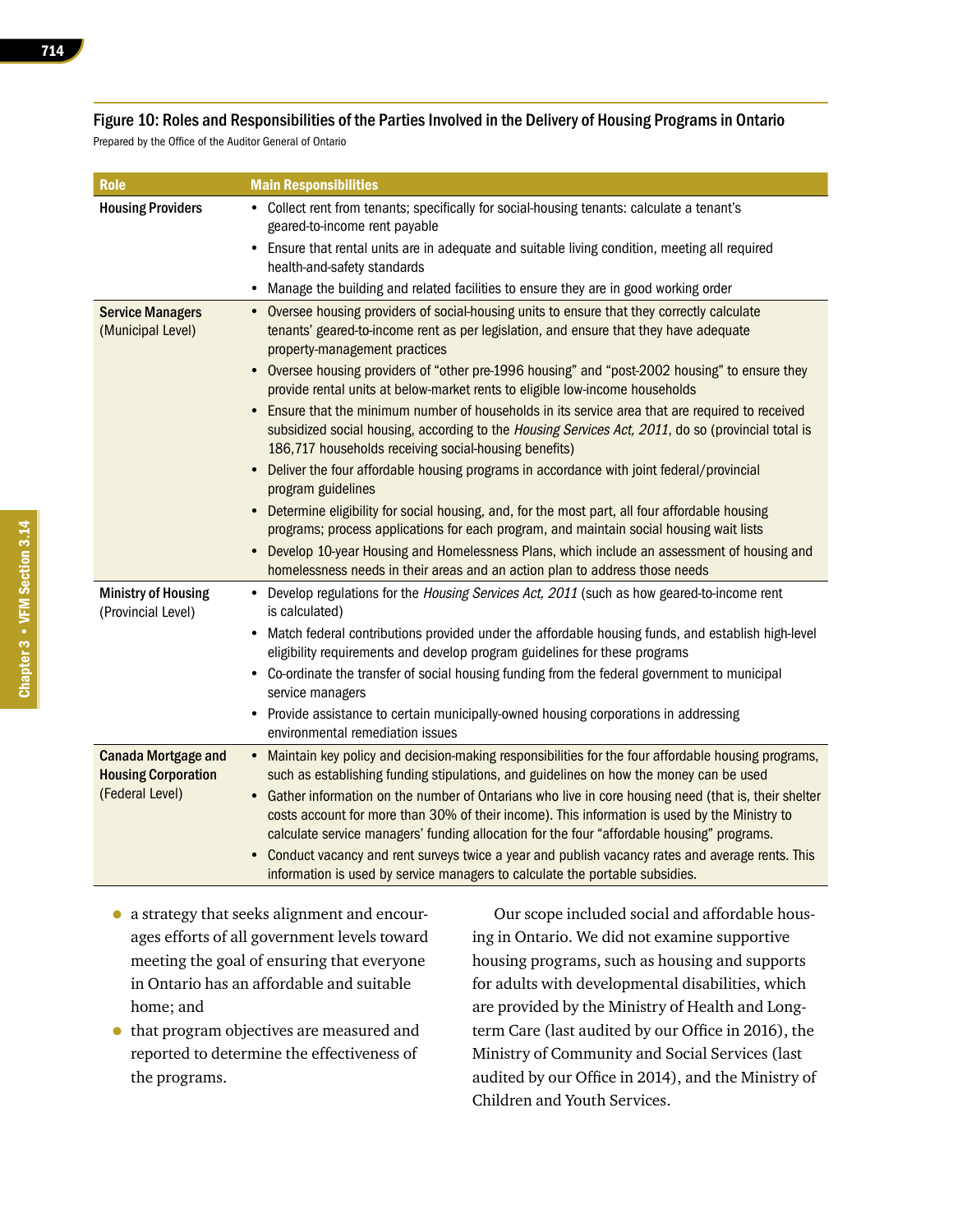Before starting our work, we identified the audit criteria we would use to address our audit objective. These criteria were established based on a review of applicable legislation, policies and procedures, and internal and external studies. Senior management at the Ministry reviewed and agreed with the suitability of our audit objective and related criteria, as listed in **Appendix 2**. Our audit work was primarily conducted between December 2016 and July 2017. We obtained written representation from the Ministry that, effective November 15, 2017, it has provided us with all the information it was aware of that could significantly affect the findings or the conclusion of this report.

Our audit was conducted primarily at the Ministry and nine of the 47 municipal service managers across Ontario: Durham, Halton, Lanark County, London, Ottawa, Peel, Toronto, Wellington and York. We also sent a survey to all 47 municipal service managers asking 96 questions to gain a better understanding of how housing programs are delivered across the province and to corroborate some of the issues we identified in our visits to the nine municipal service managers. A total of 38 municipal service managers responded (81% response rate).

In conducting our work, we interviewed key personnel at the Ministry's head office, including staff involved in making social housing policy decisions and administering the four affordable housing programs.

We also met with and interviewed social housing staff at municipal service managers involved in managing wait lists, conducting application intake, performing investigations into tenant eligibility, overseeing housing providers, and assessing the impact of expiring contracts with housing providers. We examined related data and documentation, including reviews of housing providers' operations and investigations into tenant eligibility.

We obtained social housing wait lists from three municipal service managers (which comprise over half of the total number of applicants on wait lists province-wide) to analyze attributes of applicants on the wait list.

We met with and interviewed municipal service manager staff involved in delivering the affordable housing programs. This includes staff involved in providing construction grants for affordable rental units, delivering the down-payment assistance program, and providing rental support payments to individuals. We also examined related data and documentation, including information on households that received down-payment assistance.

We contacted other jurisdictions in Canada and internationally to research how housing programs are delivered there. Within Canada, we contacted British Columbia, Alberta, Saskatchewan, Manitoba, Quebec, New Brunswick, Nova Scotia, Prince Edward Island, and Newfoundland and Labrador. Internationally, we contacted housing departments in Denmark, England and Sweden.

# 4.0 Detailed Audit **Observations**

Ontario has a shortage of affordable housing, and the gap between the number of low-income households needing affordable accommodation and the number of homes available is steadily widening. Although the federal, provincial and municipal governments all play a role in the provision of social and affordable housing in Ontario, none take ownership of ensuring that everyone in Ontario has an affordable and suitable home.

While the Ministry is taking certain measures to make the current system more easily accessible and efficient, it does not have a comprehensive strategy to ensure value for money is achieved, including metrics and measurable outcomes, to address the province-wide issue with available resources.

The Ministry measures and reports limited information on the effectiveness of housing programs. Currently, the Ministry reports on the number of social housing subsidies provided, and selected information on how the affordable housing funds are being used (the number of new affordable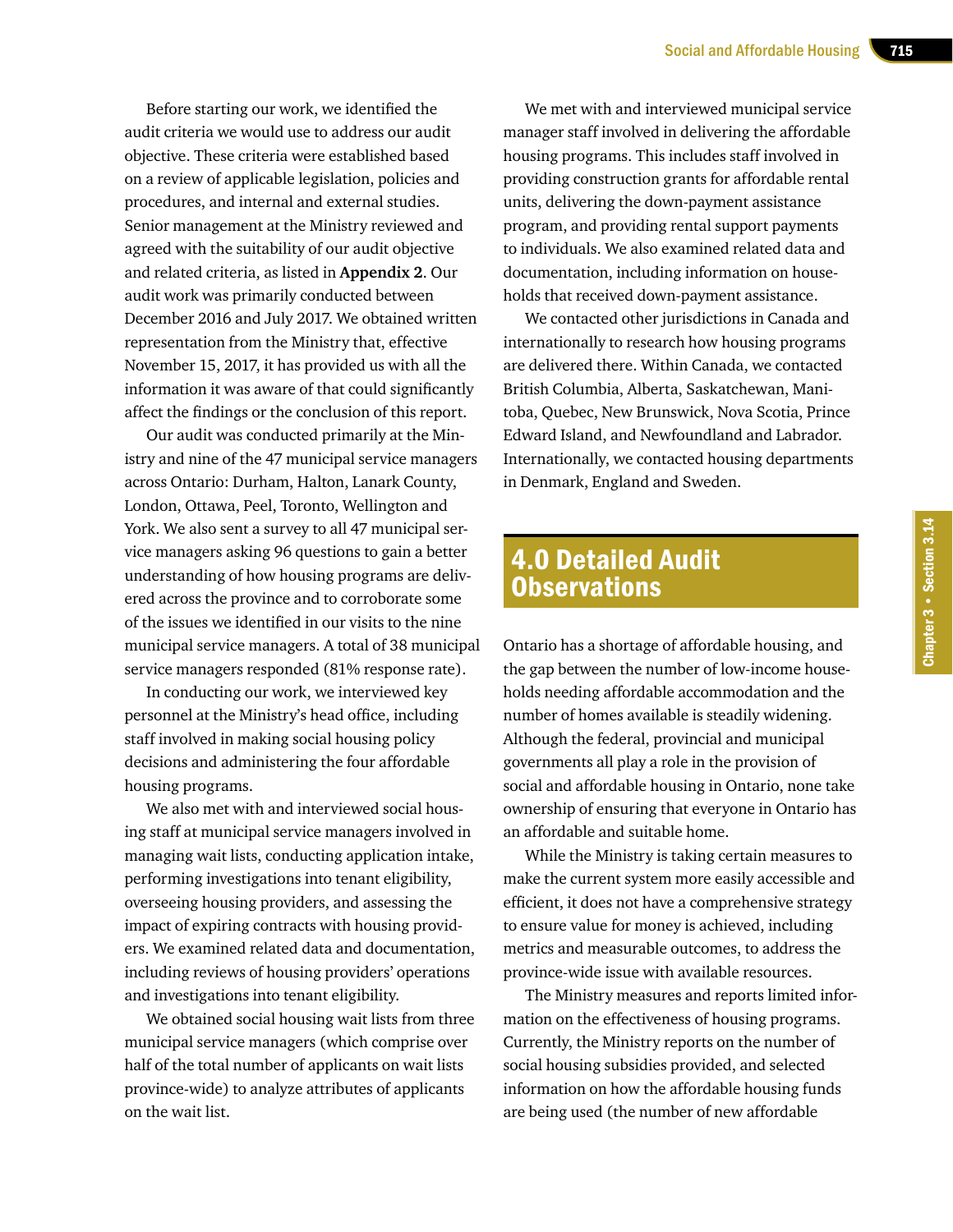rentals constructed and/or funded, and the number of down-payment loans provided). However, throughout this report, we discuss the need for the Ministry and municipal service managers to gather and collect additional information to better measure the effectiveness of housing programs to ensure that value for money is achieved and province-wide issues can be addressed with available resources. The recommendations related to these observations are presented in the respective sections throughout the report.

# 4.1 Need for Social Housing Growing While Vacancies Decreasing

Our audit found that there is no provincial strategy to address the growing social housing wait lists (185,000 households waiting as of 2016) and the needs of the growing number of lowincome Ontarians (1.9 million in 2016). Given the broader social and economic implications of so many Ontarians living in inadequate housing, it would be reasonable for the government to have a comprehensive strategy.

Although there continues to be debate in this area, legal experts generally agree that, constitutionally, neither the federal government nor the provinces are legally required to provide affordable housing, nor are they prevented from doing so. Although it is a common perception that municipalities are now responsible for housing, municipal service managers are in fact only responsible for providing social housing to 186,717 households as defined in the *Housing Services Act*. Applicants on their social housing wait lists, and other households needing below-market rentals, are not legally the municipalities' responsibility to address.

The Province has attempted to assign some of this responsibility to municipal service managers by requiring them to develop 10-year Housing and Homelessness Plans. However, the plans, for the most part, lack the clear objectives and quantifiable targets and outcomes needed to successfully

address housing needs. This is likely due to the fact that municipal service managers have no legal obligation to invest in housing programs—apart from the almost 187,000 social housing subsidies they are required to provide.

In the following sections, we illustrate the increasing need for housing programs, and the challenges faced by those who do not receive the needed supports.

# 4.1.1 Rent Increases Have Outpaced Incomes, Contributing to Affordability Challenges for Ontarians

Rents in Ontario have steadily increased by an average of 2.3% every year for the past 10 years, to an average of \$1,090 in 2016 (according to the Canada Mortgage and Housing Corporation). Rents in the Greater Toronto Area have risen even more—to an average of \$1,230. However, average incomes in Ontario increased by only about 0.4% annually between 2000 and 2013 (according to Statistics Canada). This contributes to some Ontarians experiencing housing affordability challenges as their incomes have not kept up with the increasing cost of rent.

In addition, since 1996, vacancy rates in Ontario have been at, or below, the national average of 3% (as reported by the CMHC). In some areas of the province, the rate was as low as 1% in 2016. For instance, one municipal service manager we visited noted vacancy rates for affordable rentals were low in its area, and this enables landlords to charge market rents that can be unaffordable for low-income households.

Thus, due to insufficient rental housing available to low-income households, housing options can be scarce for them.

According to Statistics Canada, there were 1.9 million low-income individuals in Ontario in 2016. **Figure 11** shows the increase in the number of low-income individuals since 1996. Given the increase in rents and in the number of lowincome individuals, there is the strong possibility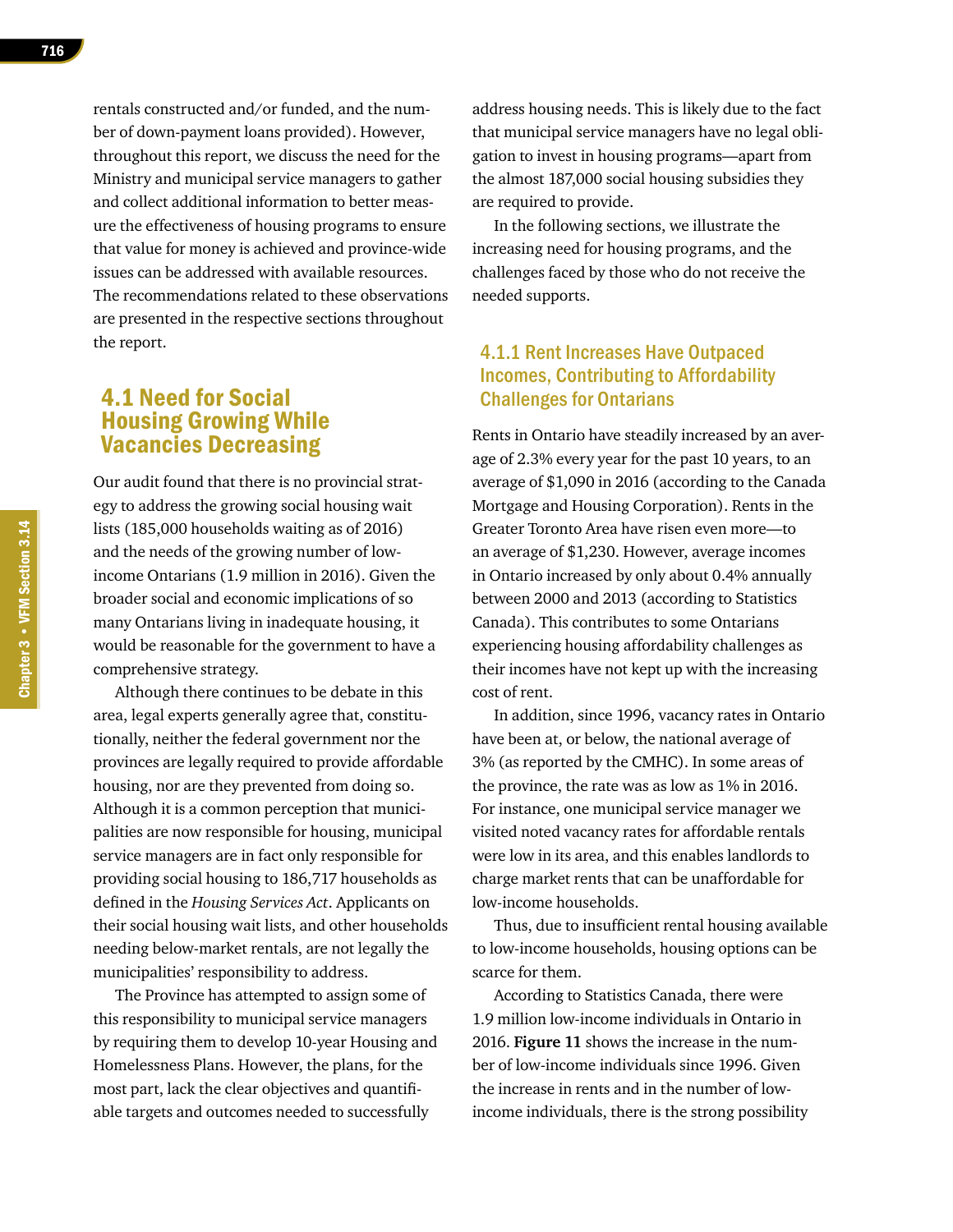

#### Figure 11: Number of Low-Income Individuals\* (000), and as Percentage of Total Ontario Population, 1996–2016

\* Low-income individuals live in households that take home less than half of the median after-tax income for households of their size.

that many low-income individuals pay for rent that is unaffordable. When there were 1.9 million low-income individuals in Ontario in 2016, Statistics Canada reported that about 1.3 million individuals (70%)—paid for shelter costs that were unaffordable.

In addition, between 2007/08 and 2016/17, there was a 13% increase in the number of people who receive social assistance—further illustrating an increase in the number of low-income Ontarians.

# 4.1.2 Ontario's Social Housing Wait List Is One of the Largest in Canada

As of 2016, there were about 171,000 households (about 445,000 individuals) living in social housing units in Ontario. An additional 185,000 eligible households (about 481,000 individuals) were on wait lists for social housing units. Thus, about 3.4% of Ontario households are on municipal service managers' social housing wait lists. This is the largest social housing wait list when compared with other provinces. In other provinces, an average of

1.1% of households are on their social housing wait lists. **Figure 12** shows a comparison of wait lists in Ontario and other provinces as a percentage of total households.

# 4.1.3 Social Housing Wait Lists in Ontario Increased by 36% in Past 13 Years

The number of applicants on wait lists for social housing in Ontario has, for the most part, steadily increased since the Ministry first started tracking this information in 2004. In 2004, there were 136,000 households on wait lists, compared with the 185,000 households waiting today. This is a total increase of about 36%. **Figure 13** shows the changes in the number of households on wait lists between 2004 and 2016. The increase experienced in the Greater Toronto and Hamilton Area was even greater—41%. This area accounts for about 71% of the total 185,000 households.

For the most part, the wait lists are equally comprised of three demographic groups: singles and couples (30%), families with dependants (33%),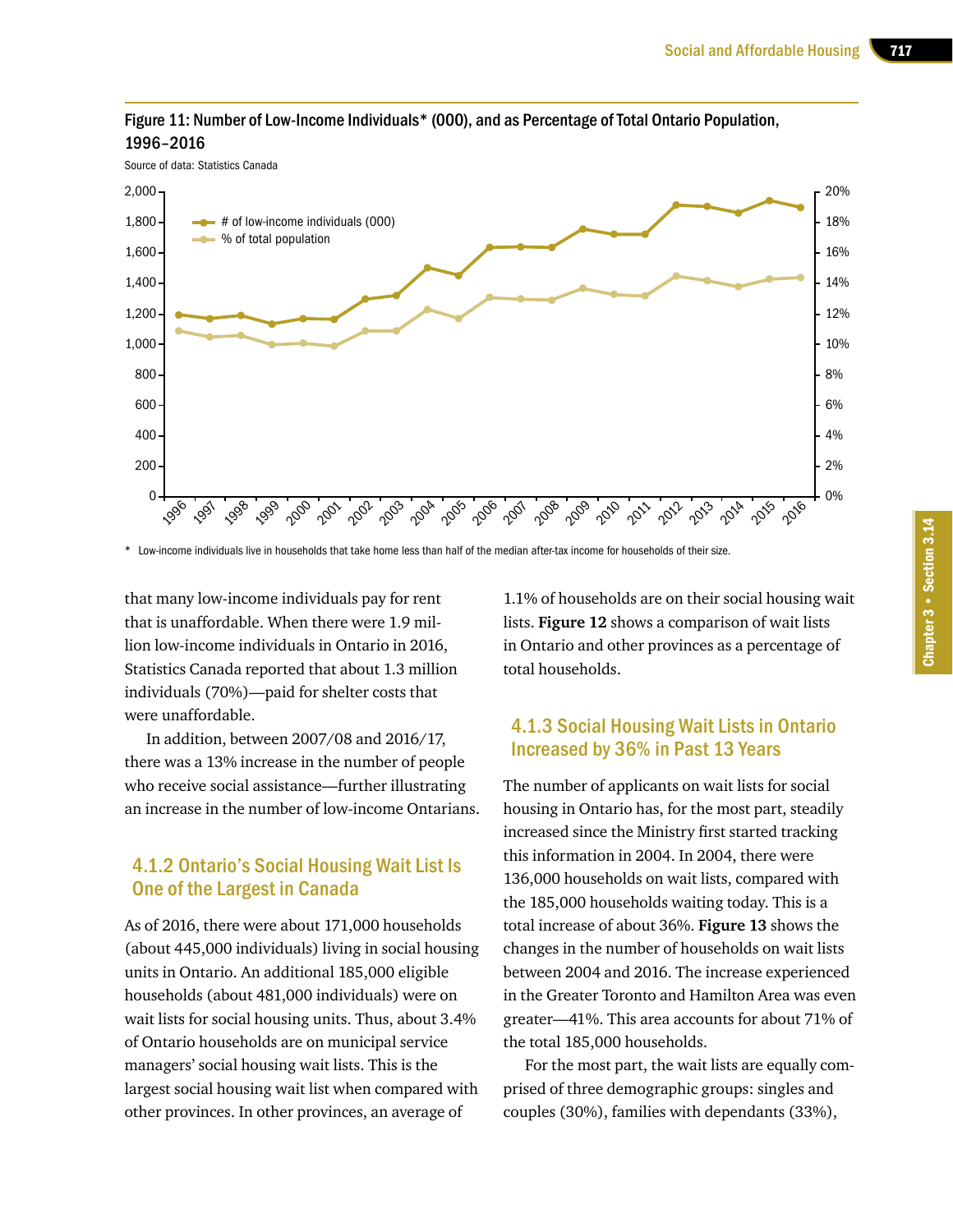

#### Figure 12: Ontario's Wait List as a Percentage of Total Households Compared with Other Provinces\*

Prepared by the Office of the Auditor General of Ontario based on information obtained from the Ministry of Housing and other provinces.

\* British Columbia and Manitoba do not gather and track a consolidated wait list for social housing.

and seniors (37%). **Appendix 3** provides details of the composition of the wait list across the different service areas in the province.

Generally, the increases can be attributed to the increase in the number of low-income Ontarians (as discussed in **Section 4.1.1**) However, exact data on what has caused these significant increases—for example, whether they are a result of rising immigration to the urban centres and the rise in housing prices—has not been collected by the Ministry. Analysis of such information would assist in understanding the changing social housing needs.

#### 4.1.4 Applicants on Social Housing Wait Lists Face Affordability Challenges

Although the Ministry does not collect information on the difficulties faced by those on wait lists, a few municipal service managers have conducted surveys of applicants on their wait lists to try to gain a deeper understanding of their situations. We obtained the results of three such surveys and noted that applicants are facing financial difficulties and affordability challenges.

In one area where about 6,000 individuals were on the wait list, the municipal service manager

noted that single adults who received social assistance did not have enough income to afford market rents and frequently used emergency shelters. (Data on the frequency of emergency-shelter use by applicants was not available.) In addition, we noted:

- About one-fourth of households on its wait list paid about 40% of their income on rent. This is in excess of the 30% generally accepted as the standard for affordability.
- About 52% of households on its wait list were provisionally accommodated. This means that they roomed with family, friends or in other temporary housing arrangements with no security of tenure.
- About 22% of households on its wait list could not make rent and utility payments and owed arrears to their landlords or utility companies. About 5% of the applicants were currently under eviction proceedings.

In another area of the province, where about 480 individuals were on the wait list, the municipal service manager also surveyed the households on the wait list and noted that 17% of 163 survey respondents owed arrears, such as for rent or utilities.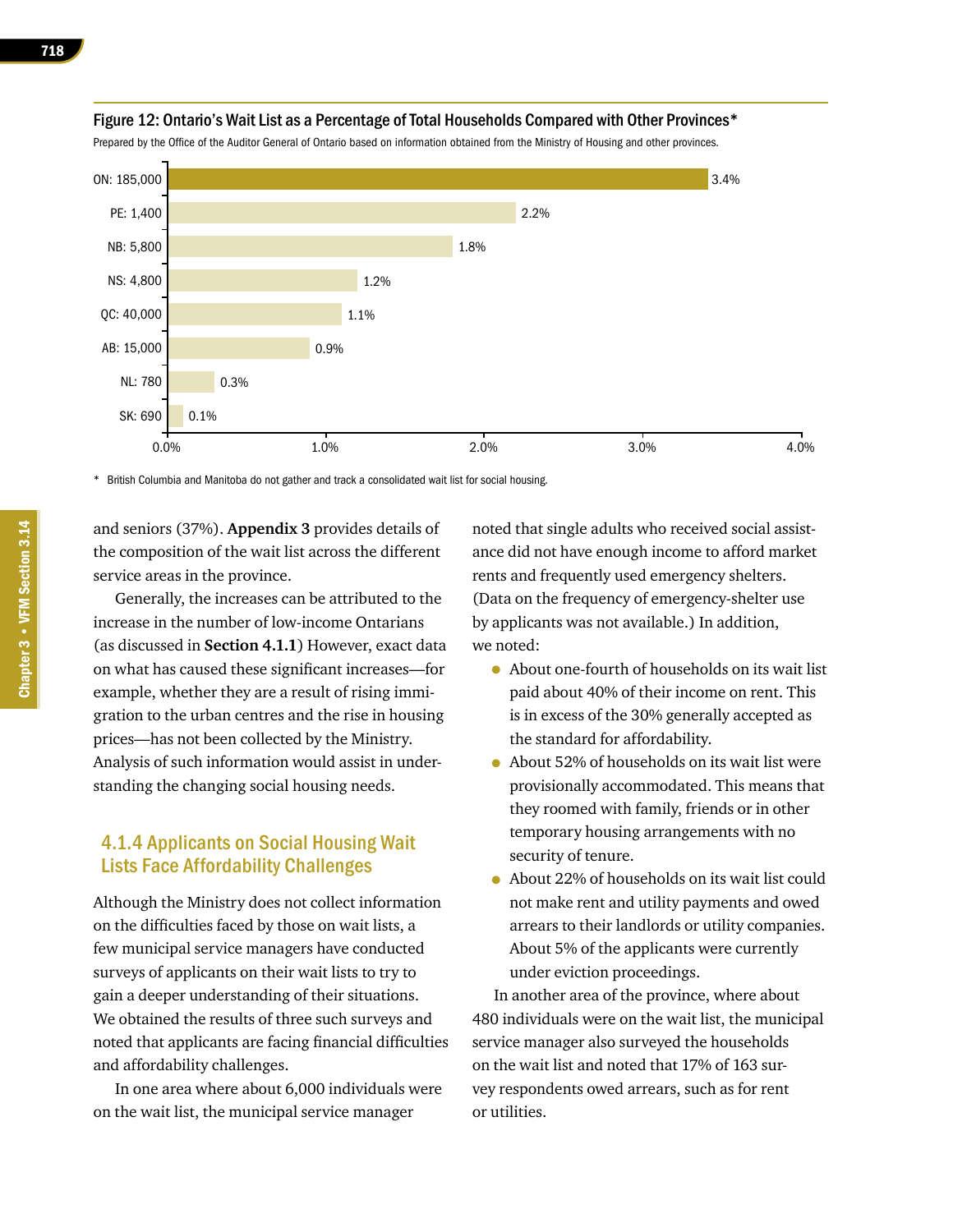#### Figure 13: Number of Households on Social Housing Wait Lists (2004–2016)

Source of data: Ministry of Housing

|      |                  | Increase/  | % Increase/ |
|------|------------------|------------|-------------|
| Year | <b>Wait List</b> | (Decrease) | (Decrease)  |
| 2004 | 136,114          |            |             |
| 2005 | 140,722          | 4,608      | 3.3         |
| 2006 | 139,677          | (1,045)    | (0.7)       |
| 2007 | 137,309          | (2,368)    | (1.7)       |
| 2008 | 136,954          | (355)      | (0.3)       |
| 2009 | 154,095          | 17,141     | 11.1        |
| 2010 | 163,386          | 9.291      | 5.7         |
| 2011 | 169,717          | 6.331      | 3.7         |
| 2012 | 174,642          | 4,925      | 2.8         |
| 2013 | 180,405          | 5,763      | 3.2         |
| 2014 | 181,429          | 1,024      | 0.6         |
| 2015 | 184,457          | 3,028      | 1.6         |
| 2016 | 185,179          | 722        | 0.4         |

In addition, one municipal service manager tracked that there were about 105 individuals who were homeless (12% of its wait list), and another 60 individuals lived in temporary housing with family and friends (7% of its wait list).

# 4.1.5 Social Housing Vacancies Have Fallen; Newer Applicants Will Experience Longer Wait Times

Wait times for applicants are long; **Figure 14** shows the average wait times we calculated from information obtained from the nine municipal service managers where we conducted field visits. Long wait times are a result of a limited number of vacancies being created annually. Applicants on the wait list can only receive a social housing subsidy if one of the existing 171,000 tenants leave or become ineligible and their housing subsidy can be provided to a new tenant.

However, few vacancies usually become available. The number of vacancies filled across the nine municipal service managers we visited fell by 18%–from 8,900 in 2012 to 7,300 in 2016–which

#### Figure 14: Wait Times\* by Unit Type at Nine Service Managers

Source of data: Information obtained from nine service managers

|                  | <b>Avg. Wait Time</b> | <b>Longest Wait Time</b> |
|------------------|-----------------------|--------------------------|
| <b>Unit Type</b> | (Years)               | (Years)                  |
| <b>Bachelor</b>  | 3.94                  | 6.75                     |
| 1 bedroom        | 5.26                  | 11.50                    |
| 2 bedroom        | 4.84                  | 10.50                    |
| 3 bedroom        | 5.53                  | 11.35                    |
| 4 bedroom $+$    | 7.29                  | 16.42                    |

\* Wait times presented in this figure exclude those experienced by priority applicants who are victims of family violence, who account for about 5% of the wait list. Priority applicants' shorter wait times are not reflective of the time it takes for 95% of the other applicants to obtain social housing.

was about 5% of the total applicants on their wait lists. As a result, as **Figure 15** shows, wait times have continued to increase over the past five years in seven out of the nine municipal service managers we visited. This means newer social housing applicants will experience longer wait times than those experienced historically.

Although wait-time information and the number of vacancies filled each year are available at each municipal service manager, we noted that the Ministry does not obtain, track or analyze this information. Such central analysis would assist it in making informed policy decisions to potentially address the trend toward fewer vacancies being available for applicants. For example, collecting data could show whether the number of vacancies is dropping because units are in poor condition, or whether housing providers are not providing social housing units to social housing tenants. Such situations would require follow-up and remedies.

# RECOMMENDATION 1

In order for housing programs to be designed and delivered based on actual needs in communities, we recommend that the Ministry of Housing: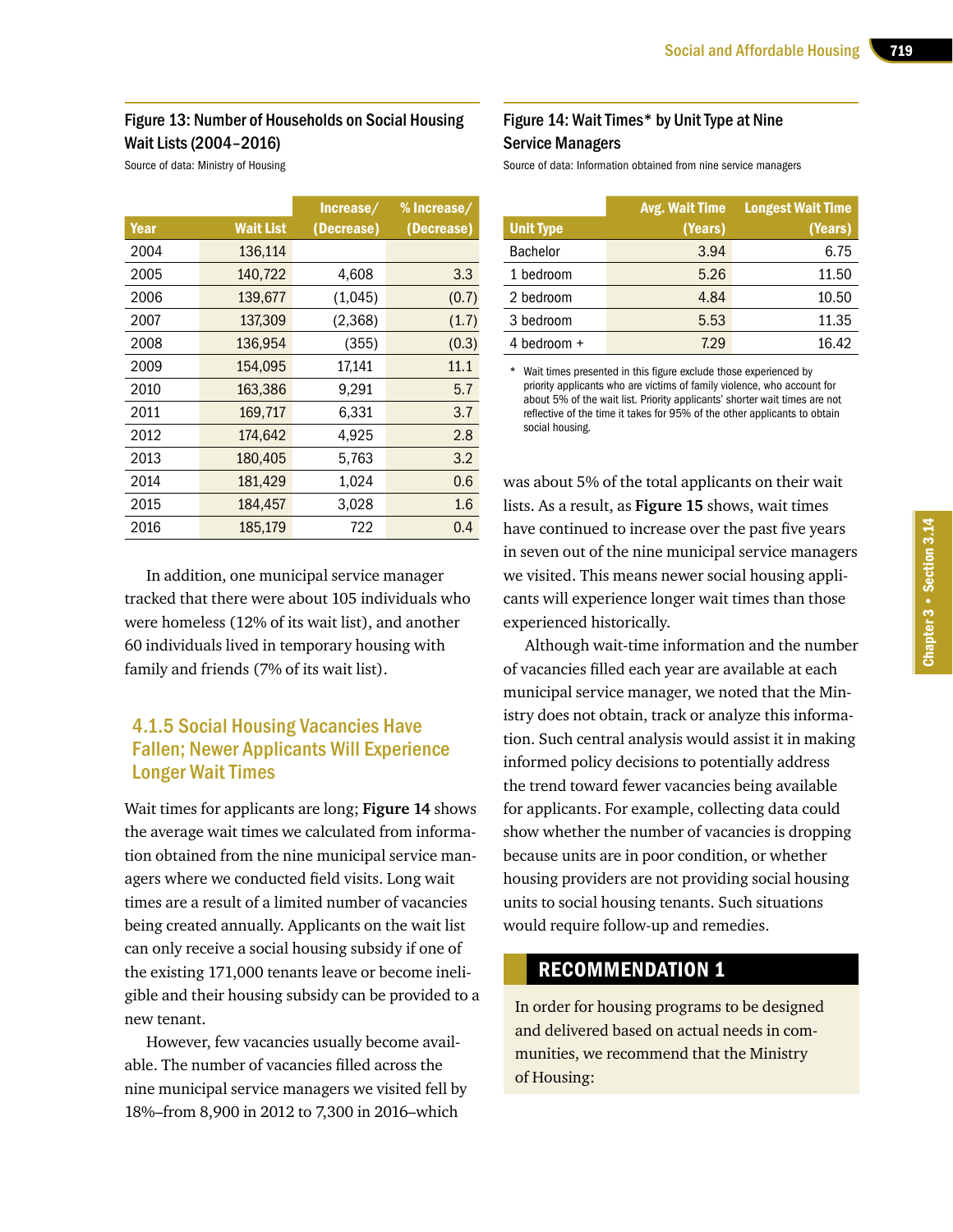- co-ordinate with municipal service managers to periodically gather and analyze information on social housing vacancy rates, wait lists, and the living conditions of individuals waiting to receive social housing, and other relevant data, and
- refine and design housing programs based on the needs identified.

# MINISTRY RESPONSE

The Ministry accepts this recommendation. The Ministry has relied extensively on core housing need data collected by the federal government to inform the design and delivery of housing programs. However, the Ministry recognizes the need for better and additional data to support the management of the housing system.

As part of implementation of the 2015 Data Strategy, the Ministry is working with service managers through a province-wide Data Forum to identify strategies to collect and manage more useful and meaningful data on housing and homelessness to support both the Province and service managers in the delivery of housing programs. Through the work of the Data Forum, the Ministry has begun the development of a household survey to collect outcome-based data to better understand whether housing and homelessness programs are meeting the needs of Ontario households. The Ministry will incorporate the recommendation in this work.

# 4.2 Housing Provided to Applicants on a First-Come First-Served Basis, Not on Assessed Need

In light of the fact that there are 185,000 households currently on wait lists for social housing, and only 5% of current units becoming available each year, it would be reasonable for the Ministry to take particular interest in ensuring that those households with the greatest need receive priority when units become available. The Act mandates

#### Figure 15: Change in Wait Times<sup>1</sup> at Nine Service Managers between 2012 and 2016

Prepared by the Office of the Auditor General of Ontario based on information obtained from nine service managers

|                | Avg. Wait        | Avg. Wait    | Increase/                                     |
|----------------|------------------|--------------|-----------------------------------------------|
| <b>Service</b> | Time in 2012     | Time in 2016 | (Decrease) in                                 |
| <b>Manager</b> | (Years)          | (Years)      | <b>Wait Times <math>\overline{(*)}</math></b> |
| А              | 4.0              | 5.9          | 48                                            |
| B              | 7.0 <sup>2</sup> | 9.4          | 34                                            |
| C              | 1.6              | 2.1          | 31                                            |
| D              | 2.6              | 3.3          | 27                                            |
| E              | 4.4              | 5.0          | 14                                            |
| F              | 5.7              | 6.3          | 11                                            |
| G              | 3.5              | 3.7          | 6                                             |
| Н              | 2.2              | 1.8          | (18)                                          |
|                | 8.3              | 6.5          | (22)                                          |

1. Wait times presented in this figure exclude those experienced by priority applicants who account for about 5% of the wait list. Priority applicants' shorter wait times are not reflective of the time it takes for 95% of the other applicants to obtain social housing.

2. Service manager B was unable to provide 2012 wait times, so 2014 wait times for service manager B are presented instead.

that individuals experiencing domestic abuse must receive first priority. Beyond that, municipal service managers are not required to provide available subsidies based on needs. Rather, the Act requires that housing decisions be made according to when applicants were placed on the wait list.

Municipalities can establish local priorities, but not all do so, and as a result local priorities vary significantly across the province. For example, households at risk of eviction are prioritized in only two of the 47 areas in the province; in other areas, these households receive no priority.

We noted that other provinces—British Columbia, Alberta, Saskatchewan, Manitoba, Quebec, New Brunswick, Prince Edward Island, and Newfoundland and Labrador—prioritize applicants based on assessed need, and not solely on when the applicant applied. For example, British Columbia assesses factors such as income level, current rent paid, and adequacy of current housing conditions when determining priorities. Saskatchewan uses a points-based system where affordability and adequacy of current living conditions are assessed;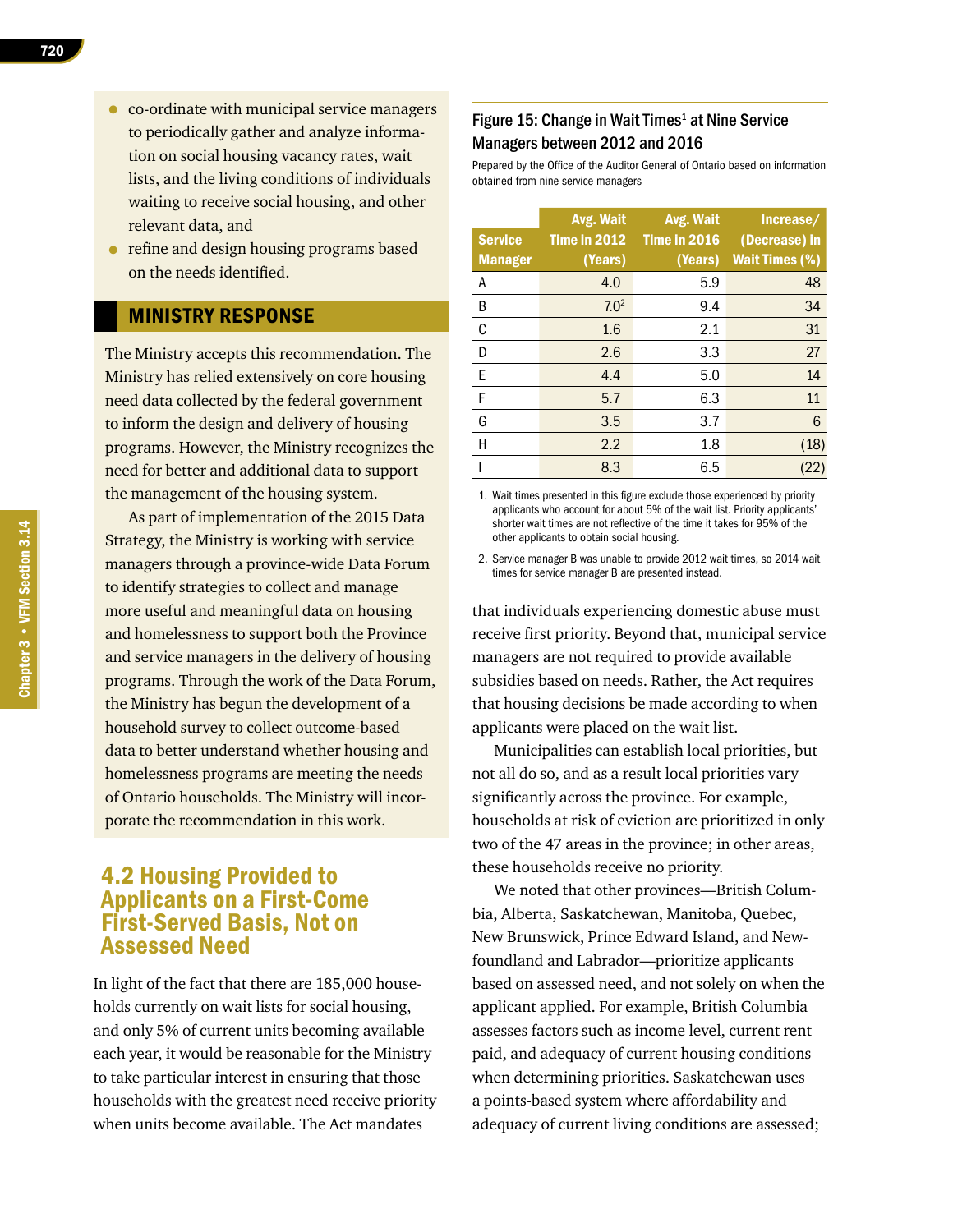the applicant with the greatest need gets housed first. Such needs-based assessment processes allow applicants to be prioritized based on multiple factors of needs—something that Ontario's system is unable to do.

Although the Ministry does not require them to do so, some municipal service managers gather information from applicants about matters other than their income level. In the sections below, we discuss the following categories of information some municipal service managers gather that help them to better understand applicant needs:

- *Assets*: what do the applicants own? (**Section 4.2.1**)
- *Financial stability*: are the applicants already receiving rent subsidies? (**Section 4.2.2**)
- *Residency*: are applicants currently living in other provinces or countries actually in need of social housing in Ontario? (**Section 4.2.3**)
- *Not considering, or declining, possible units*: what are the applicants' specific needs if applicants only consider units in a few buildings, or reject an offered unit? (**Section 4.2.4**)

#### 4.2.1 Hundreds of Applicants on Wait Lists Own Assets of \$500,000 or More

The Act allows municipal service managers to consider an applicant's assets when determining eligibility for social housing. However, not all municipal service managers gather this information and consider it when determining eligibility.

We obtained information from three municipal service managers we visited that gathered selfdeclared information on the value of assets owned by applicants on their wait lists. We found that, at these three municipal service managers, a total of about 900 applicants on their wait lists owned at least one home. The needs of these applicants are likely lower than those who do not own a home.

In addition, we noted that 30 of the 42 municipal service managers we visited or that responded to our survey had not established any asset limits for eligibility. Thus, applicants in these areas can

own a home or other significant assets and still be eligible for social housing. For instance, in one such service area, 65 applicants declared assets valued at \$1 million or more, and another 709 applicants declared assets valued between \$500,000 and \$999,000 (see **Figure 16**). The needs of these applicants are likely lower than those who do not own such significant assets.

The remaining 12 of the 42 municipal service managers had established such limits. **Figure 17**  shows details on the asset limits set by these 12 municipal service managers. Because these limits are set by each of the 12 municipal service managers and not by the Ministry for the whole province, there can be significant differences from one municipal service manager to another. For instance, as **Figure 17** shows, an applicant who has more than \$20,000 in assets would not qualify for social housing in Service Area A whereas an applicant owning as much as \$100,000 would still qualify in Service Area J.

#### 4.2.2 Some Applicants on the Wait Lists Are Already Receiving Rent Subsidies

Households on social housing wait lists that are already receiving some form of rental assistance, such as a monthly housing allowance, can take precedence over other households whose financial

# Figure 16: Details on the Value of Assets Owned by Applicants on the Wait List of One Municipal Service Manager

Source of data: Information obtained from one service manager.

|                                 | # of People on |
|---------------------------------|----------------|
| <b>Value of Assets Owned</b>    | the Wait List  |
| \$1 million and more            | 65             |
| Between \$500,000 and \$999,000 | 709            |
| Between \$100,000 and \$499,000 | 1,395          |
| Between \$20,000 and \$99,999   | 829            |
| Between \$1 and \$20,000        | 2,826          |
| No asset                        | 8,187          |
| <b>Total</b>                    | 14,011         |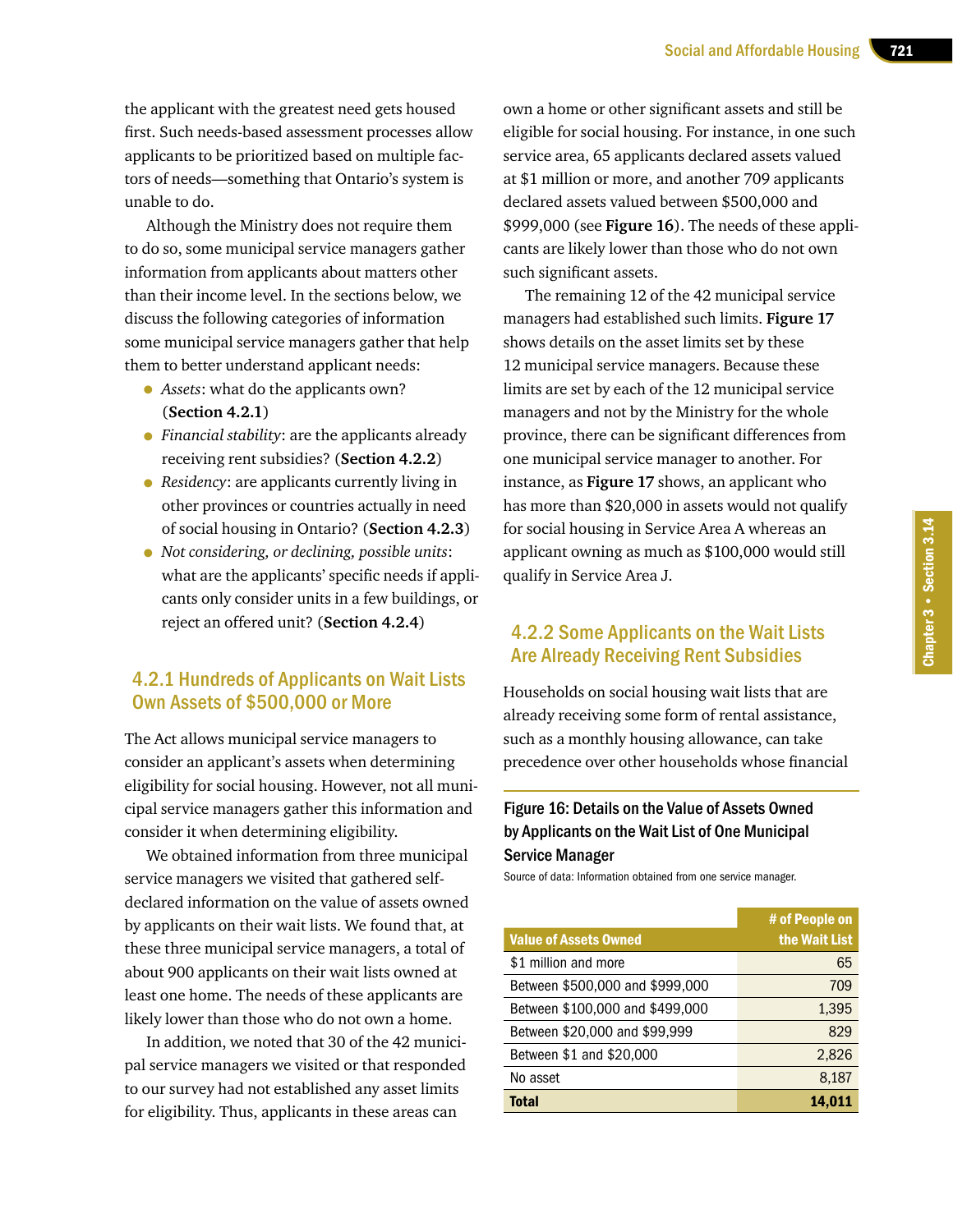Source of data: Information obtained from 42 service managers

|                           | <b>Maximum Value</b>             |
|---------------------------|----------------------------------|
|                           | of Assets that Can Be            |
|                           | <b>Owned in Order to Qualify</b> |
| <b>Service Manager</b>    | for Social Housing (\$)          |
| 1.<br>А                   | 20,000                           |
| 2.<br>B                   | 30,000                           |
| 3.<br>C                   | 50,000                           |
| 4.<br>D                   | 50,000                           |
| 5.                        | single applicants: 50,000        |
| Ε                         | couples and families: 75,000     |
| 6.<br>F                   | single applicants: 50,000        |
|                           | couples and families: 75,000     |
| 7.                        | single applicants: 50,000        |
| G                         | couples and families: 75,000     |
| н<br>8.                   | 75,000                           |
| 9.<br>- 1                 | 100,000                          |
| $10.$ J                   | 100,000                          |
| 11. K                     | 100,000                          |
|                           | single applicants: 100,000       |
| 12. L                     | couples and families:            |
|                           | 200,000                          |
| Service Managers 13 to 42 | No asset limits established      |

We were able to obtain information on asset limits for 42 areas in the province through our field visits and survey respondents. Information on asset limits for the remaining five areas was unavailable because the Ministry of Housing does not track this information.

circumstances are more insecure simply because they were placed on the list sooner.

We obtained information from three municipal service managers on how many households on their wait lists were already receiving rental assistance and found that, in total, 8,700 households, or 8% of their combined wait lists of 107,000, were already receiving rental assistance (about 6%, 16%, and 19% of each individual wait list). Although the needs of the remaining 92% of households not receiving any rental assistance can be higher, they may actually be lower on the wait list, and be housed later, simply because of their application date.

# 4.2.3 Individuals Living in Other Provinces or Countries Are on Ontario Social Housing Wait Lists

About 60% (22 out of 37) of the municipal service managers that responded to our survey question on this issue indicated there were individuals on their wait lists who currently lived and/or worked in other provinces. As long as applicants have a legal status in Canada—that is, temporary, permanent or citizenship status—they can apply and remain on social housing wait lists in Ontario. There is no eligibility requirement to be currently living in Ontario to apply to receive social housing. Two municipal service managers were able to provide us information on about 420 applicants who were on their wait lists and who lived and/or worked in other provinces.

In addition, about 16% (six out of 37) of municipal service managers that responded to our survey question also indicated that there were individuals on their wait lists who currently live and/or work internationally. Again, as long as applicants have a legal status in Canada, they can apply and remain on wait lists regardless of what country they live in. Municipal service managers were unable to determine for us the exact number of such cases.

The Ministry does not require municipal service managers to gather and track information on the total number of applicants living and/or working outside of Ontario; therefore, this information is not available.

# 4.2.4 Some Applicants on Wait Lists Turn Down Units in Their Preferred Buildings, or Choose Few Buildings They Are Willing to Move Into

Applicants on a wait list can indicate which buildings they would like to move into. A unit is only offered if it is located in the building of the applicant's choice, in adequate physical condition, and has enough bedrooms to appropriately accommodate all family members. Applicants are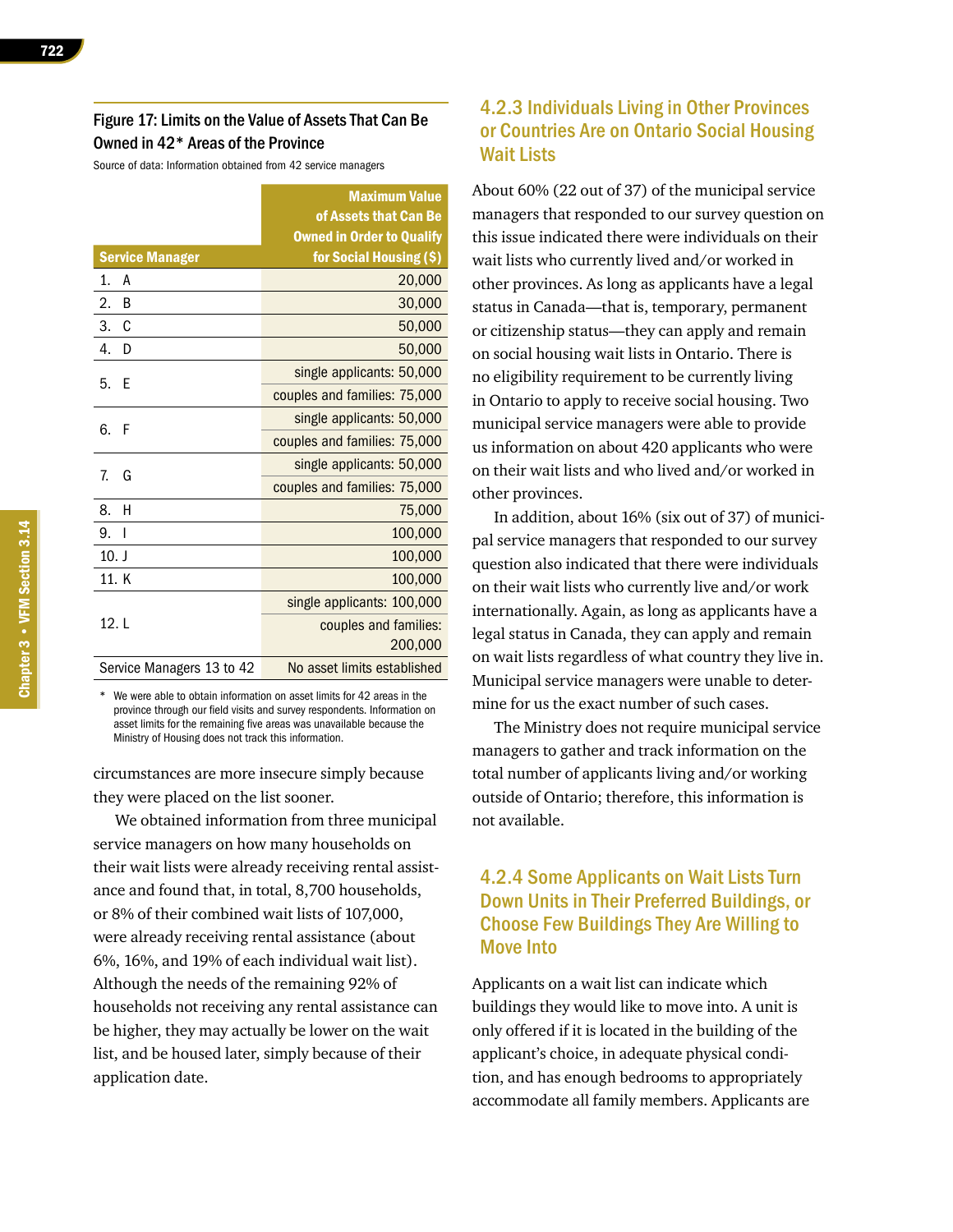allowed to refuse up to three offers of suitable vacant units. After the third refusal, the applicant can be removed from the wait list and would need to reapply. However, until then, they continue to maintain their chronological spot on the wait list.

The Ministry does not require that municipal service managers gather information on why a household was only willing to move into a small number of possible buildings, or why it declined an adequate unit in a building it had indicated would be acceptable. Although there are many valid reasons this could occur—such as personal circumstances making it an inopportune time for the family to move—it is also possible that this could suggest that the household's need is not great enough to warrant it being at the top of the wait list. Without gathering and evaluating this additional information, municipal service managers and the Ministry cannot be sure that limited housing is being provided to those who need it.

#### Reasons for Refusal Indicate Some Applicants Do Not Have Great Need for Housing

We analyzed statistics on units being declined at 28 municipal service managers and found that 12,300 applicants, representing 8% of the total applicants on these municipal service managers' wait lists, had made one refusal. An additional 3,700 applicants, or 2% of the total, had made two refusals.

Two municipal service managers we visited surveyed applicants who had made such refusals and found that the majority of them cited one or more of these reasons: the applicants did not want to move at that time; they did not like the building aesthetically; they did not like the area; or they found the unit offered was too small for their preference. Such refusal reasons indicate that these households might not have been in great need of housing. However, they maintain a higher spot than others who have not yet received offers for a unit.

One municipal service manager also tracked the average number of years an applicant was on the

wait list before declining a unit. It found that, on average, applicants who turned down an offered unit had waited six years before receiving that offer, and applicants who turned down two units had waited on average 8.4 years. Despite waiting for several years for these units, these applicants made refusals for personal reasons, and nevertheless continue to maintain a higher spot than those who had not yet been offered a unit.

Currently, the Act does not allow municipal service managers to consider refusals made, and the reasons for such refusals, when allocating available units.

# Some Applicants Knowingly Accept Longer Wait Times by Selecting Few Buildings to Move Into

Applicants on wait lists can indicate which buildings they would like to move into; some have selected a small fraction of the total number of buildings available in their area. Given the limited availability of units, the fewer the buildings selected, the longer an applicant would knowingly have to wait for a unit.

For example, in one service area, about onethird of the applicants on its wait list have selected five or fewer buildings to move into. In comparison, the remaining two-thirds of applicants had selected an average of 24 buildings to move into. Similarly in another service area, about one-third of the applicants on its wait list have selected ten or fewer buildings to move into. In comparison, the remaining two-thirds of applicants had selected an average of 45 buildings to move into.

Although the Ministry does not require municipal service managers to track such building selection information, we noted that 10 out of the 38 survey respondents tracked such information as they felt it indicated an applicant's level of need. However, the Act does not allow municipal service managers to consider the number of buildings selected when allocating available units, and has not provided any direction or guidance on how to analyze building selections.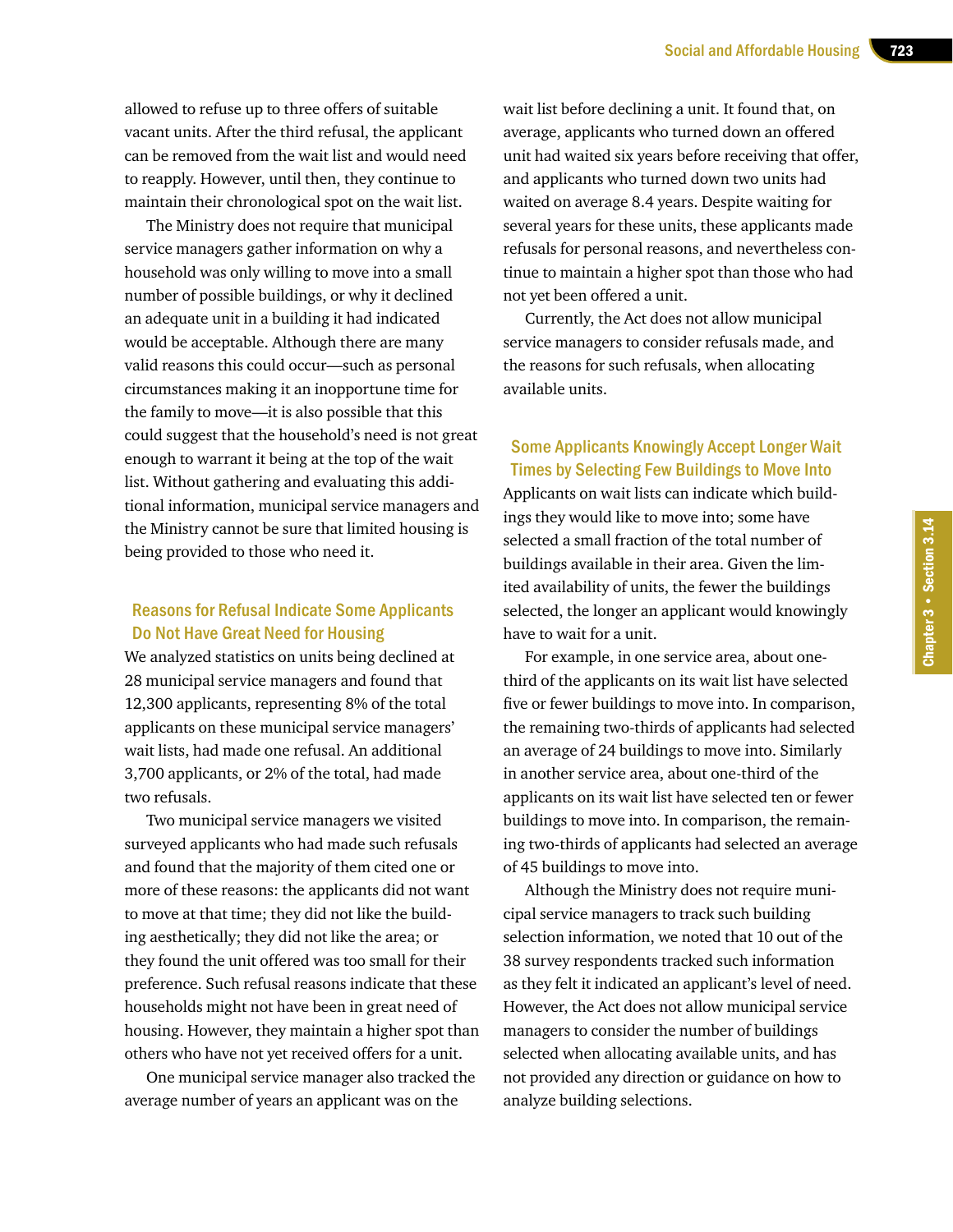Collecting and analyzing applicants' rationale for why a household was only willing to move into a small number of buildings would help municipal service managers assess whether the choices were limited because the applicant did not have a great need for social housing, or because of other specific needs. Such needs include applicants staying within a school catchment area; staying within a specific community where cultural supports are available; staying close to family, friends, or child-care services; staying near medical services, particularly for seniors; or staying close to their work to avoid long and costly commutes.

# RECOMMENDATION 2

To better ensure that limited resources are used to help households with the highest needs, we recommend that the Ministry of Housing work with municipal service managers on developing a new needs-based eligibility and prioritization process that incorporates relevant information, such as assets owned by applicants, when deciding who should receive social housing subsidies.

# MINISTRY RESPONSE

The Ministry accepts this recommendation. The Ministry recognizes that current wait list systems do not always best reflect who is in greatest housing need and do not always work optimally to match people with housing needs to the most appropriate form of assistance. The Ministry has committed to a more co-ordinated, effective access system as part of the update to the Long-Term Affordable Housing Strategy.

The Ministry will incorporate this recommendation into its continued work on access system improvements. This will include developing options for a needs-based eligibility and prioritization process to better match subsidies to households with the greatest need, and considering whether a more consistent province-wide approach to asset limits should be established.

# 4.3 Ontario Is Not Effective in Transitioning Tenants Off Social Housing

Unlike some other provinces, including British Columbia and Saskatchewan, where social housing recipients tend to transition out of social housing within five to seven years, social housing recipients in Ontario tend to stay in social housing for long periods of time.

In Ontario, there is little incentive for social housing recipients to earn more income and thereby lose their housing subsidy: a social housing recipient not working full-time has disposable income roughly equivalent to a non-social housing recipient working full-time earning minimum wage.

# 4.3.1 Social Housing Recipients Have Little Incentive to Earn More Income to Transition Off Social Housing

Two-thirds of all social housing tenants are families, couples or single adults who are non-seniors. Based on 2016 income information provided by the Ministry, we calculated that they had an average income of about \$14,200 (comprising either social assistance income or employment income). We compared the disposable income these households have, after paying for social-housing rent, to those working full-time at minimum wage and not on social housing.

**Figure 18** shows that the average social housing recipient, who is not working full-time, enjoys the same, if not more, disposable income after rent as the typical individual who works full-time at minimum wage but does not receive social housing. The average social housing recipient earned about \$630 less per month than the typical individual working full-time at minimum wage, yet the social housing recipient still had about \$17 more disposable income per month after rent. As a result, there is little incentive for some social housing recipients to strive to earn more income.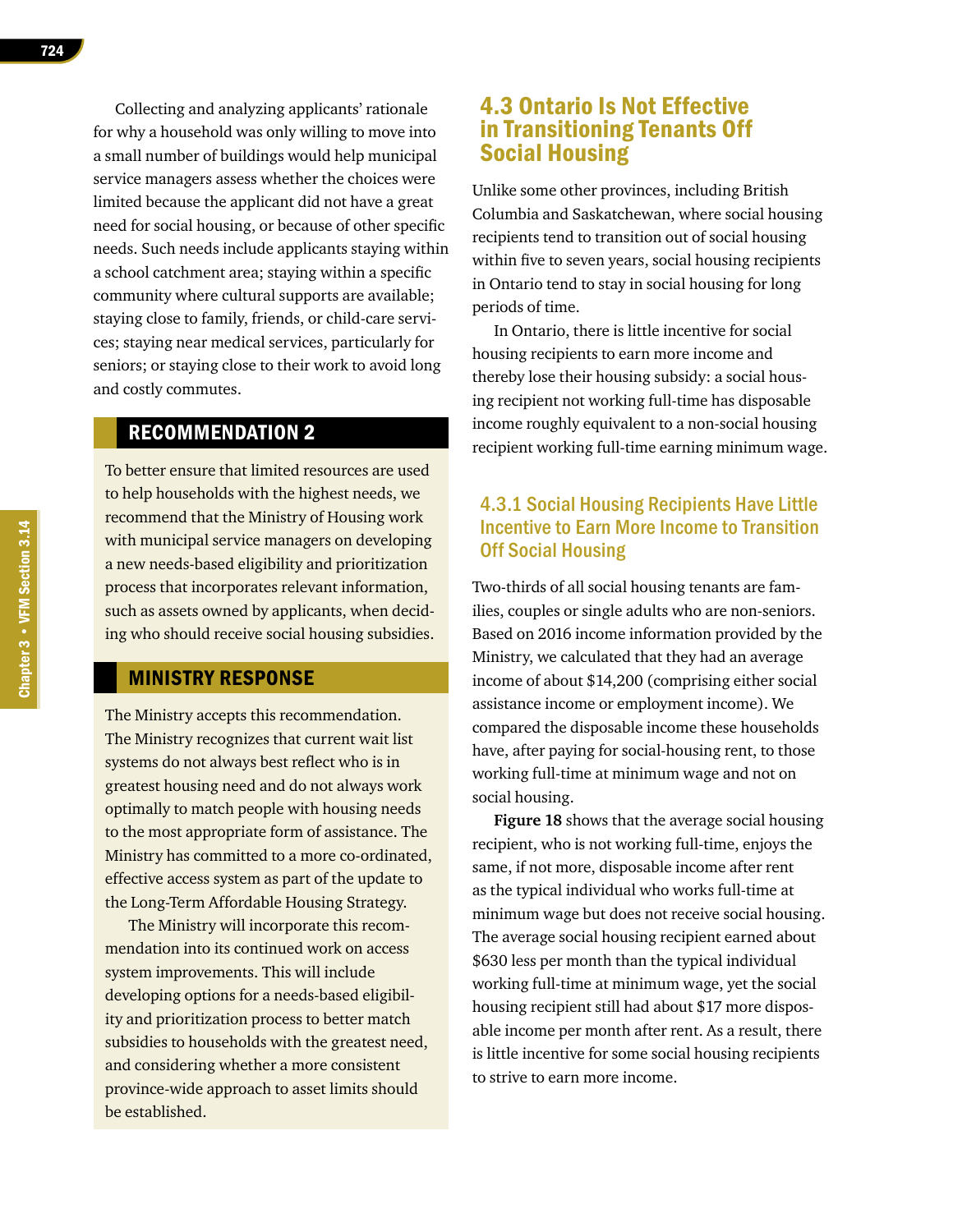#### Figure 18: Income Comparison of a Social Housing Recipient vs. an Individual Working a Full-Time, Minimum‑Wage Job

Prepared by the Office of the Auditor General of Ontario based on information obtained from the Ministry of Housing



1. The rent paid by an individual working a full-time, minimum-wage job is estimated to be at least the average market rent for a one-bedroom apartment, which is \$1,000 a month.

2. Minimum wage of \$21,750 annually is calculated based on a 37.5-hr work week for 50 weeks at a rate of \$11.60 an hour.

Although our audit did find that there are social housing tenants who strive to earn more income and move out of social housing, we noted that this might not be the norm given that only 5% of social housing units are vacated each year.

# 4.3.2 Other Provinces Have Initiatives to Transition Tenants Off Social Housing

Even though Ontario has an employment supports system, we noted that there is a lack of co-ordination between the provincial employment support program, known as Ontario Works, and the municipal service managers delivering social housing. In particular, we noted that there are no targeted programs for social housing recipients—non-senior households (couples or single adults) who are able to work—to potentially improve their incomes, move to market units, and create vacancies for

other individuals in need. The Ministry informed us that municipal service managers may provide such programs; however, through our survey and field visits, we noted that many municipal service managers did not provide such programs as they are not legally obligated to do so. As a result, we also noted that the Ministry does not have information on the number of tenants who successfully transition off social housing.

In comparison, we noted that other provinces have better integration of social housing and employment supports, which likely contributes to why they are effective in transitioning tenants out of social housing.

British Columbia provides educational assistance to social housing tenants who wish to upgrade their skills. In addition, in certain areas of the province, it also offers employment opportunities to youth living in social housing so they can build their resume and develop the skills needed for work. Further, in certain areas of the province, it provides tenants direct access to their own adviser, who assists in developing an integrated plan of setting financial goals, establishing budgets and savings targets, increasing employment opportunities, and continuing education.

Similarly, Manitoba has dedicated Tenant Services Co-ordinators who assist tenants with accessing education and training information to upgrade their skills, and provide financial counselling to improve tenants' financial literacy. Manitoba also partners with local health authorities to provide educational sessions on a variety of life skills and health topics aimed at equipping tenants with the skills and information needed to gradually transition off social housing. In addition, students living in social housing who wish to pursue higher education can apply for educational assistance grants (about nine such grants are provided annually).

Saskatchewan offers rent discounts to adults who choose to attend school to upgrade or continue their education. Ontario also offers rent discounts to students pursuing higher education; however, these incentives are not offered to all students.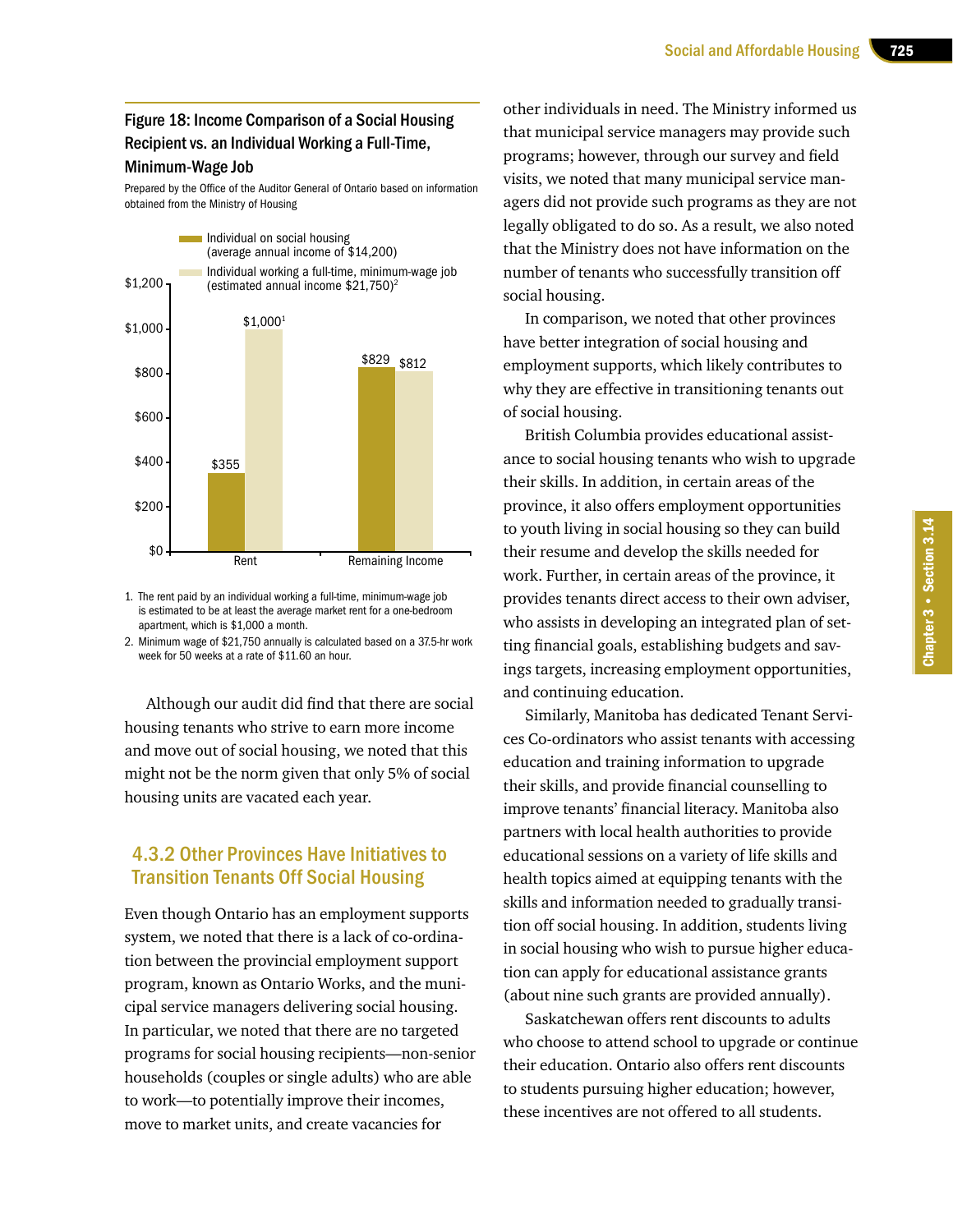Adults upgrading their education as mature students are not offered rent discounts that are offered to students who have recently graduated high school. In Ontario, students who pursue higher education within five years after graduating high school, do not have to pay geared-to-income rent. However students who pursue continuing education, after being out of school for at least five years, are required to pay geared-to-income rent on income they earn while in school. This creates a disincentive for mature adults to pursue higher education because in order to pay for tuition, which can be expensive for them, they would have to earn more income or take on debt. A rent discount would help alleviate some of this financial hardship.

# RECOMMENDATION 3

To support social housing recipients in transitioning out of social housing, we recommend that the Ministry of Housing co-ordinate with municipal service managers, the Ministry of Community and Social Services, and the Ministry of Advanced Education and Skills Development to:

- develop and implement a process that provides dedicated supports, such as employment or educational supports, to those social housing tenants who are able to enter the workforce or upgrade their education; and
- track and report on metrics that assess the effectiveness of this transition process.

#### MINISTRY RESPONSE

The Ministry accepts this recommendation. It is consistent with the direction in social housing modernization to enhance opportunities for increased social and economic inclusion for social housing tenants. And it will build on the work some service managers are currently engaged in with local service delivery partners to encourage and support social housing residents to access education and employment opportunities.

# 4.4 Affordability Challenges Likely to Occur When Housing Contracts and Rent Supplements Expire over the Next Decade

We noted that the Ministry has not taken an active role in addressing the consequences of the impending expiration of contracts with housing providers. In the following sections, we discuss how some of these expirations have already taken place and have led to affordability challenges for low-income households—issues that the Ministry does not track and analyze, nor co-ordinate with the municipal service managers to address.

We also note that the Ministry has not taken an active role in addressing and ensuring that rent supplements it currently funds continue to be provided for some low-income households when their supplements expire.

# Housing Providers May Need to Increase Rents When Contracts Expire to Have Sufficient Funds for Their Expenses

Prior to discussing the affordability challenges that can be faced by low-income households when contracts expire in the sections below, it is important to understand the deteriorating condition of many housing providers' finances.

Even if they do not want to do so, housing providers may have no choice but to eliminate rent-geared-to-income subsidies or convert units to market-rate rentals (which will lead to affordability challenges for low-income households) because of their deteriorating financial health. In 2012, the Housing Services Corporation (an organization whose mandate is to provide support services to housing providers) conducted and published a study on the financial viability of housing providers and found that 318 (69%) out of 464 providers they assessed were likely not financially viable; that is, they would not have sufficient finances to operate if they continued to offer these subsidies and belowmarket rents after their contracts expired.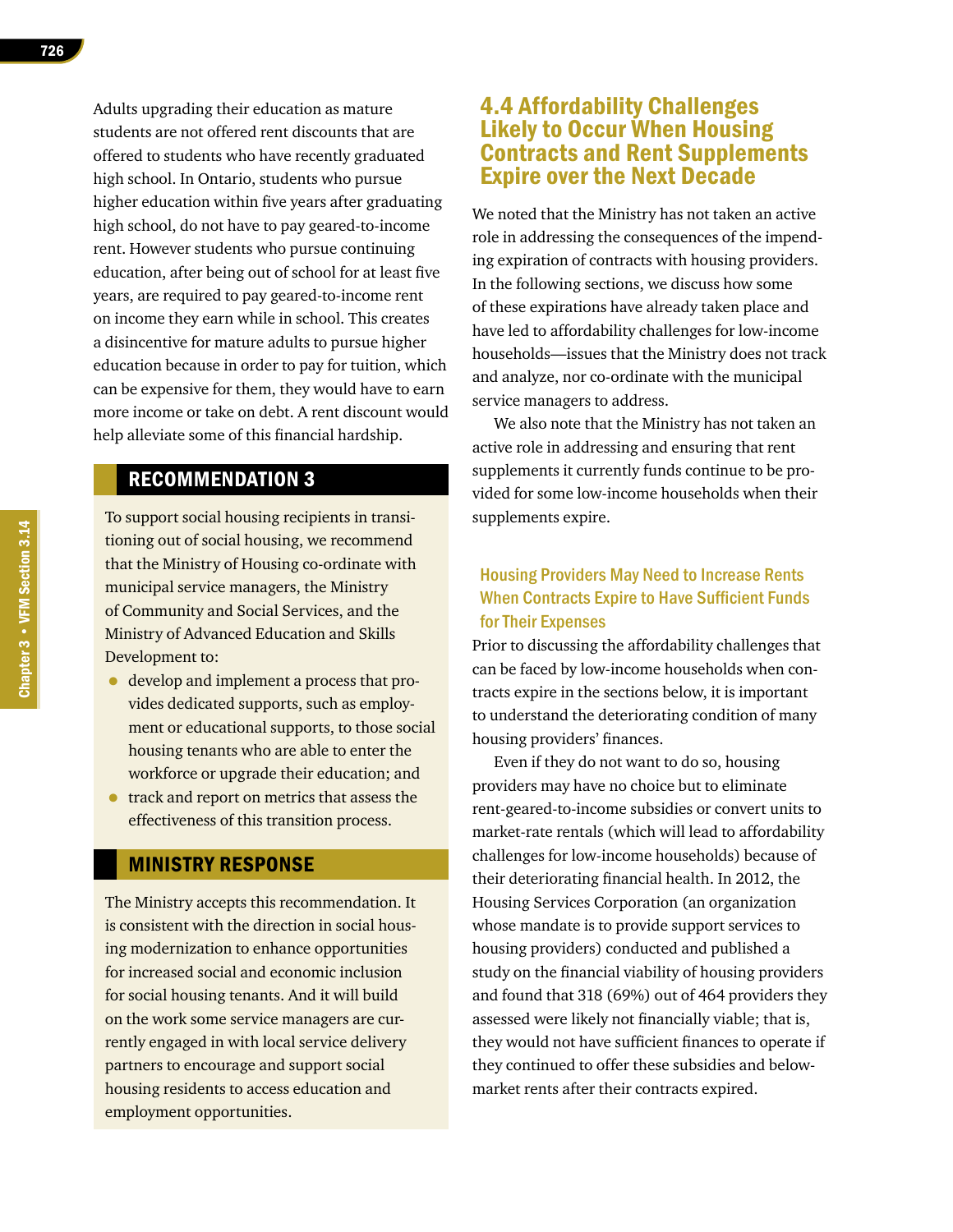As social housing buildings age, the need for repairs and renovations increases, putting greater pressure on the housing providers to eliminate rent-geared-to-income subsidies or convert units to market-rate rentals to cover costs.

# 4.4.1 Risk of 83,000 Existing Units Being Converted to Market Rents Is Not Being Monitored and Addressed

In addition to the issue of there not currently being sufficient social housing units in the province (as evidenced by the existing wait lists), there is the possibility that housing providers for about 83,000 units will convert affordable rental units to marketrate rental units at turnover—that is, when an existing tenant moves out and a new tenant moves in.

The Ministry does not have complete information on the number of units that have converted to market rents so far. We were able to gather this information from 16 municipal service managers that responded to the relevant question in our survey, and noted that 5,800 units in these service

areas have already been converted to market-rate rentals (the total number of units with expired contracts was not available in these areas).

Province-wide, 50% of the contracts with housing providers will have expired by 2020, and the remainder by 2033 at the latest. **Figure 19** shows when contracts for the 83,000 units will expire. Of these 83,000 units:

- **31,000 units are social housing units that are not mandated by the Act to provide social housing when contracts expire.**  The remainder of the social housing units (156,000 of the nearly 187,000) are mandated by the Act to continue providing social housing, regardless of any contract expiration.
- **52,000 units are "other pre-1996" units**  that are not mandated to provide subsidized rentals when contracts expire. The remainder of the "other pre-1996" units (26,000 of the approximately 78,000 discussed in **Section 2.1.1**) are mandated by the Act to continue providing the subsidized rentals, regardless of any contract expiration.

#### Figure 19: Percentage of the 83,000 Units that Are Covered by Unexpired Contracts

Source of data: Prepared by the Office of the Auditor General of Ontario based on information obtained from the Ministry of Housing



Note: Information on the actual number of units covered by contracts each year is not available.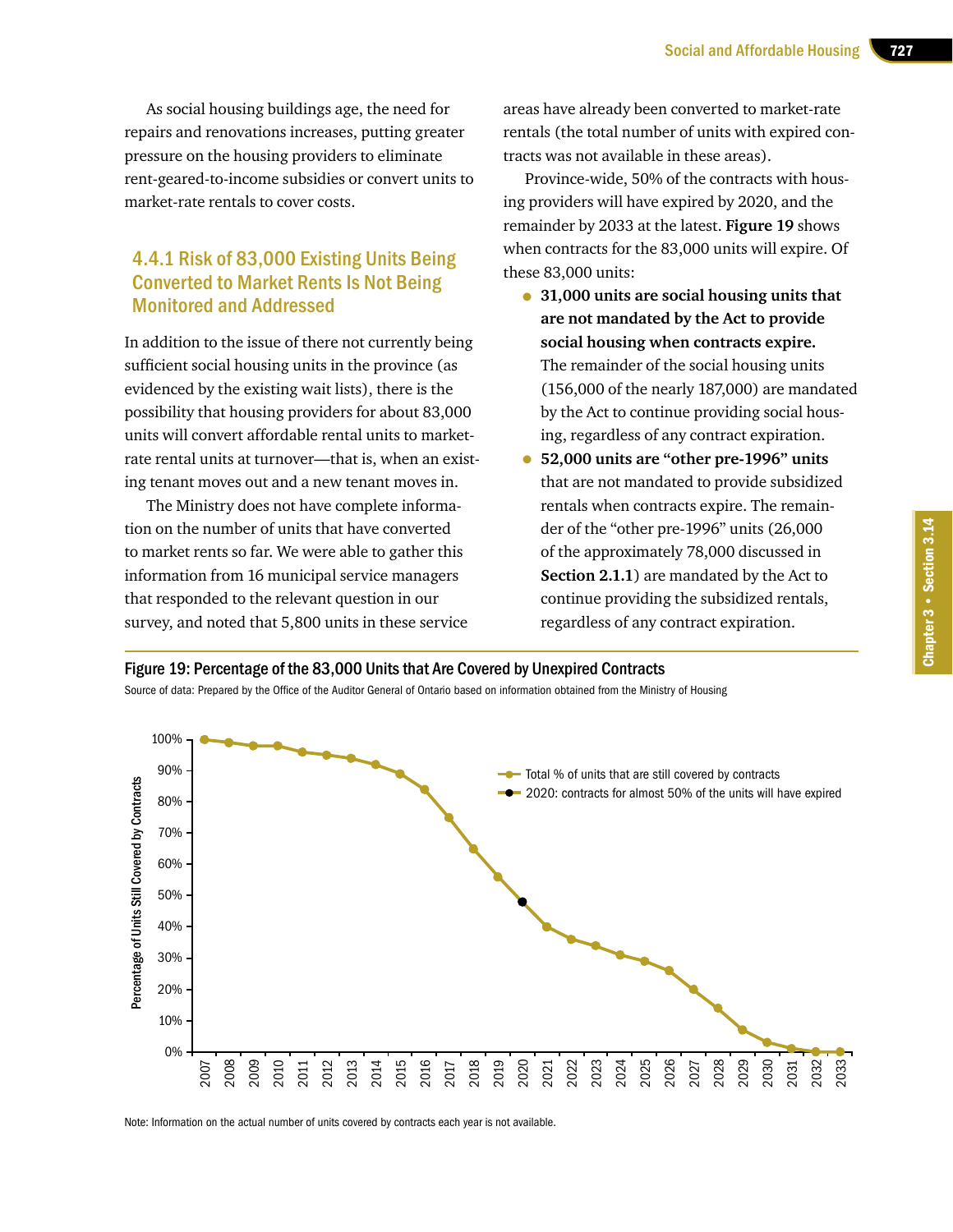These 83,000 units currently account for almost one-third of the 285,000 affordable rentals across the province. Conversion of these units to market rents would result in even fewer housing options available for low-income Ontarians. In 2016, there were about 1.9 million low-income individuals in Ontario (discussed in **Section 4.1.1**), or about 748,000 households. Housing options for these households can be even more scarce if these affordable rentals are not available for them.

#### Ministry Is Not Addressing Impact of Potentially Losing 83,000 Affordable Units

The Ministry has done little to assess the potential long-term effects of the possible loss of these 83,000 units. To date, the Ministry has employed an unco-ordinated, patchwork approach to addressing the potential loss of these units.

Beginning in 2009, (two years after contracts had already begun expiring), the Ministry began providing funding to municipal service managers for housing providers' repair and rehabilitation projects (funding from 2009 to 2018 will total \$1 billion). Municipal service managers could choose to use this money to fund projects at the 83,000 units, but they were not required to do so—they could use the funds for other housing providers' projects that were also in need of repair. The Ministry does not know how much of this funding has been used for other projects, nor does it know how many contracts have been renewed through the use of this funding.

We also noted that the Ministry had attempted to gather some high-level data on the number of units that have been converted to market-rate rents; however, that data was incomplete and was not detailed enough to determine the actual number of units that have already been converted to marketrate rents and those that are expected to be converted to market-rate rents at contract expiration. This information would be useful to determine the impact on the supply of affordable units because of contract expirations.

# 4.4.2 Risk of Rents Increasing for Some Tenants Currently Paying Affordable Rents Is Not Being Monitored and Addressed

Some of the tenants living in the 52,000 "other pre-1996" units (discussed in **Section 4.4.1**) receive rent geared-to-income benefits (benefits not covered by the Act and separate from the almost 187,000 households mandated by the Act). At the discretion of the housing provider, however, these benefits can be removed when contracts expire, leading to tenants paying full rent for their units.

The Ministry does not know how many tenants pay rent geared to income in these units because it does not collect this information.

At contract expiration, some housing providers have already removed these subsidies. In our survey, we asked municipal service managers how many such rental subsidies have been lost following the expiry of contracts to date. For the 12 of the 38 municipal service managers that responded to our survey that track this information, we noted that contracts for 256 subsidies had expired. Upon expiration, housing providers continued to provide subsidies for about half of the units covered by the expired contracts, but eliminated the other half of their rental subsidies (124 of 256). With respect to the units that continue to have a rental subsidy, the housing providers could eliminate the subsidies at their discretion in the future because they are no longer contractually obligated to maintain them.

Since many of the households living in these homes experience affordability challenges, even a small increase in rent could result in financial challenges. This situation is likely to be exacerbated in the next 15 years unless action is taken to address these challenges. For example, we noted that three housing providers whose contracts expired eliminated 81 subsidies to tenants (separate and in addition to the 124 subsidies above). All 81 households experienced rent increases, which they could not afford. In this instance, the municipal service manager intervened and provided each household a housing allowance of \$250 per month.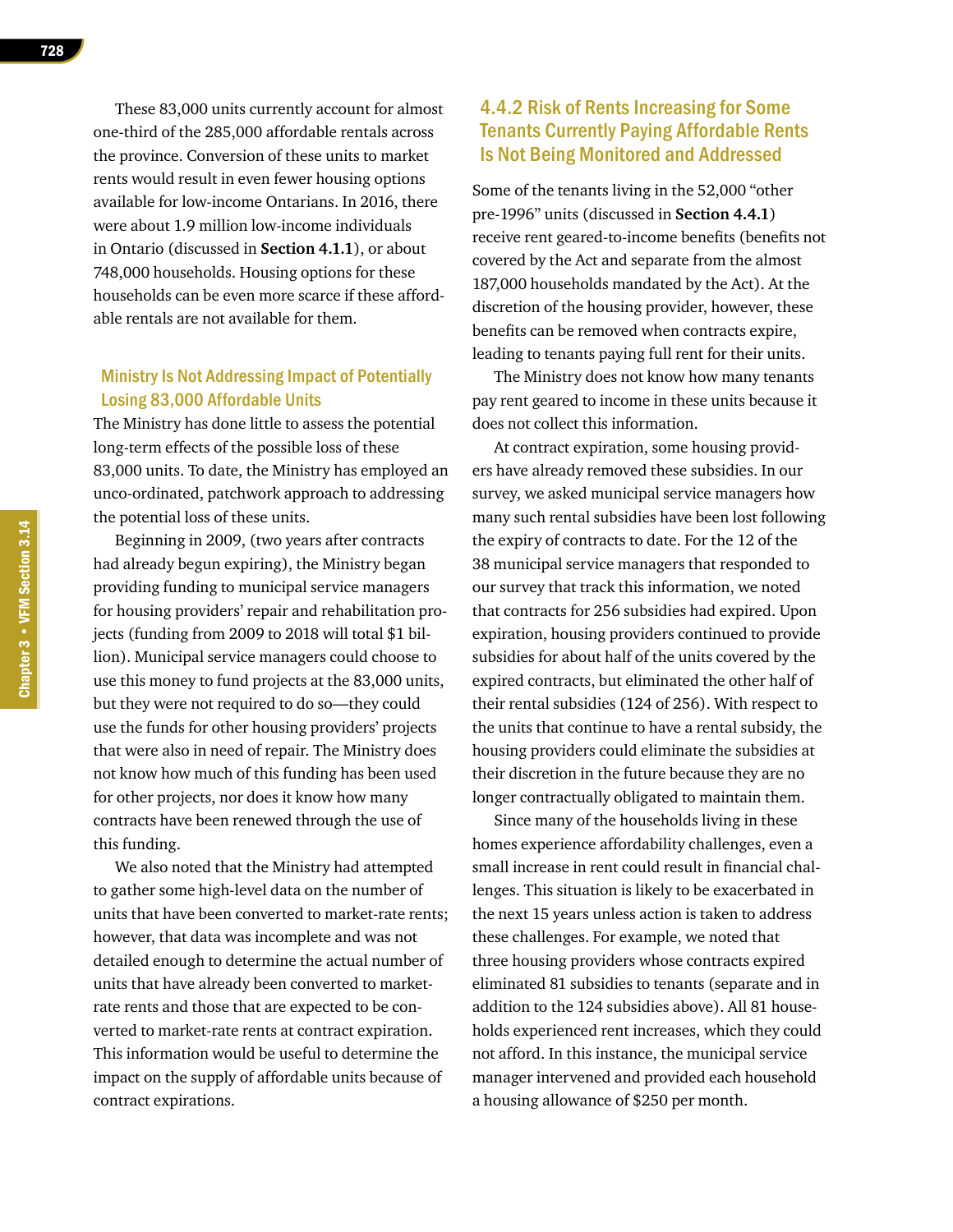However, even this amount might not be adequate to keep the household from financial distress. One municipal service manager provided us with a typical example: a senior household living in its area in a rent-geared-to-income unit and earning \$15,560 annually paid monthly rent of \$389 for a unit that could otherwise be rented for \$962 per month (the difference of \$573 is the subsidy being provided by the housing provider). Once the contract between the municipal service manager and the housing provider expires, if the housing provider eliminates the subsidy, the household would need to pay \$962 per month. Even if the municipal service manager steps in with a \$250 subsidy, the household would still be required to pay an additional \$323 per month (\$3,876 annually) increase. This would constitute a significant hardship for the senior household.

We noted that not all municipal service managers are tracking what housing providers are doing when contracts expire, nor are they all taking action to help tenants deal with such unexpected rent increases—there is no legal obligation for municipal service managers to do so. The Ministry also is not tracking this information.

#### Ministry Is Not Tracking and Addressing Impact on Tenant Affordability

The Ministry has done little to track and address the financial hardships faced by tenants as a result of the removal of subsidies by housing providers.

In 2016 (nine years after contracts had already begun expiring), the Ministry provided municipal service managers with funding that could be used to provide financial assistance to low-income tenants who were impacted by the removal of subsidies. However, municipal service managers were not required to provide assistance exclusively to tenants whose subsidies had been removed; they could also provide assistance to other low-income households. Since there is no legal obligation for municipal service managers to track how many such households there are and to assist them, it is

uncertain whether all tenants who lost their subsidies have been helped. The Ministry also does not track this information.

# RECOMMENDATION 4

To proactively assess the impact of housing providers' contract expirations on low-income tenants, we recommend that the Ministry of Housing work with municipal service managers to:

- identify the impact of contract expirations on the overall supply of affordable housing stock; and
- put in place options considered necessary to address the financial impact on low-income tenants of contracts expiring.

# MINISTRY RESPONSE

The Ministry accepts this recommendation. The Ministry has begun this analysis at a provincial level to support negotiations with the federal government concerning the National Housing Strategy (NHS) and the federal government's stated intention to reinvest its social housing savings.

The Ministry will continue this work with service managers as it completes the NHS negotiations and undertakes consultations on social housing modernization. One of the key objectives of social housing modernization is to minimize disruptions arising from social housing operating agreements and/or mortgages expiring, with associated federal subsidies expiring and to maintain the sustainability of social housing providers and the households assisted.

# 4.4.3 Ministry Has Not Confirmed Future Funding Levels for \$50 Million in Annual Rent-Subsidy Funding about to Expire in 2023

In 2003, the Ministry began providing an average of \$640 per month rent supplement to 6,500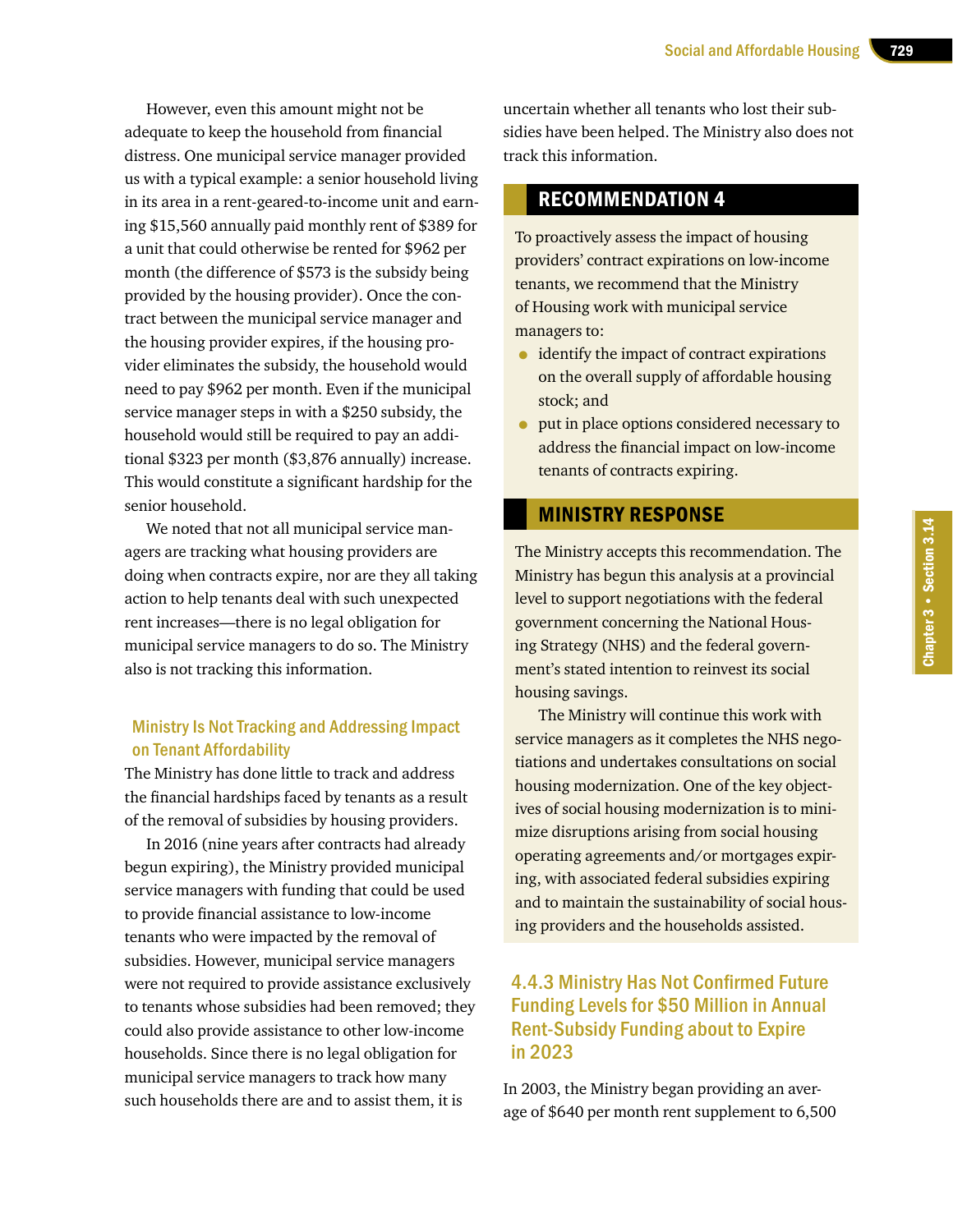households for a period of 20 years under the Strong Communities Rent Supplement Program (a program separate from social housing). These supplements are to expire in about six years, by 2023; however, the Ministry has not informed municipal service managers whether it will renew this funding.

We contacted three large municipal service managers that account for about 2,650 of the 6,500 subsidies, and noted that about half of the recipients are either individuals with disabilities or people who are now seniors. These are households for which a move could cause undue hardship, such as for seniors and those with mental health issues. Therefore, these supplements contribute significantly to the households' safety and stability. About \$50 million is provided annually through this program.

However, municipal service managers we visited were not aware of the Ministry's long-term intentions with regard to continuing funding these rent supplements; almost all have neither planned nor budgeted for any potential \$50 million shortfall. The municipal service managers are not legally obligated to provide these 6,500 rent subsidies should the Ministry stop its funding. Therefore, it is important for the Ministry to co-ordinate with the municipal service managers to determine what actions might be taken to support these particularly vulnerable households beyond 2023.

#### RECOMMENDATION 5

To provide clarity to municipal service managers and current recipients of the Strong Communities Rent Supplement Program, we recommend that the Ministry of Housing clearly communicate to municipal service managers its intentions about the future funding responsibilities of this program, and work with the municipal service managers to address the potential future needs of households currently funded.

#### MINISTRY RESPONSE

The Ministry accepts this recommendation. The Ministry recognizes the importance of the Strong Communities Rent Supplement Program in assisting approximately 6,500 households annually to achieve greater housing stability, and therefore the importance of planning around transitions for these households to other forms of assistance if the program is discontinued in 2023. The Ministry fully intends to explore options in the appropriate government budget cycle.

# 4.5 Few Affordable Rental Units Built Since 1996

In Ontario, prior to 1996, all three levels of government funded the construction of the approximately 265,000 affordable rentals that still exist today (discussed in **Section 2.1.1**). This includes social housing units and "other pre-1996" housing. There was virtually no construction of affordable housing between 1996 and 2002. Since then, only about 20,000 units have been constructed, despite the fact that there are nearly nine times as many households on social housing wait lists.

Thus, Ontario's supply of 285,000 affordable units falls short of the demand as evidenced by the growing wait lists and increasing number of low-income individuals in Ontario. We compared Ontario's supply of affordable units with those of Denmark and England. We found that Ontario's affordable stock, as a percentage of its total population, was about 2%; in comparison, Denmark and England had at least about 11% and 8% of affordable stock as a percentage of their total populations.

In Ontario, few affordable units have been built in the last 20 years. Since 1996, only 20,000 new affordable rentals have been built. In comparison, about 61,000 market-rate rental units and 1.3 million new condominium units and houses have been added in that same period.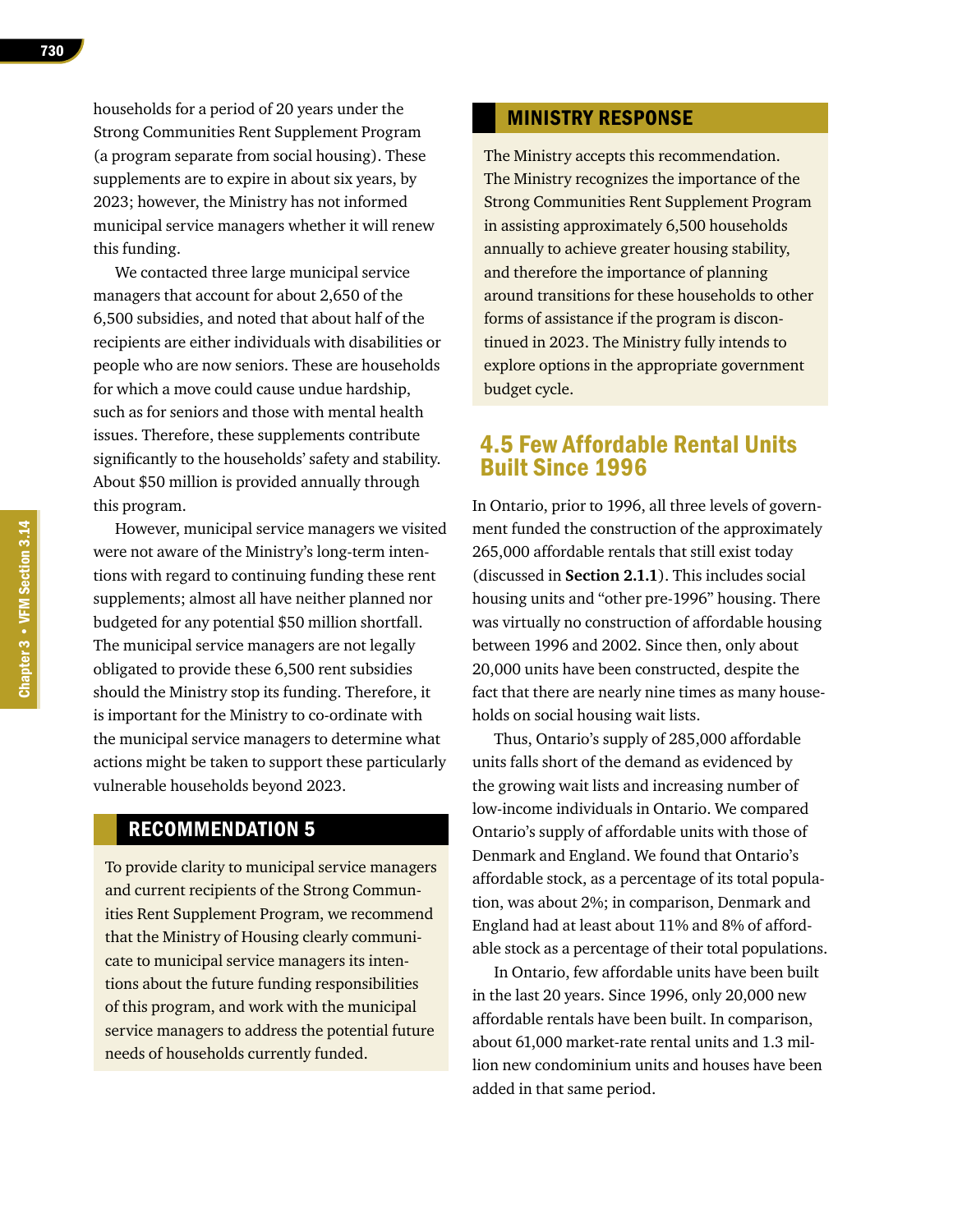Currently, there are two main programs available to municipal service managers to increase the supply of affordable housing options that the Ministry and the federal government fund jointly: construction grants provided to developers to build affordable rentals, and down-payment assistance provided to low-income home purchasers. **Figure 20** provides details on the average funding provided per unit under the two programs. In the following sections, we discuss our observations related to these two programs.

# 4.5.1 Development by Not-for-Profits Is Not Being Encouraged

#### Not-for-Profits Need More Support to Build New Affordable Rentals

Not-for-profit organizations generally have more difficulty than private developers qualifying for construction grants because they do not have the required technical and financial resources to submit construction-ready projects without receiving additional supports (private developers do not face this challenge). For a project to be construction-ready, there are many phases that need to be completed, such as conducting site assessments, preparing construction drawings, estimating costs, securing financing, and obtaining municipal zoning approvals. These steps can take between two months to over two years depending on the size and scope of the project, and can be expensive to conduct.

We noted that, in 2016, the Ministry acknowledged that it was an issue that not-for-profits

needed more support in applying for construction funding. However, it has not taken any steps to provide not-for-profits with the required supports.

Based on our review of files at nine municipal service managers, we found that in eight of the nine areas, only one-third of developers were not-for-profits versus two-thirds private (a small portion of development was done directly by the municipal service managers themselves). At only one municipal service manager we visited did we note that a large proportion of development was done by not-for-profits that were successful in qualifying for construction grants. The municipal service manager explained that the not-for-profit sector in the area was generally well equipped because the municipal service manager provided support throughout the process, not-for-profits in that area shared resources, and the area was known for successfully raising funds through large donations and fundraising events.

#### Benefits of Not-for-Profits Constructing New Rentals

Having not-for-profits construct new rentals is beneficial for two reasons. First, not-for-profits' objectives are to contribute to the community—by either not earning profits and gains, or re-investing profits and gains to build new units. The affordability benefits they provide can continue in perpetuity. In contrast, private developers are required to provide units at affordable rents only for a minimum of 20 years; after that, they are free to charge market

Figure 20: Per Unit Funding under Two Affordable Housing Programs

Source of data: Information obtained from eight service managers.

| <b>Program Type</b>                                                                                                                          | <b>Average Per Unit Funding</b><br><b>Provided by Service</b><br><b>Managers Visited (\$)</b> | <b>Maximum Funding</b><br><b>Allowable Under Program</b><br>Requirements (\$) |
|----------------------------------------------------------------------------------------------------------------------------------------------|-----------------------------------------------------------------------------------------------|-------------------------------------------------------------------------------|
| A. Construction grant:<br>Financial incentives are provided to developers to construct units<br>with below-market rents.                     | 102,000                                                                                       | 150,000                                                                       |
| B. Down-payment assistance:<br>Financial assistance is provided to low-income households to<br>assist them in purchasing an affordable home. | 21,000                                                                                        | 50,000                                                                        |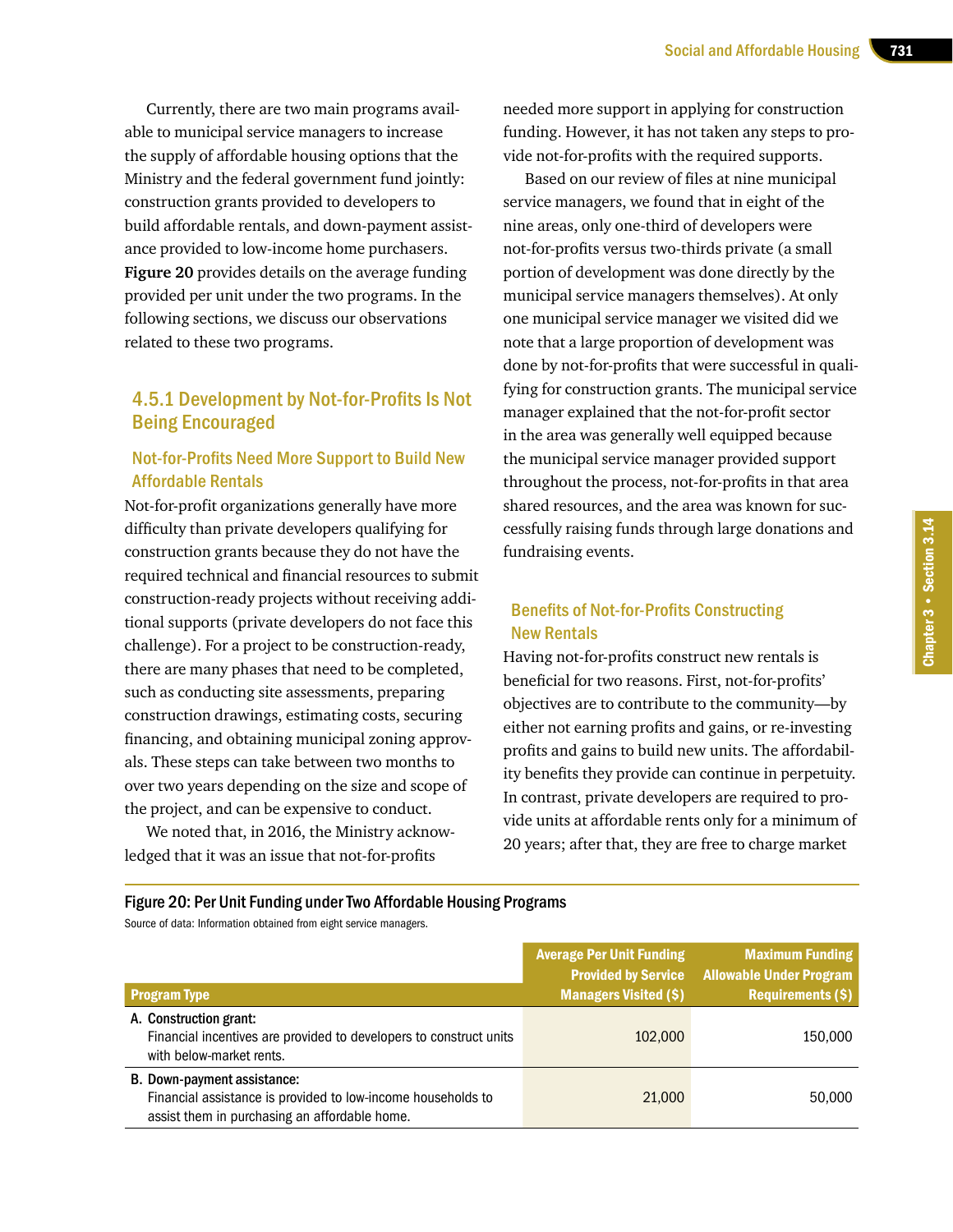rents for these units. For instance, a 2016 study of social housing providers completed by the Ministry found that, once their contract periods had expired, nine out of 10 private developers converted their affordable buildings to condominiums or increased rents to market rates. (Although these providers had originally developed social housing rather than the affordable rentals discussed in this section, it is fair to assume that private developers of affordable rentals might act in a similar fashion.)

Second, not-for-profits can provide the affordable rentals in a more cost-effective manner than private developers because they do not have an incentive to mark up prices to make a profit. We noted proposals submitted by not-for-profits and private developers varied significantly in cost because private developers were likely looking to maximize returns on their investment. For example, in one case, the not-for-profit proposed building affordable town homes and apartments at a cost of \$189,000 per unit. In comparison, two private developers proposed building only apartments (and not the more expensive town homes) at over \$242,000 per unit.

Furthermore, in less-populated areas, private developers have shown little to no interest in building new units, so not-for-profit development may be the only way to build new units. We contacted 14 municipal service managers across the province that had not provided construction grants in their areas. We found that, in nine, the municipal service managers did not provide such construction grants because private developers, which can easily qualify for the grants, had not shown interest in their areas, whereas not-for-profits, which can be interested, do not have the required supports to qualify for the funding.

# Rule Changes Needed if There Is the Desire to Promote Not-for-Profit Partnerships to Build New Houses

The Province and federal government provide down-payment assistance to help existing lowincome renters purchase homes under one of the four affordable housing programs. The intent of this program is to move people into a permanent home so that the family can have stable housing. Providing down-payment assistance results in a cost-effective, economical approach to increasing the supply of affordable homes: on a per-unit basis, this approach costs governments about one-fifth of what it costs to provide construction grants for new rental units (as shown in **Figure 20**).

In areas where home prices have risen and are expensive, low-income families cannot afford mortgage payments for existing expensive homes that are being sold in their areas. Therefore, municipal service managers try to collaborate with not-for-profits, such as Habitat for Humanity, to construct new homes at a reduced cost to the buyer. Not-for-profits can build new homes at a reduced cost because they do not charge a mark-up for profit, and they also reduce labour costs by using volunteer builders.

However, we found that three out of the four municipal service managers we visited that could benefit from these not-for-profit partnerships (because of rising home prices in their areas) were no longer providing this program or have started phasing it out. Their rationale was that the development of these partnerships was limited by various program restrictions:

• **Loans cannot be used to alleviate notfor-profits' potential financial difficulties during construction.** In one municipal service manager we visited, half of the housing units a not-for-profit planned to build could not be built because when the not-for-profit experienced financial difficulties during construction, funding stipulations prevented it from receiving government loans. Loans for this program can only be provided when a low-income household signs a purchase agreement. Therefore, if financial difficulties arise prior to that (as it did for the earlier not-for-profit), not-for-profits generally would not have other sources of cash to continue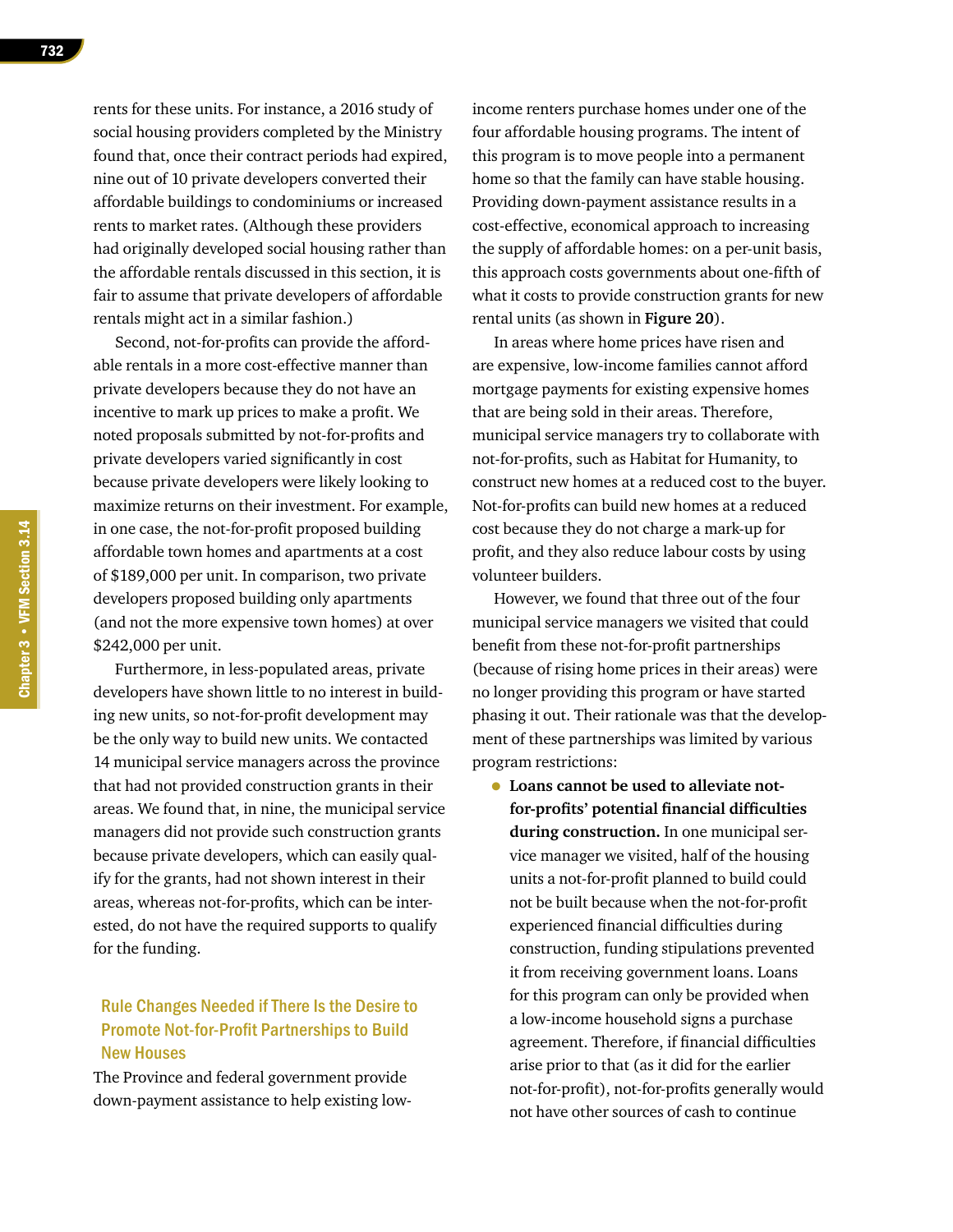construction. In comparison, under other affordable housing programs (such as the construction-grants and the renovation-grants programs), we noted that grants can be provided at multiple phases of the construction project, before an occupant has been found. This would ultimately alleviate financial difficulties that the not-for-profit developer faces during construction.

• **Loan funding is lost if houses are sold in a different year than planned.** The Ministry has a tight "use it or lose it" spending requirement—to receive a down-payment loan, a low-income household must sign an agreement to purchase the home in the year for which this funding was originally approved; otherwise, the loan is forfeited. However, it is difficult to ensure that such agreements can be signed within that planned year—a lot is dependent on other factors, such as zoning and construction delays, and the ability of interested low-income households to obtain sufficient financing. Thus municipal service managers risk losing funding if agreements are not signed within the planned year.

In order to avoid the risk of losing the funding, almost all municipal service managers that would benefit from building new houses through not-forprofit partnerships have decided to stop delivering this program or have started phasing it out.

In addition, we noted that when funding stipulations, such as the ones discussed above, do not exist, service managers can, in fact, successfully partner with not-for-profits to build affordable homes. For example, one municipal service manager who delivered a similar program, through its own municipal funds (and not the joint provincialand-federal program), successfully constructed 49 affordable homes over the past five years. It did not have the above funding stipulations under its municipal program. In its program, funding is provided when major construction milestones are met—thus funding correlates to when construction costs are incurred by the not-for-profit.

In contrast, the joint provincial-and-federal program provides funding only after a buyer has signed a purchase agreement—an event which does not correlate to when constructions costs are incurred. This funding stipulation has prevented municipal service managers from partnering with not-for-profits to build affordable homes.

# RECOMMENDATION 6

To encourage the not-for-profit sector to contribute toward increasing the supply of affordable housing, we recommend that the Ministry of Housing:

- co-ordinate with municipal service managers the sharing of best practices in encouraging and supporting the not-for-profit development of affordable rental units; and
- work together with the federal government to implement rule changes to allow the construction of affordable home-ownership units through grants, similar to the ones provided for the construction of affordable rentals, where funding is provided when construction milestones are met.

#### MINISTRY RESPONSE

The Ministry accepts this recommendation. The not-for-profit sector is an important contributor to meeting housing needs. The Ministry is very interested in working with service managers and sector organizations, such as the Ontario Non-Profit Housing Association, the Cooperative Housing Federation and the Housing Services Corporation, to build on their existing work in this area.

The federal government has signalled in its most recent budget its intention to pursue a replacement program to the current Investment in Affordable Housing Program, which expires in 2018/19. The Ministry is interested in working with the federal government to explore how new construction investment can be maximized within the not-for-profit sector, and to explore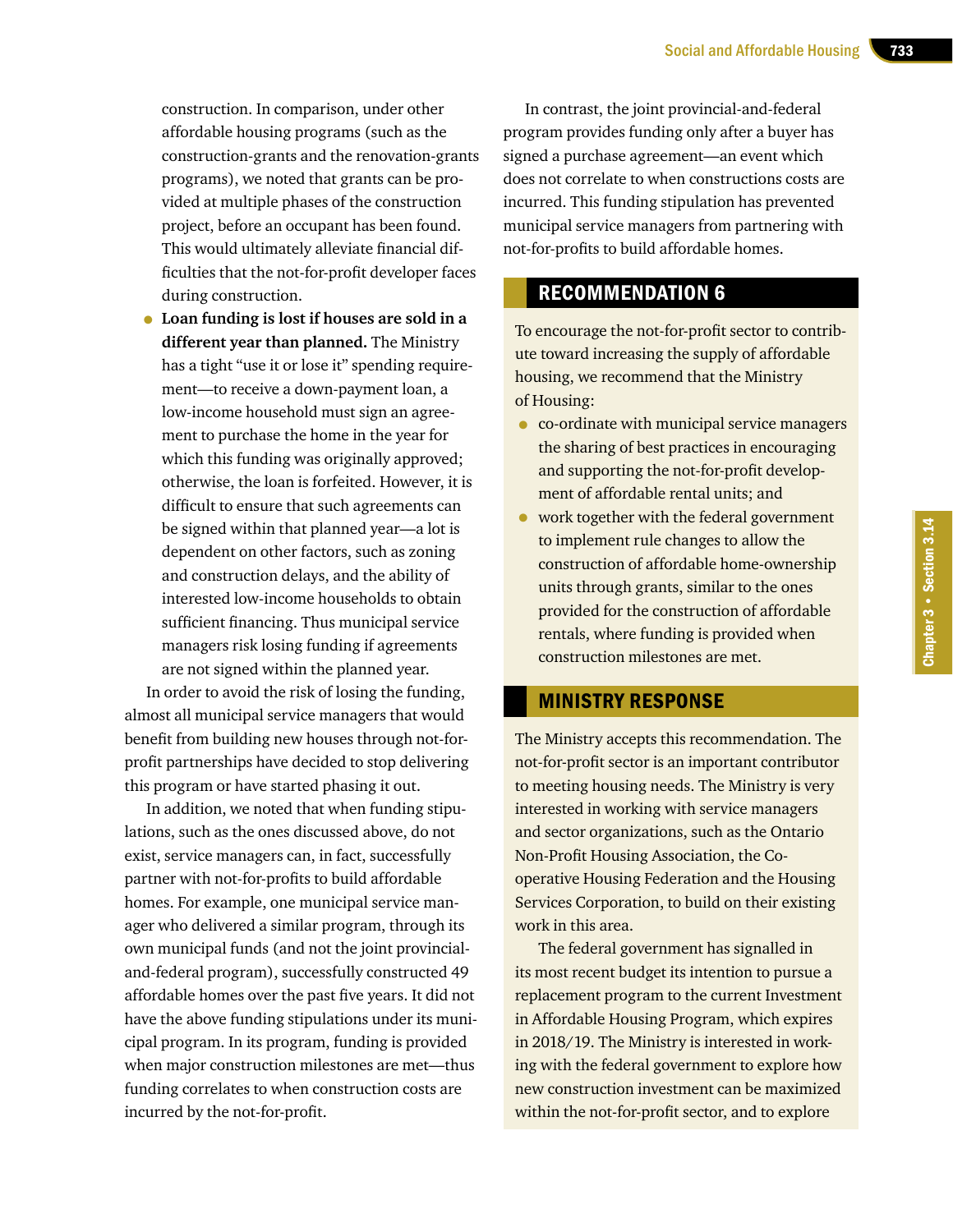the most appropriate means of facilitating affordable home ownership.

# 4.5.2 Affordable Rentals Not Being Built in Less-Populated Areas Due to Inflexible Funding-Allocation Model

The formula used to allocate funding to municipal service managers to construct new affordable housing units appears appropriate, yet it makes it difficult for smaller communities, which receive much smaller allocations from the Ministry, to build new affordable multi-unit developments. (**Figure 8**  shows how funding allocations are calculated.)

For instance, one municipal service manager received annual allocations of about \$160,000 to \$400,000 for the past several years (to spend across all four affordable housing programs). Its allocations were comparatively low because only 0.3% of Ontario's population lived in that area, and only 0.24% of Ontario's population who had a corehousing need lived in that area. With the limited funding it received, this municipal service manager could construct only one or two units in any given year (the maximum grant amount is \$150,000).

Developers have no incentives to construct so few units because of the start-up costs to get such a project going. Costs to have staff and equipment onsite would be too high for such small construction projects to be economically viable. We noted that this municipal service manager has three vacant lots ready for construction, but annual allocations of \$280,000 on average have prevented this municipal service manager from constructing new units. Another municipal service manager facing similar challenges identified that if it spent its entire allocation to build new rental units, it would not have funding left over to offer other types of housing supports, such as renovation grants for low-income homeowners.

In order to address this issue, the Ministry informed us that it co-ordinates the "swapping" of annual allocations between two service managers. Swapping is where a service manager with smaller annual allocations can trade, or *give up*, its allocation in a given year (or a portion thereof), in order to re-trade, or *take back*, that same amount during the year it plans to undertake the construction project. This allows service managers with smaller allocations to increase their allocations and attempt to deliver such projects. However, this process is dependent on finding a service manager who is willing participate in the swap and willing to change the timing of its planned spending.

As a result, nine of the 14 municipal service managers that did not provide grants for new rental construction cited the above reason for not taking part in this program. Instead, they spent funding they received to deliver any of the other three affordable housing programs (rent subsidies, downpayment assistance or renovation grants).

# RECOMMENDATION 7

To better ensure that municipal service managers that receive small amounts of annual funding due to their size, are able to invest in projects that exceed their annual allocations, we recommend that the Ministry of Housing gather information on planned projects from these municipal service managers, prior to allocating funds, and work with them to allocate funding in a way that will better meet their needs.

#### MINISTRY RESPONSE

The Ministry accepts this recommendation. Currently, as outlined in the report, the Ministry facilitates "swapping" of annual funding allocations among service managers to enable smaller service managers to pool their multi-year funding into a single year. The Ministry will explore other options to help address local needs. The negotiation of a longer-term Investment in Affordable Housing Program successor agreement with the federal government would assist in this kind of planning.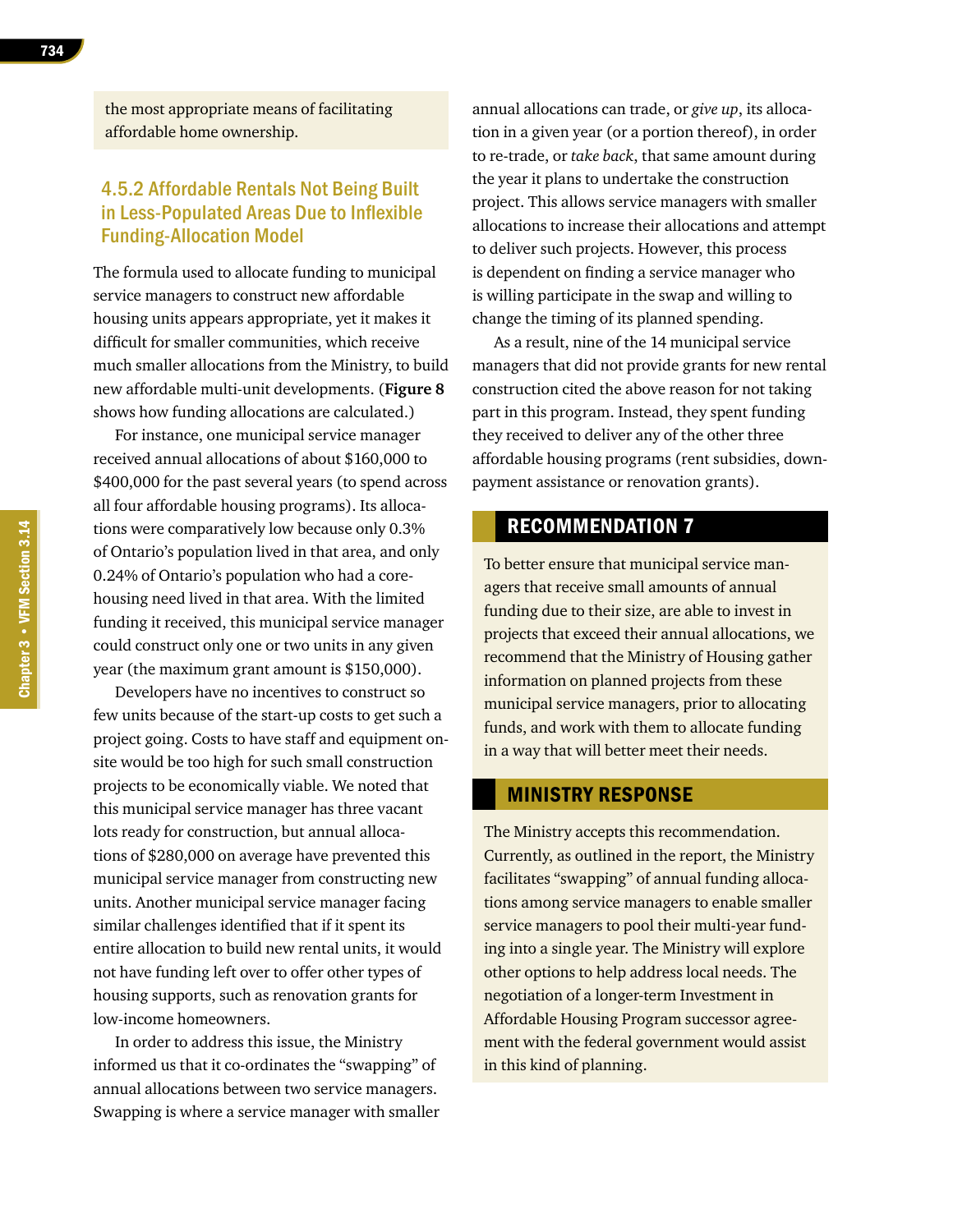# 4.5.3 Grant Limit of \$150,000 per Unit Prevents the Construction of Affordable Rentals in Some Areas of the Province

The construction grant program allows municipal service managers to provide grants of up to \$150,000 per unit. This grant amount is generally insufficient to attract developers to construct units in northern areas of the province, or to construct three- or four-bedroom units across the province.

We contacted five municipal service managers in Northern Ontario that had not provided grants for building affordable rentals. Four of the five explained that they did not provide grants because a \$150,000 grant is insufficient to attract developers to Northern Ontario where construction costs are high. One municipal service manager estimated that construction costs in its area can be up to 33% higher than in southern Ontario. Another municipal service manager indicated that in its area, for remote communities where materials need to be shipped long distances, construction costs can be about 230% higher than in southern Ontario.

If the grant is not large enough to cover a significant portion of the developers' expenses, the developer will incur a loss. This can discourage developers from constructing affordable units in Northern Ontario.

In addition, a total of 18 survey respondents across the province indicated that there is a need to construct three- and four-bedroom rental units in their areas. For example, in one area of province, about one-fifth of the wait list have to wait about nine years for these large units. However, 13 of the 18 survey respondents (72%) indicated that a \$150,000 grant is insufficient to attract developers to construct these larger units that have high construction costs.

# 4.5.4 Observations on the Two Remaining Affordable Housing Programs

In **Section 4.5** thus far, we discuss our observations with regard to two of the four affordable housing programs—construction of new affordable rentals

through the \$150,000 grants, and the construction of new affordable homes through the downpayment assistance program.

In our audit, we also reviewed the delivery of the two other affordable housing programs: rent subsidies and renovation grants. We noted that municipal service managers were generally using the funds for these programs as intended, and were providing the necessary supports to low-income individuals.

#### RECOMMENDATION 8

To enable construction grants to be used to address unmet housing needs, we recommend that the Ministry of Housing work together with the federal government to gather and evaluate information on actual construction costs for larger units across the province, and for all units in northern communities, and consider revising maximum grant amounts.

#### MINISTRY RESPONSE

The Ministry accepts this recommendation. The Ministry recognizes in particular the importance of affordable family-sized units that are often not provided by the private sector. The Ministry will consider this aspect of program design in any new program opportunities and will consider updating grant amounts to reflect changing costs.

# 4.6 Municipal Service Managers Not Providing the Minimum Number of Social Housing Units Required by Law—and Ministry Takes No Enforcement Action

Although the *Housing Services Act* mandates that municipal service managers must provide social housing to a minimum of 186,717 households across the province, municipal service managers have not been doing so. Since 2004 (the first year this information is available), they have provided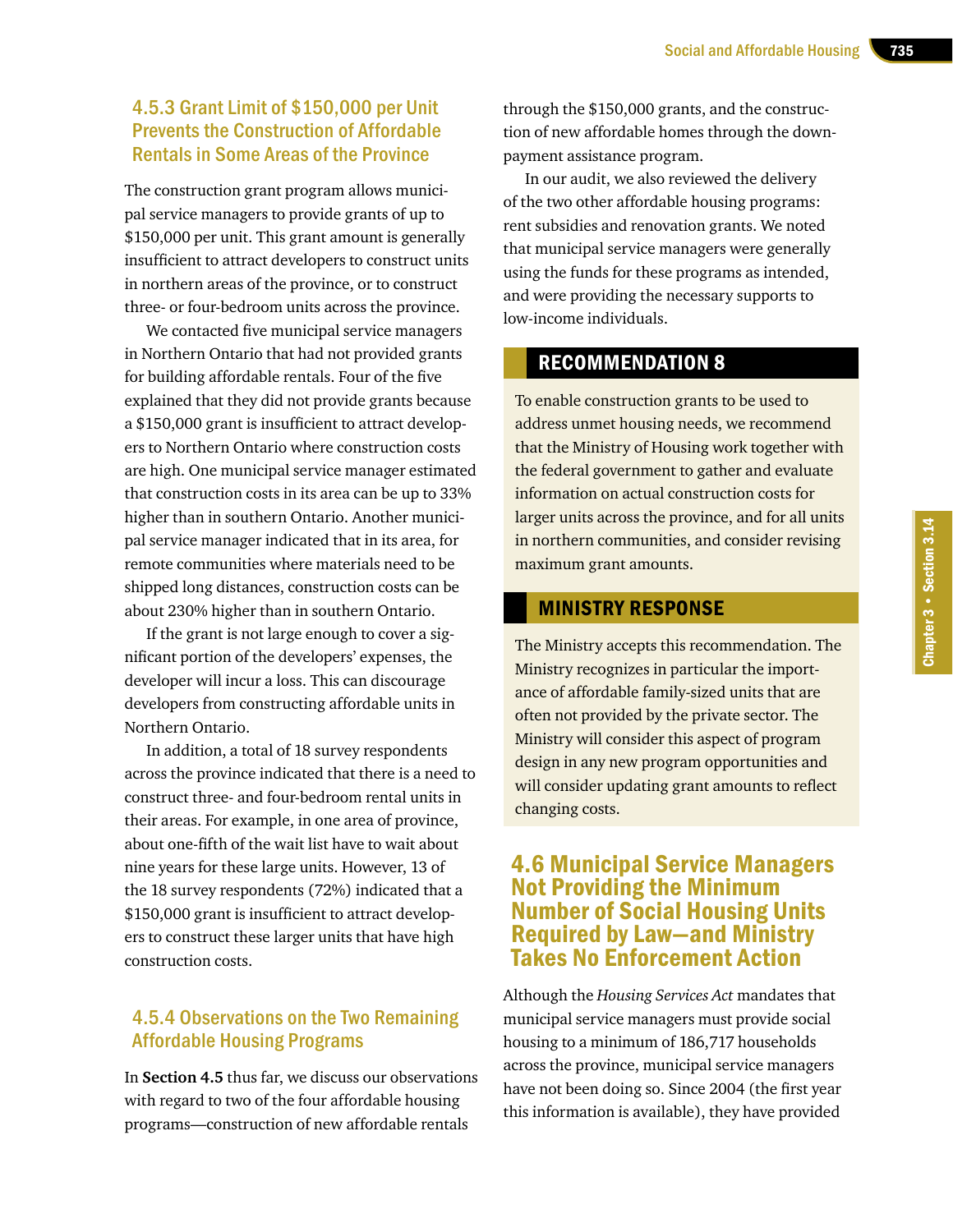The Ministry has taken limited action to assess why municipal service managers have been providing social housing to, on average, around 18,120 fewer households annually than required, or to enforce compliance with the legislated standard.

In the sections that follow, we discuss the challenges municipal service managers face that have prevented them from providing social housing to all of the 186,717 households.

#### RECOMMENDATION 9

To help municipal service managers meet the legislated standard set out in the *Housing Services Act, 2011* of providing social housing to a minimum of 186,717 households, we recommend that the Ministry of Housing:

• track and report on the number of subsidies each municipal service manager provides compared to the legislated standard; and

• follow up with municipal service managers when the standard is not met to develop an action plan and remedial steps to attain the standard.

#### MINISTRY RESPONSE

The Ministry accepts this recommendation. Service managers annually report on the number of rent-geared-to-income and accessible units in their service area through the Service Manager Annual Information Return. Service managers are also asked by the Ministry to provide a rationale when there is a notable difference between the actual number of units in any given year and the legislated standards.

One measure that the Ministry has already put into place to assist service managers to meet their Service Levels Standard is allowing more flexibility around what qualifies. As outlined in this report, as of September 1, 2017, portable housing benefits that meet legislated requirements can count towards meeting the legislated standard.

Figure 21: Minimum Social Housing Subsidies Required under the Housing Services Act vs. Actual Provided Source of data: Ministry of Housing

|                | # of Subsidies              |                           |                               |      |
|----------------|-----------------------------|---------------------------|-------------------------------|------|
|                | <b>Service Managers Are</b> | <b>Actual # of</b>        | <b>Subsidies Not Provided</b> |      |
| Year           | <b>Required to Provide</b>  | <b>Subsidies Provided</b> | #                             | $\%$ |
| 2004           | 186,717                     | 146,933                   | 39,784                        | 21   |
| 2005           | 186,717                     | 165,976                   | 20,741                        | 11   |
| 2006           | 186,717                     | 168,233                   | 18,484                        | 10   |
| 2007           | 186,717                     | 167,798                   | 18,919                        | 10   |
| 2008           | 186,717                     | 160,740                   | 25,977                        | 14   |
| 2009           | 186,717                     | 171,632                   | 15,085                        | 8    |
| 2010           | 186,717                     | 171,284                   | 15,433                        | 8    |
| 2011           | 186,717                     | 172,702                   | 14,015                        | 8    |
| 2012           | 186,717                     | 174,632                   | 12,085                        | 6    |
| 2013           | 186,717                     | 173,184                   | 13,533                        | 7    |
| 2014           | 186,717                     | 173,634                   | 13,083                        | 7    |
| 2015           | 186,717                     | 174,241                   | 12,476                        | 7    |
| 2016           | 186,717                     | 170,805                   | 15,912                        | 9    |
| <b>Average</b> | 186,717                     | 168,600                   | 18,117                        | 10   |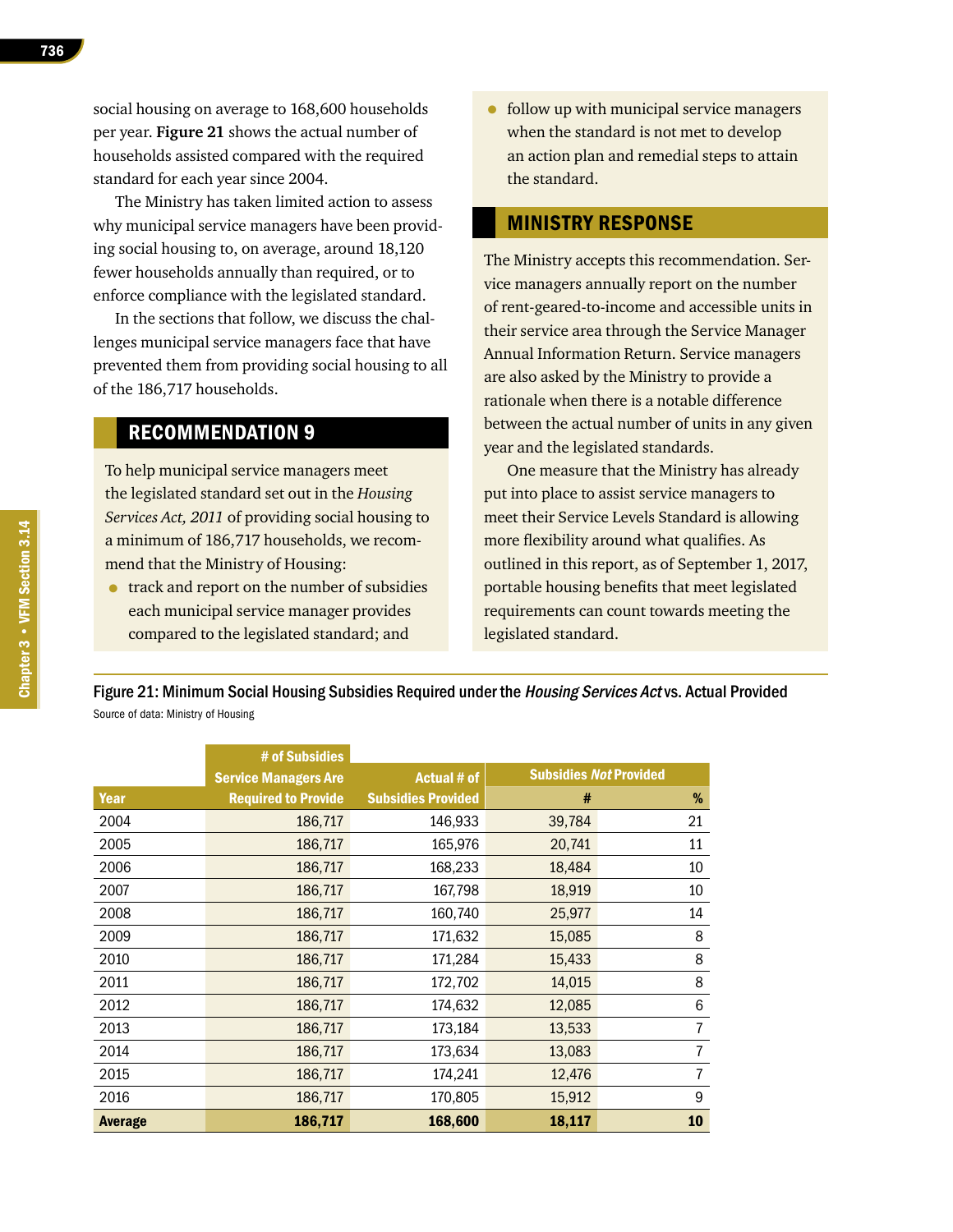The Ministry also recognizes that further work is required. A greater understanding of the challenges that service managers face in meeting the current standard will be important in social housing modernization.

# 4.6.1 Tenants Who Become Ineligible for Social Housing Continue to Reside in Their Units

One reason municipal service managers cite for being unable to provide social housing to all required households is that the *Residential Tenancies Act* prevents them from requesting that tenants who are no longer eligible for social housing vacate their units (the subsidy is stopped, but the unit is not available for a new tenant). While it is important to ensure stable housing for vulnerable tenants, there are consequences, such as lack of unit availability, from providing social housing units indefinitely to all tenants.

Tenants become ineligible for social housing when their income is higher than the maximum income allowed. For instance, when a tenant's annual income is \$1,000 higher than the maximum allowable income, the tenant must start to pay normal rents in that building and the municipal service manager will stop subsidizing the rent. However, the tenant is not required to vacate the unit. Thus, municipal service managers have historically only been able to provide social housing to applicants when a tenant voluntarily moves out of a dedicated social housing unit and a vacancy is created. (The newly implemented portable subsidy, in September 2017, can potentially assist in addressing these challenges. Our observations relating to the portable subsidies are presented in **Section 4.7**.)

As part of our survey of municipal service managers, we asked whether this prevents them from providing the legislated number of social housing subsidies. Thirty of the 38 municipal service managers that responded to this question said yes. However, the Ministry does not know how many ineligible tenants are continuing to occupy social housing units.

# Other Provinces Able to Vacate Tenants Who Become Ineligible

Legislation in four Canadian provinces—British Columbia, Alberta, Saskatchewan and Manitoba all specifically allow their housing departments to request ineligible tenants to vacate. This is so that the province can house applicants who are waiting for social housing units.

Three of these provinces enforce this either on a case-by-case basis or unilaterally across the board. One province informed us that it plans to begin enforcing the right to vacate ineligible tenants in areas where demand for social housing is high.

# RECOMMENDATION 10

To allow social housing vacancies to be created when existing tenants become ineligible, and do not vacate, we recommend that the Ministry of Housing perform a jurisdictional analysis to assess and determine how best to increase vacancies in such instances, and consider implementing those best practices in Ontario.

#### MINISTRY RESPONSE

The Ministry accepts this recommendation. There are various ways to help service managers meet the legislated standards. This is why the Ministry has introduced a portable housing benefit option outlined in this report, as well as pursuing other ways of increasing the supply of housing that service managers can access for households on the waiting list.

Ontario's approach to delivering social housing is firmly rooted in the recognized best practice of mixing incomes within neighbourhoods and in specific buildings, where possible. This is particularly evident in not-for-profit and cooperative social housing buildings, which were originally designed as mixed income. Recent legislative changes to Ontario's *Housing Services Act* also clarified that municipally-owned housing can be mixed income and that achieving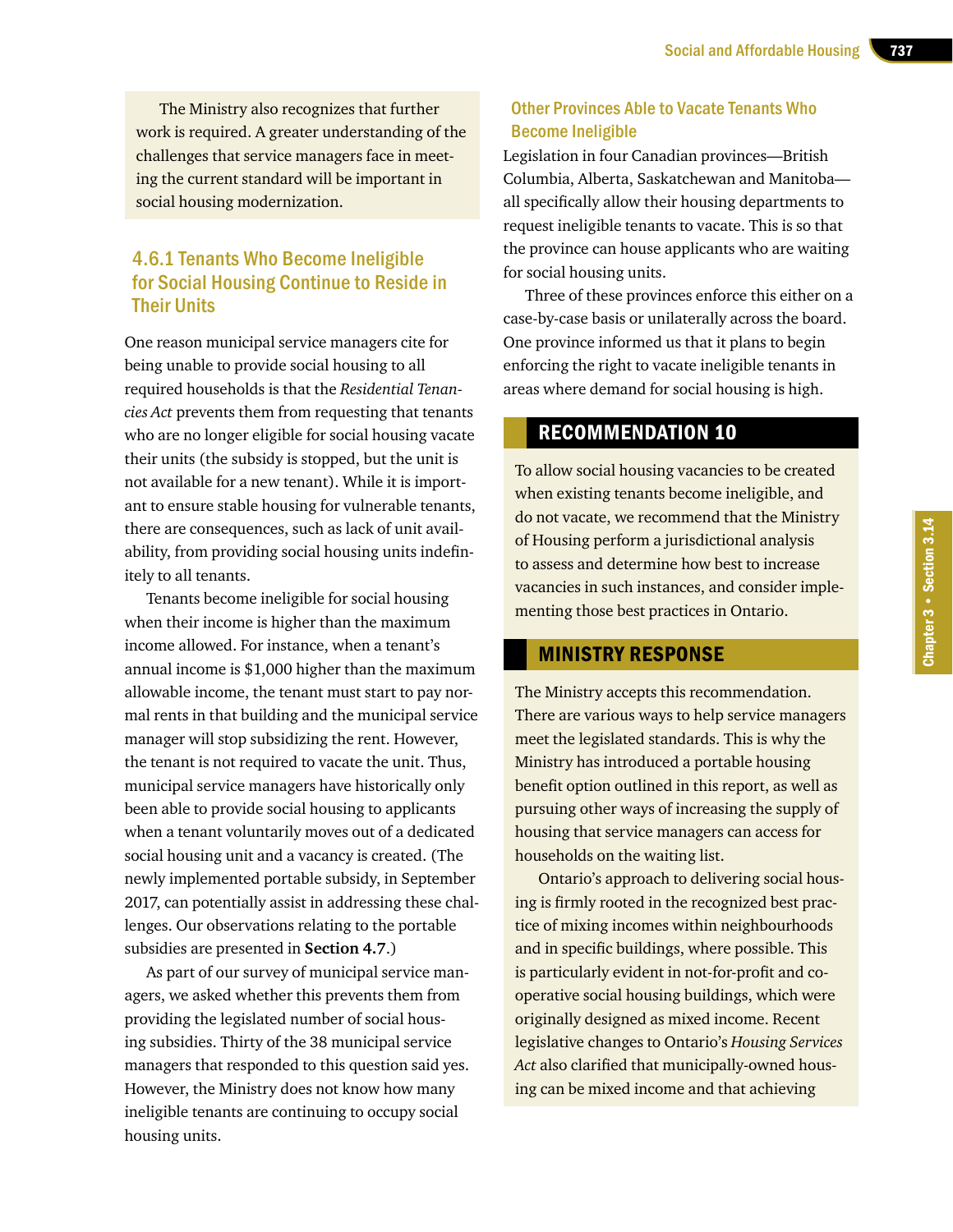market rent in a public housing unit is not a ground for eviction.

The Ministry will undertake a jurisdictional scan of best practices to augment current activities.

Municipal Service Managers Do Not Take Sufficient Action to Ensure Tenants Who Misrepresented Eligibility Information Are Being Vacated, When Appropriate

#### Not All Municipal Service Managers Conduct Tenant Eligibility Investigations

Although the *Housing Services Act* provides for municipal service managers to have eligibility review officers who investigate allegations of tenants withholding or misrepresenting information, municipal service managers do not always opt to have them. Eighteen of the 38 survey respondents indicated that they did not have eligibility review officers (20 municipal service managers indicated they did). These 18 municipal service managers did not have a process to investigate allegations and determine whether tenants were withholding information that could result in them being ineligible.

These investigations are an important part of ensuring that the Act is administered appropriately, and that social housing subsidies are provided to tenants who actually qualify for assistance.

#### Municipal Service Managers that Conduct Tenant Eligibility Investigations Do Not Conduct Sufficient Follow-up

Municipal service managers can legally, under the Act, request tenants to vacate units when service managers discover that tenants withheld or misrepresented information to receive subsidies they were not entitled to. However, we found that municipal service managers often do not request that housing providers ask such tenants to leave, or, if they do bring the situation to the housing providers' attention, they do not follow up to see what action the housing provider has taken. Housing providers often have little incentive to take action.

For example, 42% of the 59 investigations conducted by one municipal service manager in 2016 found that tenants had withheld or misrepresented information (such as underreported income, or sublet the unit to friends or family), and were found ineligible for social housing. In each of these cases, the municipal service manager was not aware whether the tenants had vacated, nor whether they had been requested to vacate by the housing provider.

# RECOMMENDATION 11

To better ensure that social housing subsidies are provided only to eligible tenants, we recommend that the Ministry of Housing:

- require all municipal service managers to conduct eligibility review investigations; and
- require that municipal service managers develop and implement policies and procedures that are consistent across the province for requesting ineligible tenants who misrepresent eligibility information to vacate.

#### MINISTRY RESPONSE

The Ministry accepts this recommendation. The Ministry recognizes that it is important to address situations where tenants misrepresent information in order to receive social housing rent-geared-to-income assistance. Under the existing legislative framework, such day-to-day administration of social housing in Ontario is the responsibility of service managers. However, the Ministry recognizes that change is needed in this area. The Ministry will work with service managers to determine what changes are needed to better ensure that social housing subsidies are provided only to eligible tenants.

# 4.6.2 Thousands of Units Unused Because of Poor Condition of Repair

Vacant units can be offered to prospective tenants only if the units meet minimum health-and-safety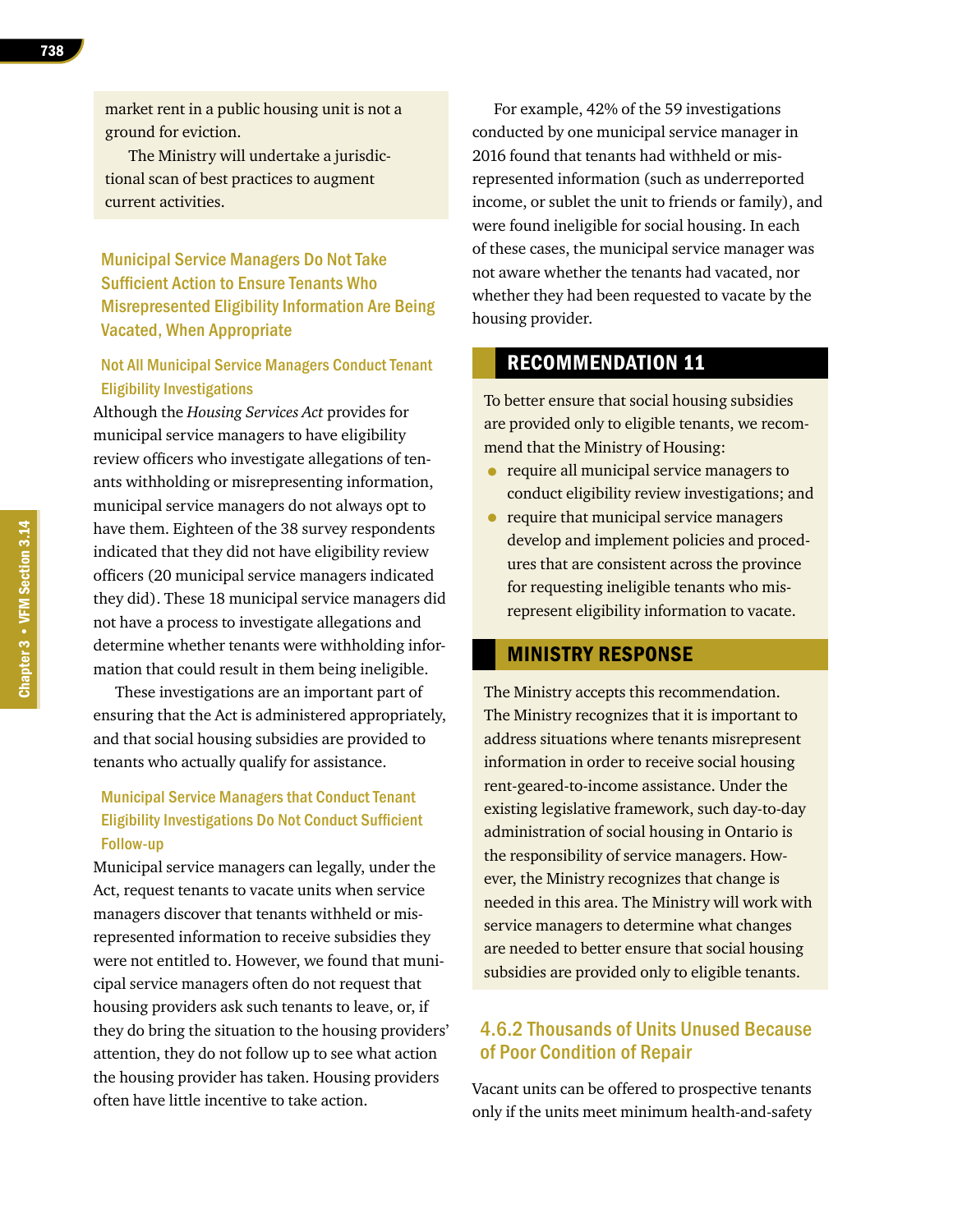standards, such as being free of mould, pests and bugs. As well, buildings are also required to meet standards such as availability of hot water and heat and having a roof that does not leak. Many social housing buildings in the province were built decades ago, and are in need of rehabilitation and renewal.

In 2016, there were about 6,300 vacant social housing units that were not accessible to tenants. The Ministry does not collect information on the reasons for the individual vacancies, but it has acknowledged that a key reason is because physical units are in poor condition.

Survey respondents from five out of the 38 municipal service managers that responded indicated that they could not provide social housing to the required minimum number of households because vacant units were not in suitable condition. These five municipal service managers make up about half of the almost 187,000 households that must receive social housing under the Act.

For instance, a publicly available 2015 survey of social housing tenants in the City of Toronto found that 37% indicated there were pests or bugs in their buildings, 26% that walls or ceilings were deteriorating, and 23% that heating conditions were poor. One of Toronto's biggest housing providers, Toronto Community Housing Corporation, has publicly identified that it has over \$2.6 billion in repair backlogs and that, without significant capital investment, about 46,000 units will be in poor and critical condition by 2023. It anticipates shutting down about 7,500 of these units because they will not meet minimum living standards.

We also noted that, in 2010, the Ministry identified housing providers' capacity as being an issue that prevents them from following proper propertymanagement practices. It noted that housing providers often lacked sufficient experienced staff. It was only in spring 2016 that the Ministry established a working group and began discussions with stakeholders; to date, however, there have been no changes implemented.

# Many Housing Providers Lack Adequate Asset-Management Plans, Leading to Deteriorating Building Conditions

To ensure their buildings and units are kept in good condition, housing providers are required to implement adequate asset-management plans and have sufficient reserves so that when vacancies are created, the units are provided in a suitable condition to rent to prospective tenants. Municipal service managers perform periodic operational reviews of housing providers to ensure housing providers, among other things, implement asset-management plans and have sufficient capital reserves.

At the nine municipal service managers we visited and at which we examined operational reviews, about half of the 81 housing providers we sampled did not have adequate asset-management plans or did not follow them, and in some cases they had depleted their capital reserves.

In order for a building to be adequately maintained as it ages, it is important that housing providers establish and update asset-management plans. For example, the exterior of a building may require seasonal maintenance and repair, while the windows may need replacing every eight to 20 years. These plans also ensure that all routine maintenance activities are scheduled, conducted and documented, and that the housing provider can monitor whether staff or contractors are completing the work as required.

Municipal service managers' reviews indicated that housing providers often did not maintain, update or implement such asset-management plans. As a result, these housing providers would not be able to adequately address deterioration of their buildings, nor anticipate when repairs to building components are required.

One municipal service manager informed us that the failure of a housing provider to implement an asset-management plan for heating systems resulted in numerous heating interruptions for 71 households over the course of two winters, including one heating interruption that lasted a consecutive 48 hours.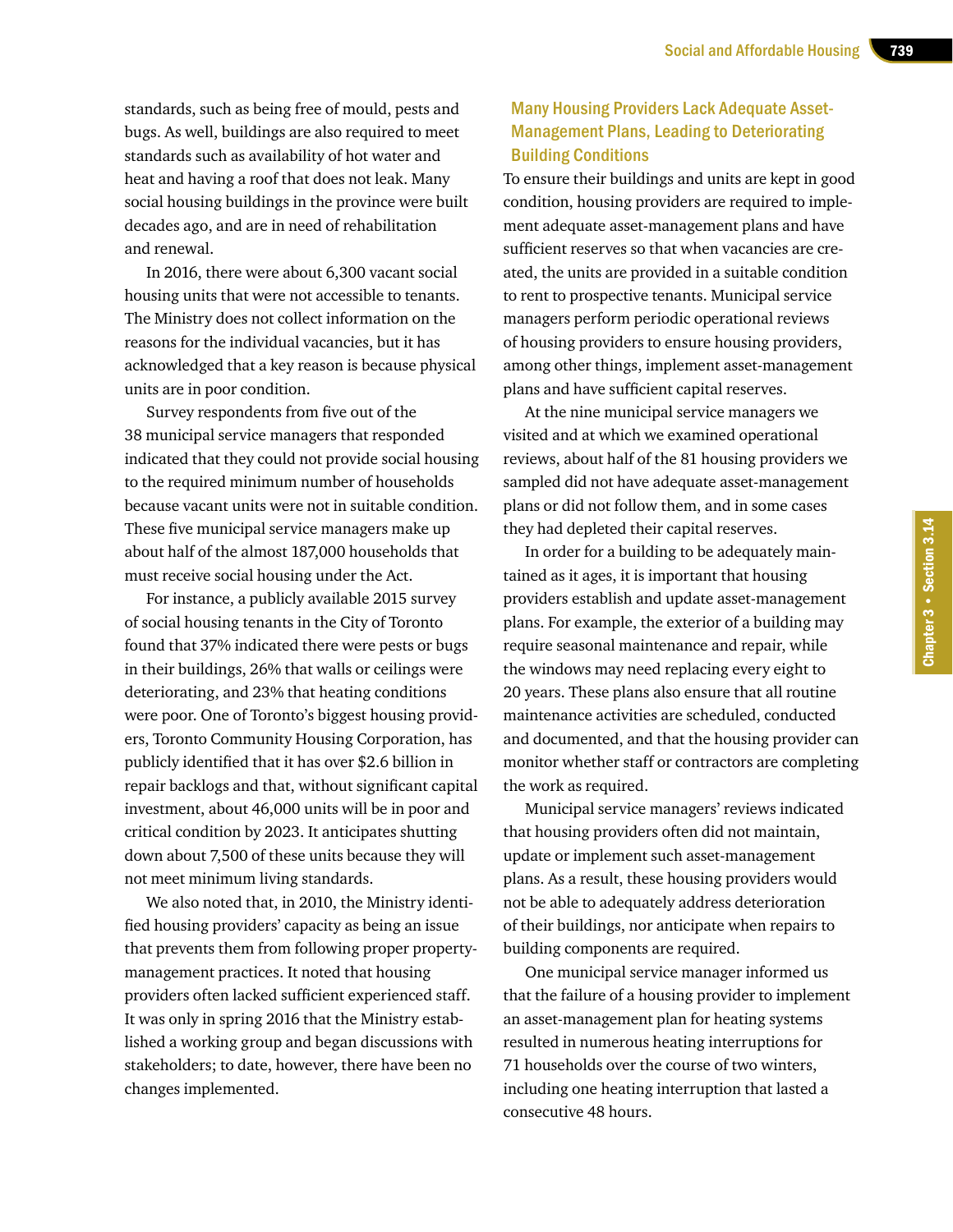740

# Some Housing Providers Have Depleted Capital Reserves Leading to Insufficient Finances for Major Repairs

In seven municipal service managers we visited that had evaluated whether housing providers had adequate capital reserves, we noted that about 30% of 60 housing providers we sampled had depleted capital reserves during the year that municipal service managers reviewed their operations.

A capital reserve is a specific account maintained by a housing provider to ensure that sufficient funds are available for future capital needs and repairs. For example, when a roof reaches the end of its expected life, the provider should be able to pay for the new roof out of the capital reserve fund, rather than out of the current year's operating budget.

The Act requires that housing providers make annual contributions to their capital reserves; however, municipal service managers indicated that housing providers often had depleted capital reserves because they had not consistently contributed every year, or contributed less than what they are required to contribute.

For example, a housing provider in one area was required to have \$881,000 in its capital reserve, but had not apportioned \$300,000 into its reserve; therefore, the reserve was short by one-third. As a result, the housing provider would likely not be in a position to pay for significant capital repairs when necessary.

# RECOMMENDATION 12

To help ensure that vacant units are in adequate condition to be occupied, and to ensure the long-term sustainability of buildings, we recommend that the Ministry of Housing work with municipal service managers and the federal government to develop a strategy to address outstanding repairs and maintenance on social housing stock.

#### MINISTRY RESPONSE

The Ministry accepts this recommendation. Strategies and investments to secure the ongoing sustainability of social housing stock is a key aspect of Ontario's negotiations with the federal government regarding the National Housing Strategy investments.

New investments would build on previous Ministry funding through the Social Housing Asset Management Program to promote the use of up-to-date asset management practices in the municipal, non-profit and co-operative sectors. Current funding from the Province's Climate Change Action Plan is being put towards greenhouse gas reduction retrofits in social housing apartment buildings.

# RECOMMENDATION 13

To encourage housing providers to make sound property-management and social housing administration decisions, we recommend that the Ministry of Housing:

- develop standards and accreditation ratings for housing providers for public reporting;
- require municipal service managers to evaluate providers' operations to determine an appropriate rating for each provider;
- gather and report on the results periodically; and
- provide training, resources and supports to housing providers to address the challenges they currently face.

# MINISTRY RESPONSE

The Ministry accepts this recommendation. As part of social housing modernization, the Ministry will be consulting on standards for housing providers, as well as ways to measure and report on how standards are being met. Another area of focus is supporting capacity building for providers.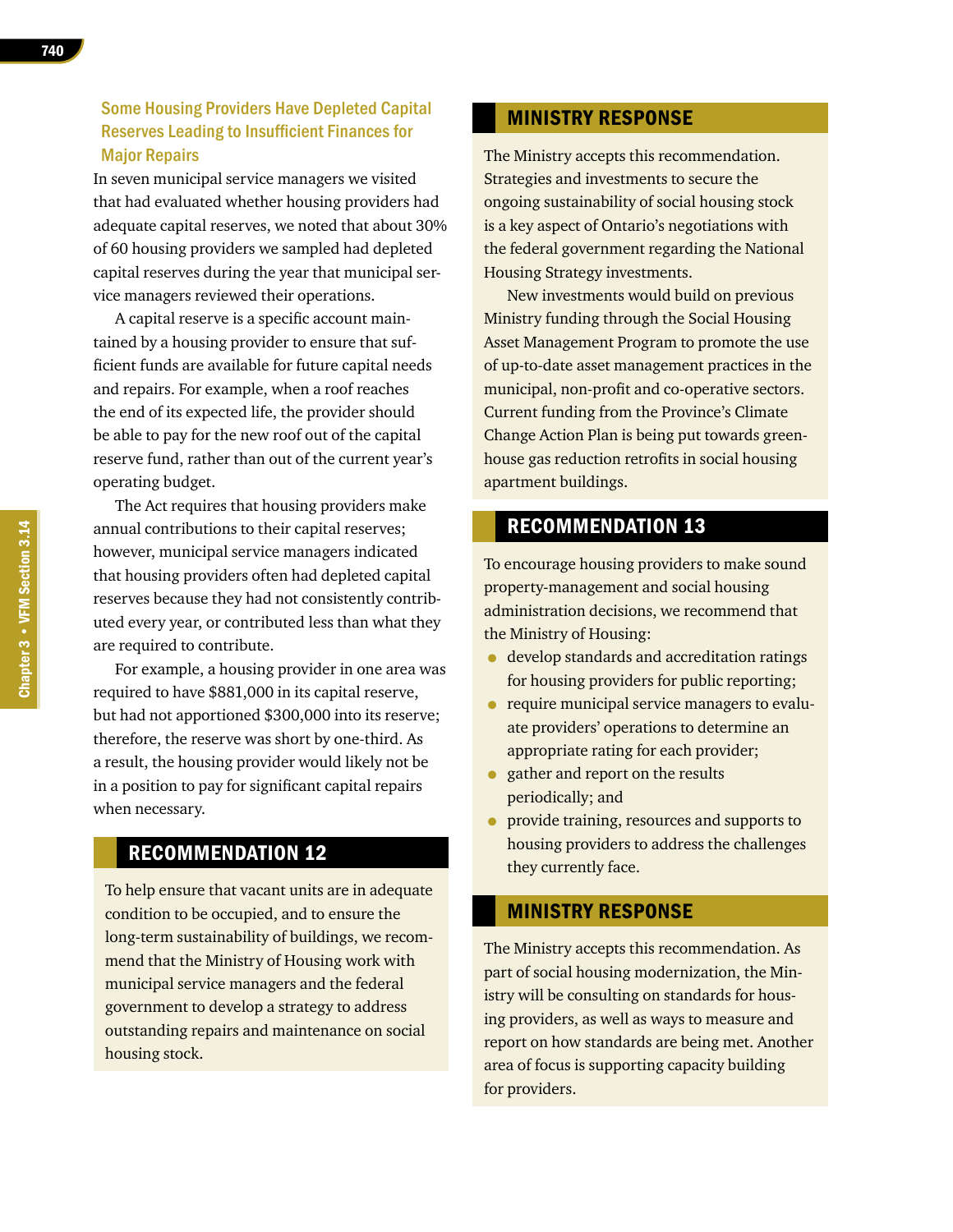# 4.6.3 Housing Providers Have Been Found to Fill Vacancies with Non-Social-Housing Tenants

Housing providers are not required to provide 100% of their units to social housing tenants. According to their individual contracts, each provider is required to meet a certain target—for example, that 75% of its units be provided to social housing tenants while the remaining 25% could be offered to anyone else. These targets were mostly determined several decades ago when these buildings were first constructed.

Of the 38 municipal service managers that responded to our survey question on this topic, 11 indicated that they could not provide social housing to the required minimum number of households because providers were filling vacancies with nonsocial-housing tenants. These 11 municipal service managers make up about two-thirds of the almost 187,000 households that must receive social housing under the Act.

Our file review at municipal service managers we visited found:

- In one area, 29 of the 39 (74%) housing providers did not meet their social housing targets. One provider was supposed to provide 50 social housing units, but provided only 30.
- Similarly, 29 of the 34 (85%) housing providers in another area also did not meet their social housing targets.

Although, according to their contracts, the housing providers are legally required to meet their targets and provide the required number of units to social housing tenants, municipal service managers do not take action when housing providers do not do this. In many cases, they would lack the resources to take legal action against their housing providers even if they were inclined to do so.

The Ministry does not know how many units reserved for social housing were occupied by nonsocial-housing tenants.

# Providers Avoid Social Housing Tenants Because of Complex Administration Requirements

Municipal service managers that responded to our survey indicated that one of the reasons why housing providers do not take applicants from social housing wait lists is that calculating tenant incomes is overly complicated. Tenants' rent payable is equal to 30% of their before-tax income, which is calculated based on rules and regulations prescribed under the Act. There are over 60 types of income that are specifically excluded from determining a tenant's income. For example, interest earned in a bank account for a balance of less than \$5,000 is excluded from income, whereas interest earned on balances higher than \$5,000 is included.

In addition, there are certain calculation requirements that result in inequitable rents for similar tenants. For example, the income of a full-time college or university student is excluded when calculating household income. However, if an individual returns to full-time post-secondary schooling after being out of full-time schooling for five years, their income is included when calculating household income.

Since 2010, the Ministry has acknowledged the complexities in calculating tenant's incomes. However, it was only in 2017 that it established a working group with a goal of addressing the complexities and simplifying rent calculations. At the time of our audit, however, the Ministry had not made any decisions on simplifying the rent calculations.

#### Complex Calculation Rules Contribute to Errors Made by Housing Providers

The Ministry has acknowledged that incomecalculation rules can be confusing and difficult for providers to administer. One municipal service manager informed us that housing providers often make errors because of the complex rules in the Act for calculating and documenting tenants' incomes. Housing providers' staff who administer these calculations may not necessarily have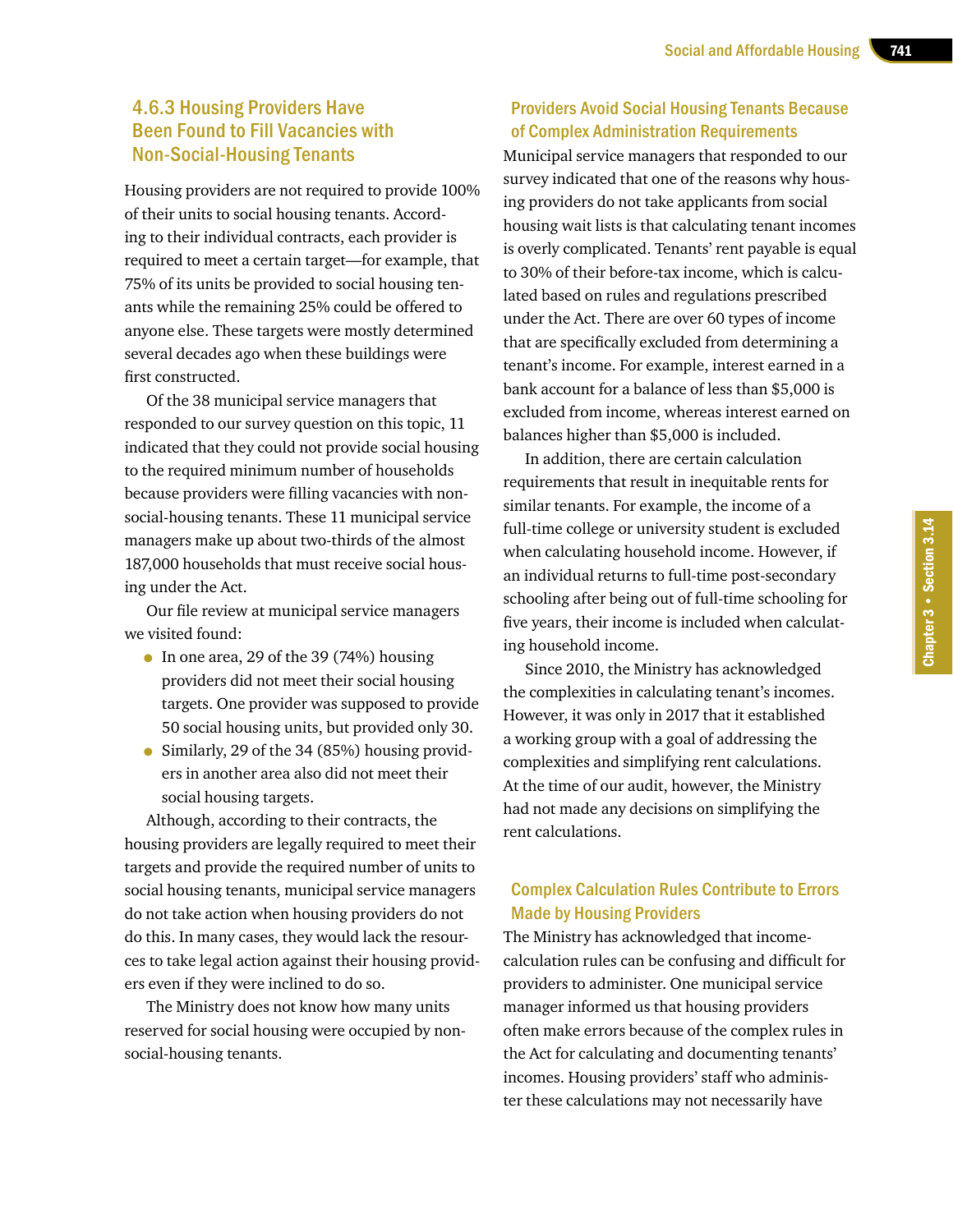adequate financial background to administer all the rules correctly.

In municipal service managers' reviews of housing providers where they ensure providers are correctly calculating tenants' incomes and charging the correct rent payable, we noted that providers made frequent errors in calculating a tenant's income that resulted in the wrong rent being paid. For example, in six out of the 10 housing providers' reviews at one municipal service manager, we noted that housing providers made errors in calculating tenant incomes and had charged incorrect rents. Another municipal service manager reviewed one housing provider's rent calculations for a five-year period and found that, in total, the provider had overcharged some tenants by \$20,000, and undercharged other tenants by \$110,000, resulting in a net loss of \$90,000.

Given that housing providers' staff find it difficult to work with the complex rules used in calculating income, it is not surprising that many tenants are also confused by these rules. Municipal service managers informed us that the complexities in the rules regarding declaring income create challenges for tenants being able to achieve compliance. This is especially true for those who face additional barriers such as lack of proficiency in English, or mental disabilities.

# RECOMMENDATION 14

To better ensure that tenants' rents are calculated correctly and to reduce the administrative burden of calculating tenant rents, we recommend that the Ministry of Housing work with municipal service managers to simplify the rentgeared-to-income calculation in the *Housing Services Act*.

# MINISTRY RESPONSE

The Ministry accepts this recommendation. As part of the update to the Long-Term Affordable Housing Strategy, the Ministry committed to working with service managers, housing

providers, and other ministries to simplify the calculation of rent-geared-to-income (RGI) and harmonize the definition of income so it is consistent with other income-tested programs.

Following priority work on the Portable Housing Benefit Framework, the Ministry has initiated a working group on RGI simplification that will provide recommendations to government.

# 4.7 Ministry Implements New Portable Subsidy in Attempt to Address Issue of Municipal Service Managers Not Meeting the Legislated Standard for Social Housing Subsidies

As discussed in **Section 2.4**, in September 2017, the Ministry began allowing municipal service managers to provide *portable* social housing subsidies. Under the portable subsidy, social housing tenants are allowed to use their subsidy to pay rent for any unit they choose to live in, not just for units that have been specifically dedicated as social housing units. The municipal service manager provides the portable subsidy directly to the household, and the household uses that subsidy to pay rent to the landlord.

The portable housing subsidy, if used by municipal service managers, is a great tool to ensure that the standard of 186,717 subsidies required under the Act can be met going forward—the portable nature of the subsidy resolves the problems (identified in **Section 4.6**) that historically prevented municipal service managers from meeting this standard.

However, the availability of a tool does not ensure that municipal service managers will *use* the tool. We noted that the Ministry has acknowledged the risk that municipal service managers may be reluctant to implement and use the new tool to attempt to meet the unmet legislated standard. Since the Ministry does not enforce that the municipal service managers meet the legislated standard,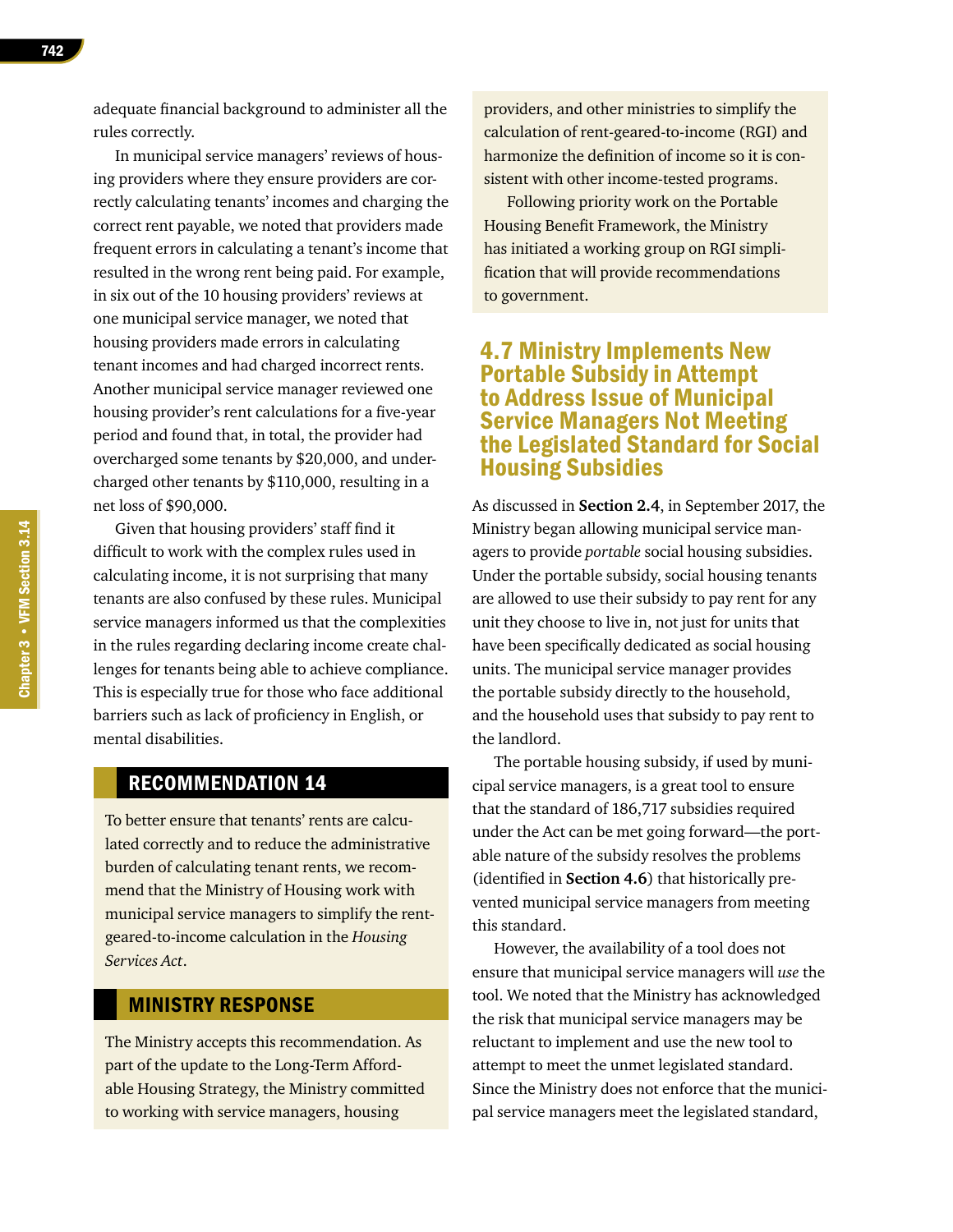and the use of the new tool is not mandatory, there still exists a risk that the standard may continue not to be met.

# RECOMMENDATION 15

To help ensure that municipal service managers meet the legislative standard of providing social housing to a minimum number of 186,717 households, as set out in the *Housing Services Act*, we recommend that the Ministry of Hous ing encourage the use of the new portable subsidies in service areas where the standard is not being met.

# MINISTRY RESPONSE

The Ministry accepts this recommendation and will continue to encourage the service managers to use the new Portable Housing Benefit Frame work to assist in meeting their service level standards. In addition, the Ministry will work with early adopters and develop an evaluation framework to assess the delivery and outcomes of the Portable Housing Benefit Framework.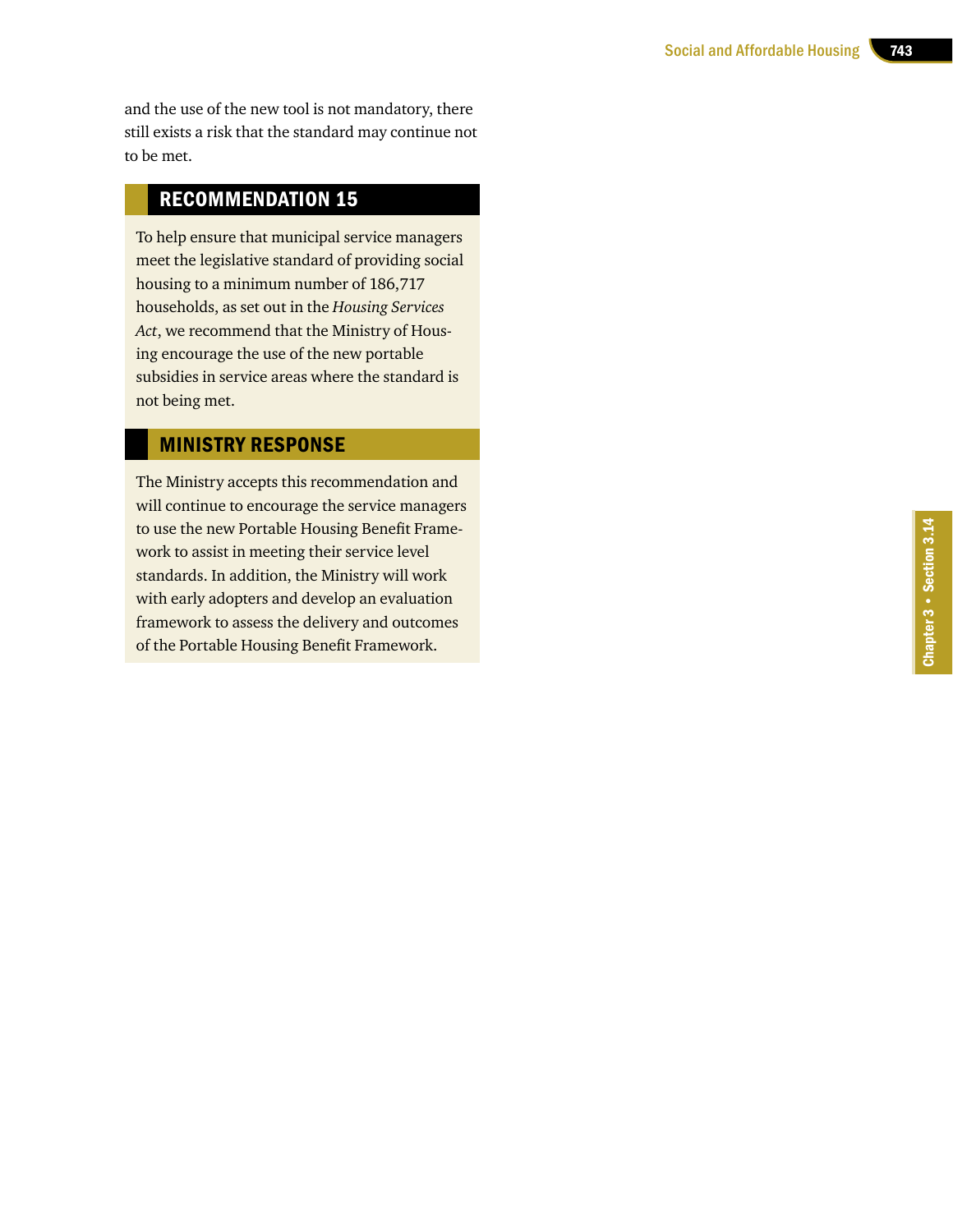# Appendix 1: Minimum Number of Social Housing Subsidies That Municipal Service Managers Are Required to Provide as per the Housing Services Act, 2011

Source of data: Housing Services Act, 2011

|                            | <b>Minimum#</b> |  |
|----------------------------|-----------------|--|
| <b>Service Area</b>        | of Subsidies    |  |
| Algoma*                    | 464             |  |
| <b>Brantford</b>           | 1,645           |  |
| <b>Bruce</b>               | 601             |  |
| Chatham-Kent               | 1,365           |  |
| Cochrane*                  | 1,959           |  |
| Cornwall                   | 1,843           |  |
| Dufferin                   | 456             |  |
| Durham                     | 4,446           |  |
| Grey                       | 1,210           |  |
| Halton                     | 2,953           |  |
| Hamilton                   | 9,257           |  |
| <b>Hastings</b>            | 1,980           |  |
| Huron                      | 529             |  |
| Kawartha Lakes             | 871             |  |
| Kenora*                    | 867             |  |
| Kingston                   | 2,003           |  |
| Lambton                    | 1,075           |  |
| Lanark                     | 771             |  |
| <b>Leeds and Grenville</b> | 987             |  |
| Lennox and Addington       | 497             |  |
| London                     | 5,939           |  |
| Manitoulin-Sudbury*        | 323             |  |
| Muskoka                    | 476             |  |
| Niagara                    | 5,471           |  |

| <b>Service Area</b>         | <b>Minimum#</b><br>of Subsidies |
|-----------------------------|---------------------------------|
| Nipissing*                  | 1,522                           |
| Norfolk                     | 656                             |
| Northumberland              | 677                             |
| Ottawa                      | 16,502                          |
| Oxford                      | 1,020                           |
| Parry Sound*                | 278                             |
| Peel                        | 8,424                           |
| Peterborough                | 1,569                           |
| <b>Prescott and Russell</b> | 682                             |
| Rainy River*                | 438                             |
| Renfrew                     | 1,275                           |
| Sault Ste. Marie*           | 1,869                           |
| Simcoe                      | 2,801                           |
| St. Thomas                  | 946                             |
| Stratford                   | 993                             |
| Sudbury                     | 3,603                           |
| Thunder Bay*                | 3,601                           |
| Timiskaming*                | 589                             |
| Toronto                     | 73,346                          |
| Waterloo                    | 5,882                           |
| Wellington                  | 2,342                           |
| Windsor                     | 5,726                           |
| York                        | 3,988                           |
| <b>Provincial Total</b>     | 186,717                         |

\* In Northern Ontario, each municipality is not a service manager; the Province established District Social Service Administration Boards that act as service managers for multiple municipalities.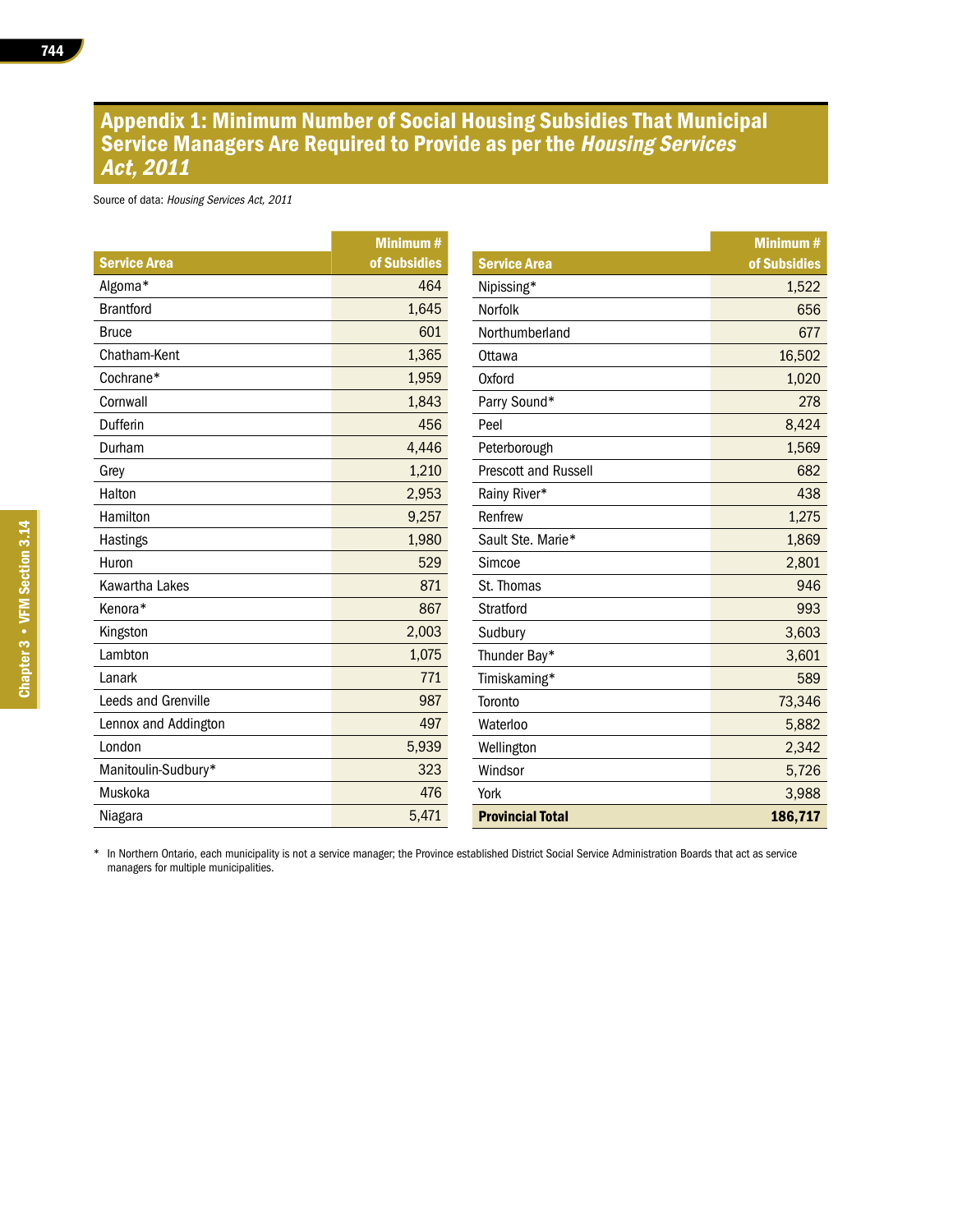# Appendix 2: Audit Criteria

Prepared by the Office of the Auditor General of Ontario

- 1. Roles and responsibilities are clearly defined and accountability requirements are established between the Ministry of Housing and Service Manager Organizations to ensure that housing programs are delivered equitably, effectively, economically, and in accordance with legislative, contractual and program requirements.
- 2. Need for housing programs is monitored and resources allocated and planned for accordingly so that the provincial government's aim of ensuring eligible Ontarians have an affordable home is being met.
- 3. Funding allocations are co-ordinated with the Canada Mortgage and Housing Corporation based on established needs, commensurate with the value of housing programs to be provided by Service Manager Organizations, and evaluated on a timely basis.
- 4. Performance measures and targets are established, monitored and compared against actual results to ensure that the intended outcomes with respect to housing programs are achieved and that corrective actions are taken on a timely basis when issues are identified.
- 5. Accurate, timely and complete financial and operational information is regularly collected on housing programs to assess their performance, effectiveness and efficiency and results are publicly reported.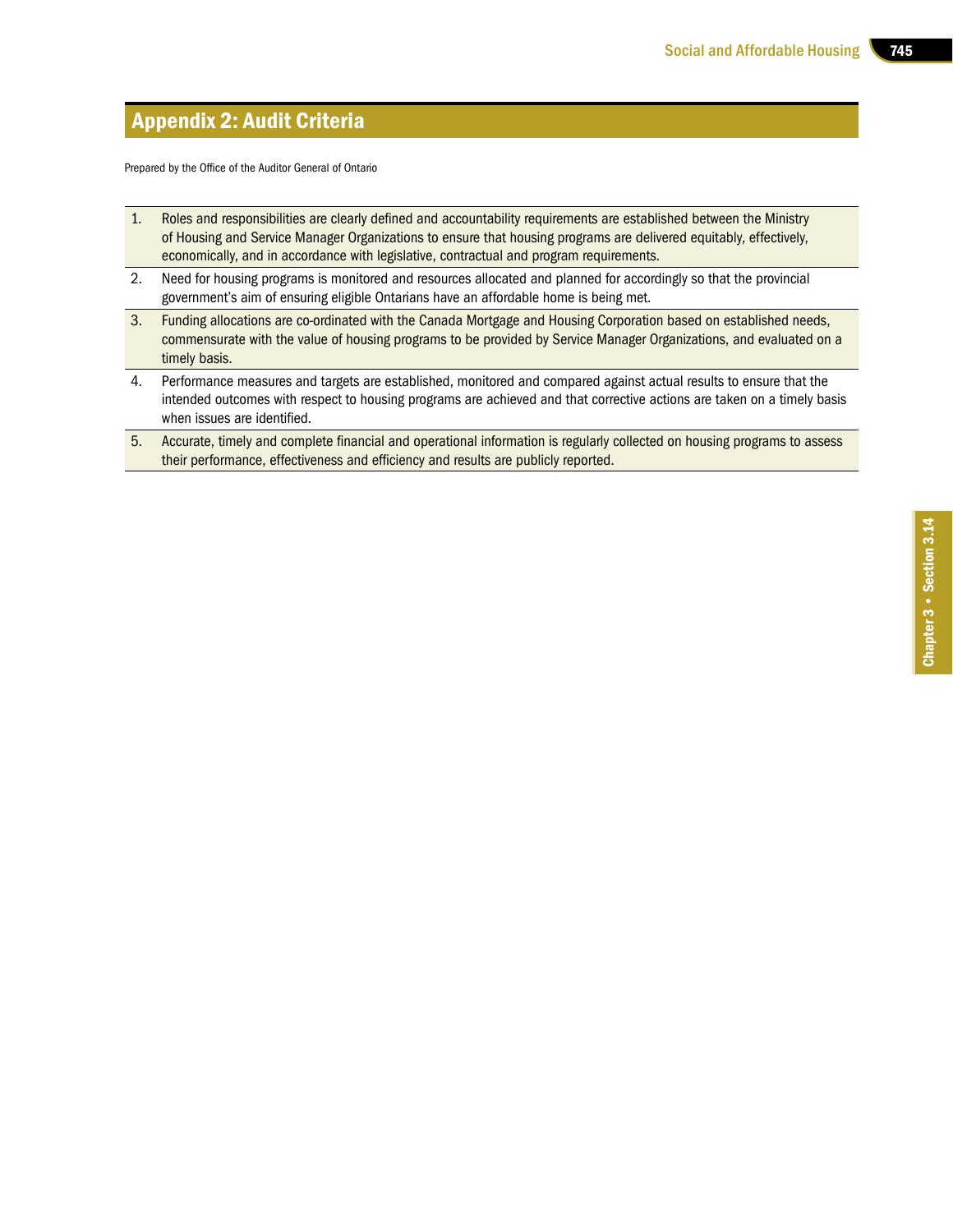# Appendix 3: Demographic Composition of the Wait Lists across Municipal Service Areas, As at December 2016

Source of data: Ministry of Housing

|                      | <b>Single Adults</b> |    | <b>Families with</b> |    |                |    |              |  |
|----------------------|----------------------|----|----------------------|----|----------------|----|--------------|--|
|                      | and Couples          |    | <b>Dependants</b>    |    | <b>Seniors</b> |    | <b>Total</b> |  |
| <b>Service Area</b>  | #                    | %  | #                    | %  | #              | %  | #            |  |
| Algoma*              | 59                   | 23 | 83                   | 32 | 118            | 45 | 260          |  |
| <b>Brantford</b>     | 399                  | 30 | 405                  | 30 | 542            | 40 | 1,346        |  |
| <b>Bruce</b>         | 69                   | 19 | 128                  | 35 | 168            | 46 | 365          |  |
| Chatham-Kent         | 126                  | 28 | 198                  | 43 | 134            | 29 | 458          |  |
| Cochrane*            | 528                  | 33 | 628                  | 39 | 444            | 28 | 1,600        |  |
| Cornwall             | 175                  | 24 | 271                  | 37 | 280            | 39 | 726          |  |
| Dufferin             | 109                  | 21 | 233                  | 45 | 176            | 34 | 518          |  |
| Durham               | 2,525                | 42 | 1,583                | 26 | 1,966          | 32 | 6,074        |  |
| Grey                 | 143                  | 23 | 146                  | 23 | 345            | 54 | 634          |  |
| Halton               | 1,266                | 38 | 1,161                | 35 | 894            | 27 | 3,321        |  |
| Hamilton             | 2,646                | 44 | 800                  | 13 | 2,508          | 42 | 5,954        |  |
| Hasting              | 428                  | 29 | 278                  | 19 | 787            | 53 | 1,493        |  |
| Huron                | 65                   | 24 | 44                   | 16 | 162            | 60 | 271          |  |
| Kawartha Lakes       | 261                  | 22 | 468                  | 39 | 472            | 39 | 1,201        |  |
| Kenora*              | 240                  | 33 | 119                  | 17 | 362            | 50 | 721          |  |
| Kingston             | 252                  | 23 | 160                  | 14 | 703            | 63 | 1,115        |  |
| Lambton              | 59                   | 20 | 66                   | 23 | 167            | 57 | 292          |  |
| Lanark               | 108                  | 23 | 101                  | 22 | 255            | 55 | 464          |  |
| Leeds and Grenville  | 54                   | 15 | 115                  | 33 | 184            | 52 | 353          |  |
| Lennox and Addington | 82                   | 19 | 81                   | 19 | 268            | 62 | 431          |  |
| London               | 956                  | 34 | 102                  | 4  | 1,762          | 62 | 2,820        |  |
| Manitoulin-Sudbury*  | 109                  | 22 | 166                  | 33 | 221            | 45 | 496          |  |
| Muskoka              | 126                  | 18 | 140                  | 20 | 444            | 63 | 710          |  |
| Niagara              | 1,053                | 24 | 1,868                | 42 | 1,522          | 34 | 4,443        |  |
| Nipissing*           | 159                  | 20 | 205                  | 25 | 446            | 55 | 810          |  |
| Norfolk              | 63                   | 21 | 87                   | 29 | 145            | 49 | 295          |  |
| Northumberland       | 97                   | 20 | 154                  | 32 | 229            | 48 | 480          |  |
| Ottawa               | 3,421                | 34 | 2,263                | 23 | 4,368          | 43 | 10,052       |  |
| Oxford               | 405                  | 27 | 272                  | 18 | 823            | 55 | 1,500        |  |
| Parry Sound*         | 106                  | 26 | 68                   | 17 | 232            | 57 | 406          |  |
| Peel                 | 6,150                | 47 | 3,484                | 27 | 3,324          | 26 | 12,958       |  |
| Peterborough         | 235                  | 16 | 635                  | 42 | 646            | 43 | 1,516        |  |
| Prescott & Russell   | 237                  | 28 | 402                  | 48 | 193            | 23 | 832          |  |
| Rainy River*         | 47                   | 48 | 20                   | 21 | 30             | 31 | 97           |  |
| Renfrew              | 310                  | 31 | 234                  | 23 | 452            | 45 | 996          |  |
| Sault Ste. Marie*    | 258                  | 20 | 295                  | 23 | 752            | 58 | 1,305        |  |